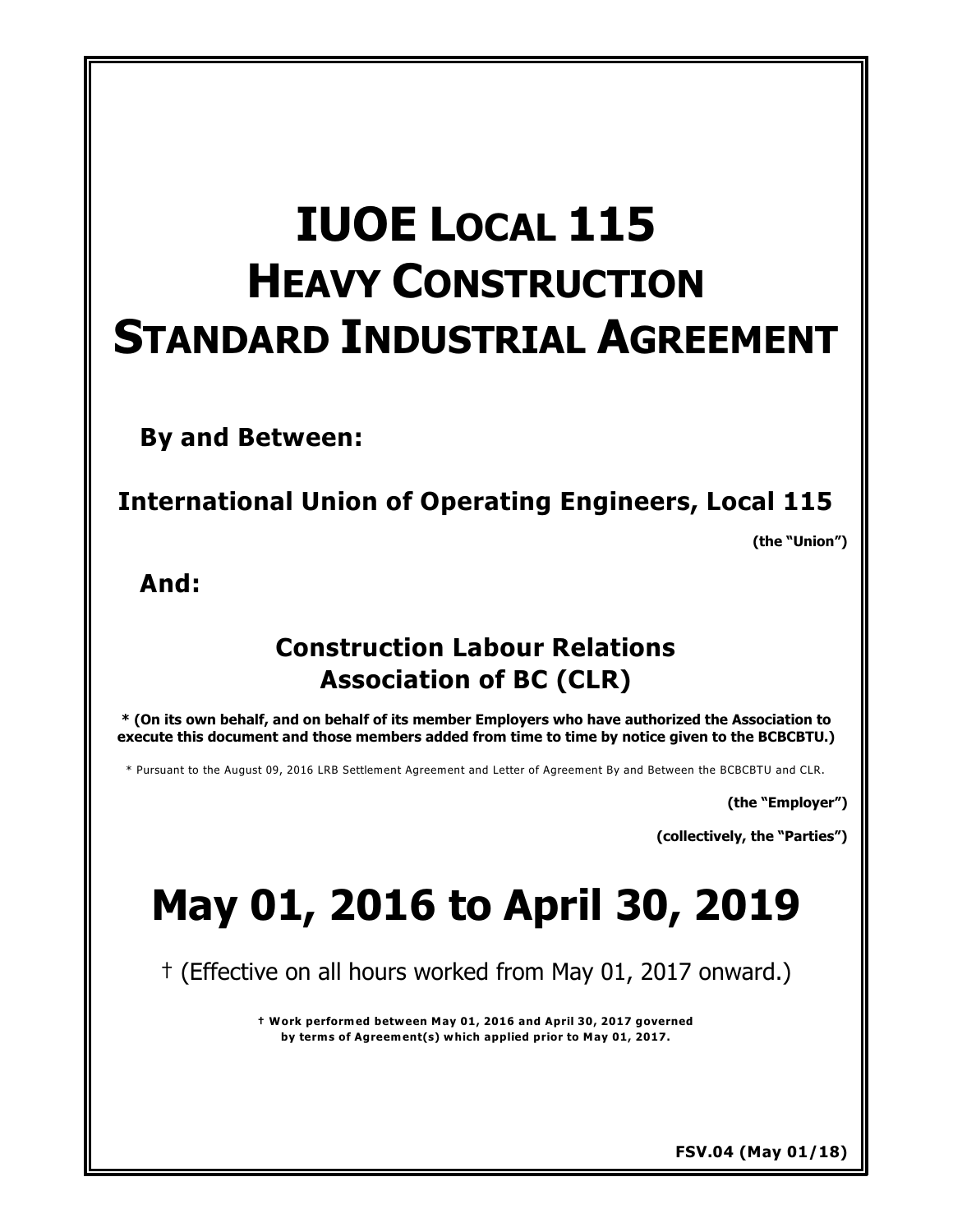### **TABLE OF CONTENTS PAGE 1 OF 2**

### **Refer to Appendix "A" for definitions and abbreviations applicable to this Agreement.**

| <b>Article</b> | 1    |                                                                                         |
|----------------|------|-----------------------------------------------------------------------------------------|
| <b>Article</b> | 2    |                                                                                         |
| <b>Article</b> | 3    |                                                                                         |
| <b>Article</b> | 4    |                                                                                         |
| <b>Article</b> | 5    |                                                                                         |
| <b>Article</b> | 6    |                                                                                         |
| <b>Article</b> | 7    |                                                                                         |
| <b>Article</b> | 8    |                                                                                         |
| <b>Article</b> | 9    |                                                                                         |
| <b>Article</b> | 10   |                                                                                         |
| <b>Article</b> | - 11 |                                                                                         |
| Article 12     |      |                                                                                         |
| Article 13     |      |                                                                                         |
| Article 14     |      |                                                                                         |
| Article 15     |      |                                                                                         |
| <b>Article</b> | - 16 |                                                                                         |
| Article 17     |      | Bargaining Council of British Columbia Building Trade Unions (BCBCBTU) Funding. 26      |
| <b>Article</b> | 18   | International Union of Operating Engineers, Local 115 Training Association (IUOETA). 26 |
| <b>Article</b> | - 19 |                                                                                         |
| Article 20     |      |                                                                                         |
| Article 21     |      |                                                                                         |
| <b>Article</b> | - 22 |                                                                                         |
| Article 23     |      |                                                                                         |
| Article 24     |      | . 28                                                                                    |
| Article 25     |      |                                                                                         |
| <b>Article</b> | - 26 |                                                                                         |
| Article 27     |      |                                                                                         |
| Article 28     |      |                                                                                         |
| <b>Article</b> | -29  |                                                                                         |
| <b>Article</b> | 30   |                                                                                         |
|                |      |                                                                                         |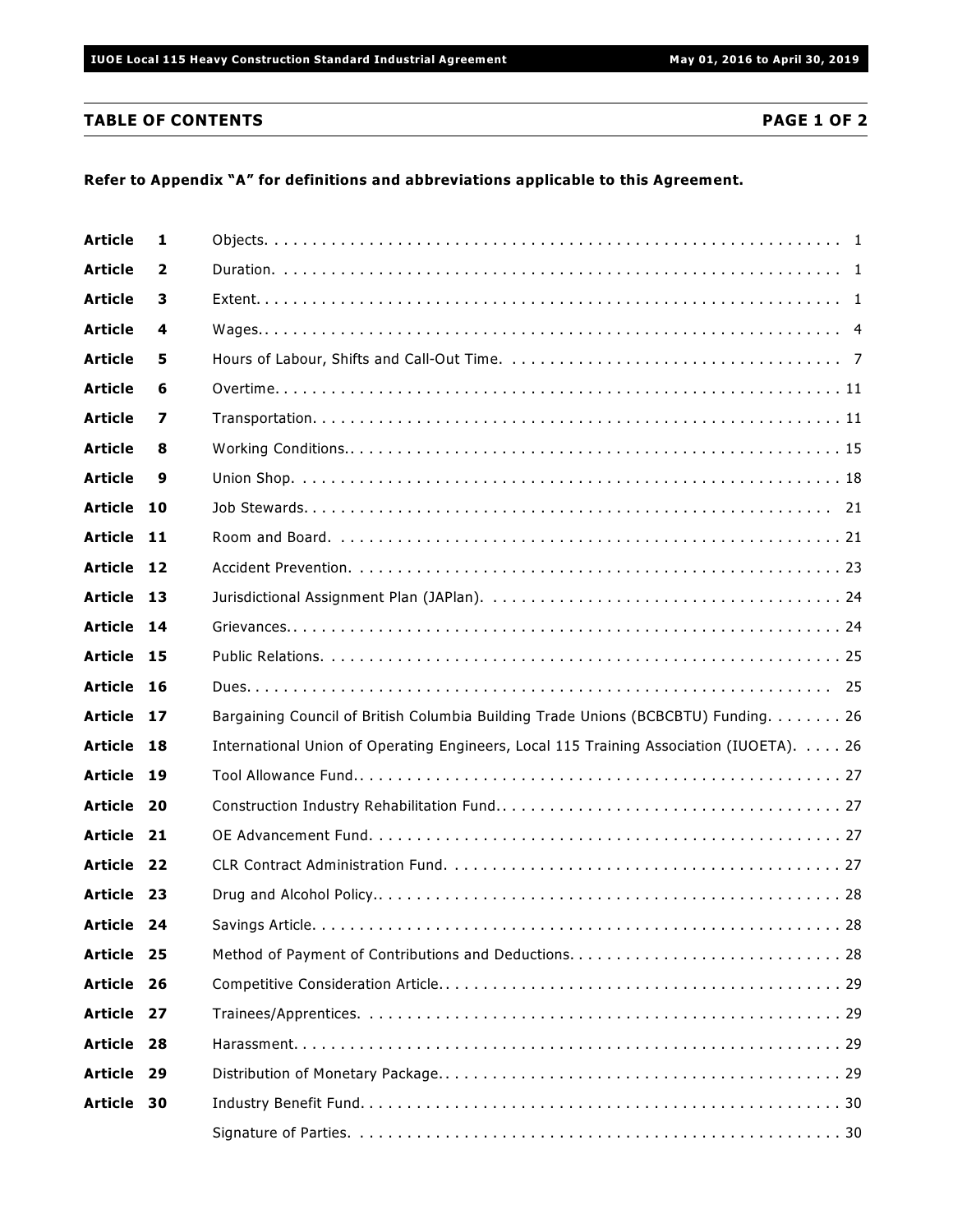**IUOE Local 115 Heavy Construction Standard Industrial Agreement May 01, 2016 to April 30, 2019**

### **TABLE OF CONTENTS PAGE 2 OF 2**

| <b>Schedule "A1"</b> | Industrial Monetary Package Breakdown - Inside Lower Mainland/Fraser Valley31  |
|----------------------|--------------------------------------------------------------------------------|
| <b>Schedule "A2"</b> | Industrial Monetary Package Breakdown - Outside Lower Mainland/Fraser Valley39 |
| Schedule "B"         | Industrial Rates of Pay (Cranes) - Province Wide 47                            |
| Schedule "C"         | Industrial Employer Contributions and Employee Deductions - Province Wide 48   |
|                      |                                                                                |
| Appendix "A"         |                                                                                |
| Appendix "B"         |                                                                                |
| Appendix "C"         |                                                                                |
| Appendix "D"         | District Offices of International Union of Operating Engineers, Local 115. 60  |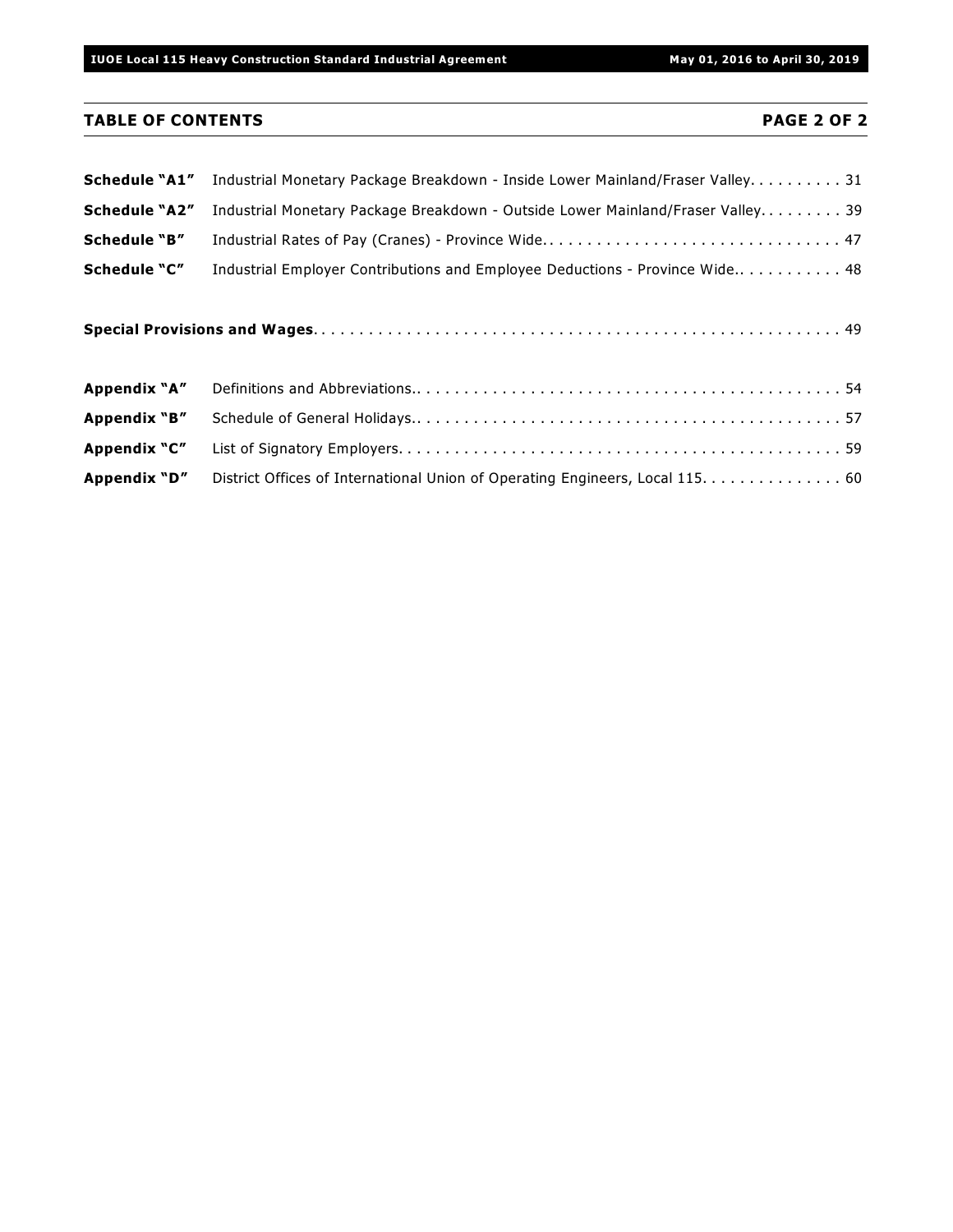### **IUOE LOCAL 115 HEAVY CONSTRUCTION STANDARD INDUSTRIAL AGREEMENT**

### **BY AND BETWEEN:**

### **International Union of Operating Engineers, Local 115**

**AND:**

**Construction Labour Relations Association of BC (CLR)**

**\* (On its own behalf, and on behalf of its member Employers who have authorized the Association to execute this document and those members added from time to time by notice given to the BCBCBTU.)**

\* Pursuant to the August 09, 2016 LRB Settlement Agreement and Letter of Agreement By and Between the BCBCBTU and CLR.

**(the "Employer")**

**(the "Union")**

**(collectively, the "Parties")**

### **ARTICLE 1: OBJECTS**

The objects of this Agreement are to stabilize the Construction Industry, provide fair and reasonable working conditions and job security for Employees in the industry; promote harmonious employment relationships between Employers and Employees, provide mutually agreed methods of resolving disputes and grievances arising out of the terms and conditions of this Agreement, prevent strikes and lockouts, enable the skills of both Employers and Employees to operate to the end that waste and avoidable and unnecessary expense and delays are prevented; promote good public relations.

### **ARTICLE 2: DURATION**

This Agreement shall be in full force and effect from and including May 01, 2016 to and including April 30, 2019 and shall continue in full force and effect from year to year thereafter subject to the right of either Party to this Agreement within four (4) months immediately preceding the date April 30, 2019, or immediately preceding the anniversary date in any year thereafter, by written notice to the other Party, require the other Party to commence collective bargaining with a view to the conclusion of a renewal or revision of this Collective Agreement or a new Collective Agreement.

Should either Party give written notice to the other Party pursuant hereto, this Agreement shall thereafter continue in full force and effect until the Union shall strike, or the Employer shall lockout, or the Parties shall conclude a renewal or revision of this Agreement or a new Collective Agreement.

The operation of Section 50 (2) and (3) of the *Labour Relations Code* of British Columbia is hereby excluded.

### **ARTICLE 3: EXTENT**

### **3.01 Application:**

This Agreement shall apply to all Employees of the Employer engaged in the classifications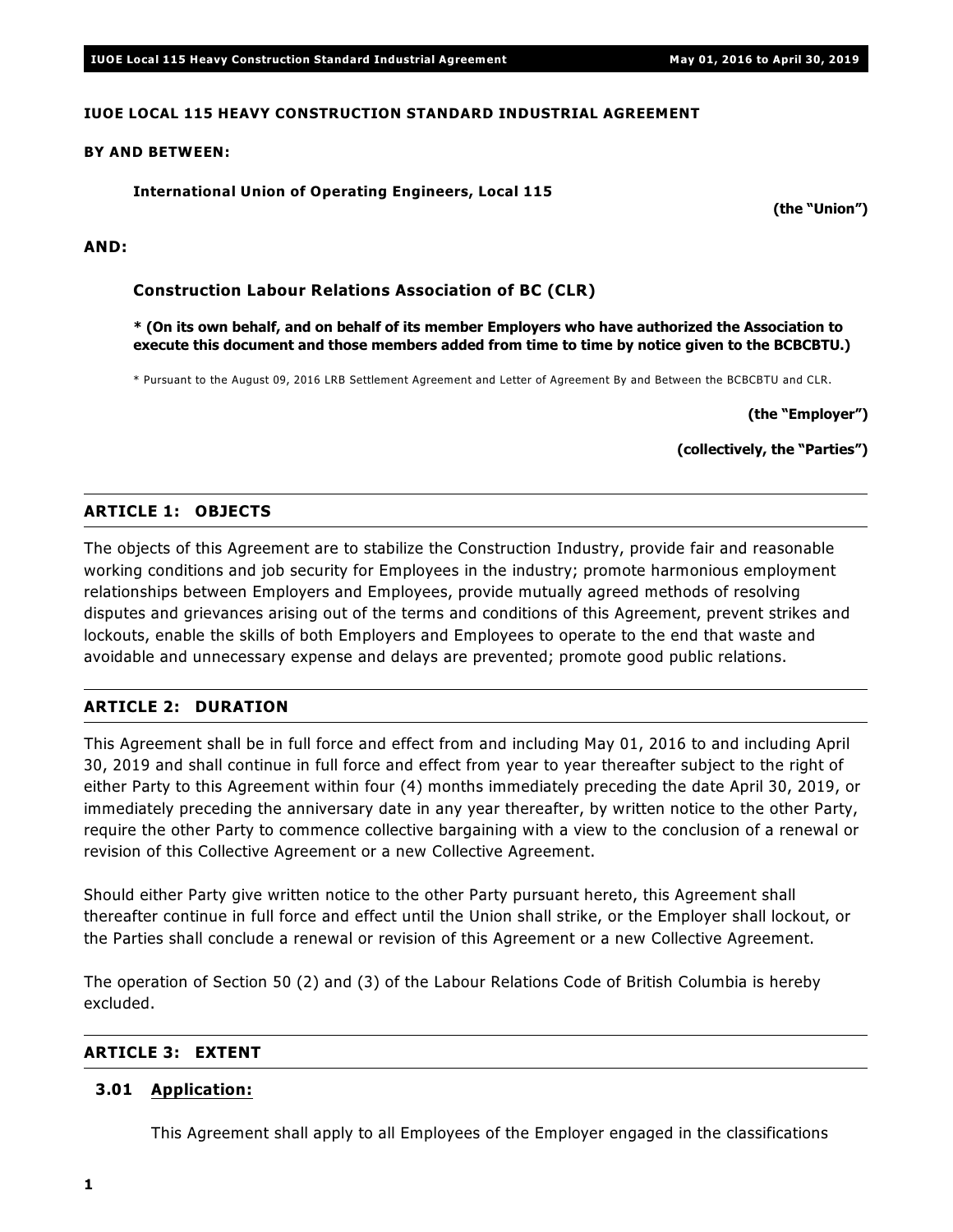listed in Schedules "A1" and "A2" hereof, on all work in the Province of British Columbia, other than work covered by the Mainline Pipeline Agreement of the Pipe Line Contractors Association of Canada, and shall be binding on the Employer and the Union, and their respective successors and assigns.

It is understood that any Employer signatory to this Agreement shall when doing work covered by the Mainline Pipeline Agreement, be bound to that Agreement along with the signatory Union.

Notwithstanding the foregoing, on that work covered by the Agreement between the Union and CLR for Structural Steel Erection or work covered by the Road Building Industry Standard Agreement or the Hydraulic Dredging Agreement or the Standard Piledriving, Dipper, Clamshell Dredging Agreement, such work shall be performed under the conditions set out in the aforementioned agreements.

It is understood that all Employers signatory to this Agreement whose primary business is "Crane Rental" shall be bound by the terms and conditions of the "Crane Rental Agreement."

### **3.02 Management Rights:**

The Employer has the right to operate and manage their business in all respects subject only to the limitations expressly stated in this Agreement.

### **3.03 Sub Contractors:**

The Employer shall not subcontract work which would otherwise be governed by this Agreement except to a subcontractor(s) that is signatory to the Union. Where the Employer subcontracts such work to a signatory subcontractor, the terms of this Agreement shall apply to such subcontractor. Where no Union signatory subcontractor submits a tender price for the subcontracted work, the Employer shall inform the Union and may utilize a non-signatory subcontractor to perform the subcontracted work.

### **3.04 Owner-Operators:**

- **(a)** The expression "Owner-Operator" as used herein, shall mean any person who performs work within the jurisdiction of the Union for pay, remuneration, compensation or reward of any kind, except:
	- **(i)** a person who comes within the job classifications of heavy duty mechanic, welder, service truck operator, heavy duty greaser, or any of them;
	- **(ii)** a person who, with respect to the person, firm or corporation who or which provides his pay, remuneration, compensation or reward for such work, is in the relationship of servant to master;
	- **(iii)** a person who has determined to be an "Employee" pursuant to the provisions of the *Labour Relations Code* of British Columbia.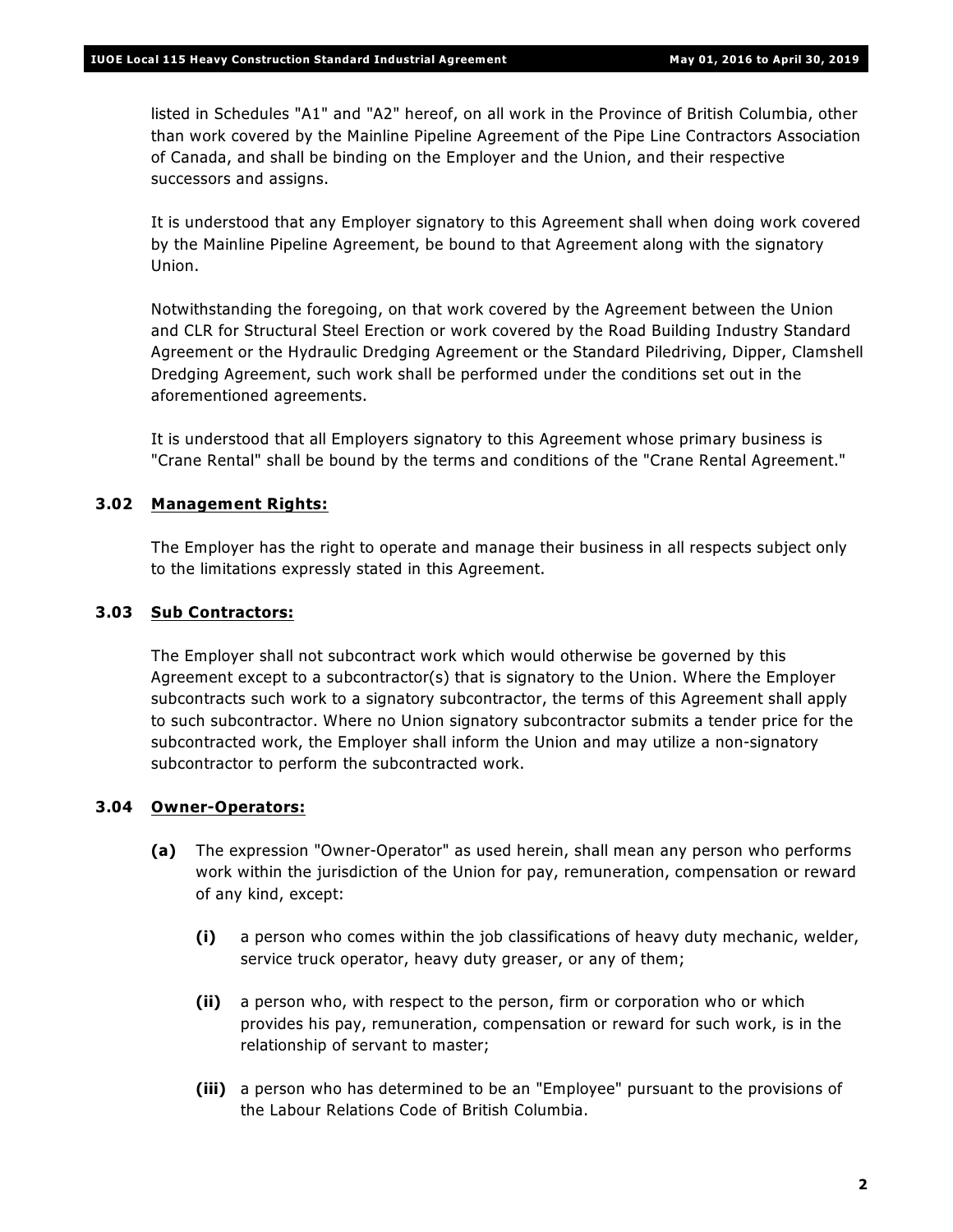- **(b)** The Employer agrees that he will not, under any circumstances, engage an Owner-Operator to perform work for him unless and until the Owner-Operator, prior to the commencement of such work:
	- **(i)** proves to the Employer that he is a member in good standing of the Union, or;
	- **(ii)** obtains from the appropriate office of the Union for the area in which such work is to be performed, a clearance or permit to perform such work, and, in either case;
	- **(iii)** signs a written form of authorization, which shall be irrevocable during the period in which the Owner-Operator performs such work, authorizing and directing the Employer to deduct from the pay, remuneration, compensation or reward earned by the Owner-Operator the sum of:
		- > ten dollars and seventy-two cents (\$10.72) effective April 01, 2016
		- > ten dollars and eighty cents (\$10.80) effective May 01, 2017
		- > ten dollars and eighty-five cents (\$10.85) effective November 26, 2017
		- > ten dollars and ninety-six cents (\$10.96) effective May 01, 2018
		- > eleven dollars and eight cents (\$11.08) effective April 01, 2019

for each hour worked and for each hour of travel time, and to remit the same to the Union to be applied by the Union in the manner described in Article 3.04 (c).

- **(iv)** agrees that the Employer may withhold a reasonable sum pending presentation by the Owner-Operator of a WorkSafeBC clearance letter pertaining to assessments.
- **(c)** The Employer further agrees that he will deduct and remit to the Union the contribution rates outlined in Article 3.04 (b) (iii) above for each hour worked and for each hour of travel time earned by the Owner-Operator, and the Union agrees that such remittances by the Employer shall be apportioned and applied on behalf of the Owner-Operator as contributions to the Operating Engineers' Benefits Plan, the Operating Engineers' Pension Plan, the International Union of Operating Engineers Local 115 Training Association (IUOETA), the Tool Allowance Fund, the British Columbia Building Trade Unions (BCBT) Fund, the Bargaining Council of British Columbia Building Trades Unions (BCBCBTU) Fund, the Jurisdictional Assignment Plan Fund, the OE Advancement Fund, the Construction Industry Rehabilitation Fund, the D&A Policy, the Canadian Building Trades, the Coalition of BC Building Trades, and working dues checkoff.
- **(d)** The total of such deductions made by the Employer in each month shall be remitted to the Union by the Employer not later than the fifteenth (15th) day of the following month and each such remittance shall be accompanied by an Operating Engineers' Benefits Plan form properly completed by the Employer. Such Benefits Plan form shall be provided for the Employer by the Union.

The method of deductions and remittances referred to above, shall be consistent with Article 24 of this Agreement.

**(e)** The rate established between the Owner-Operator and the Employer shall include all of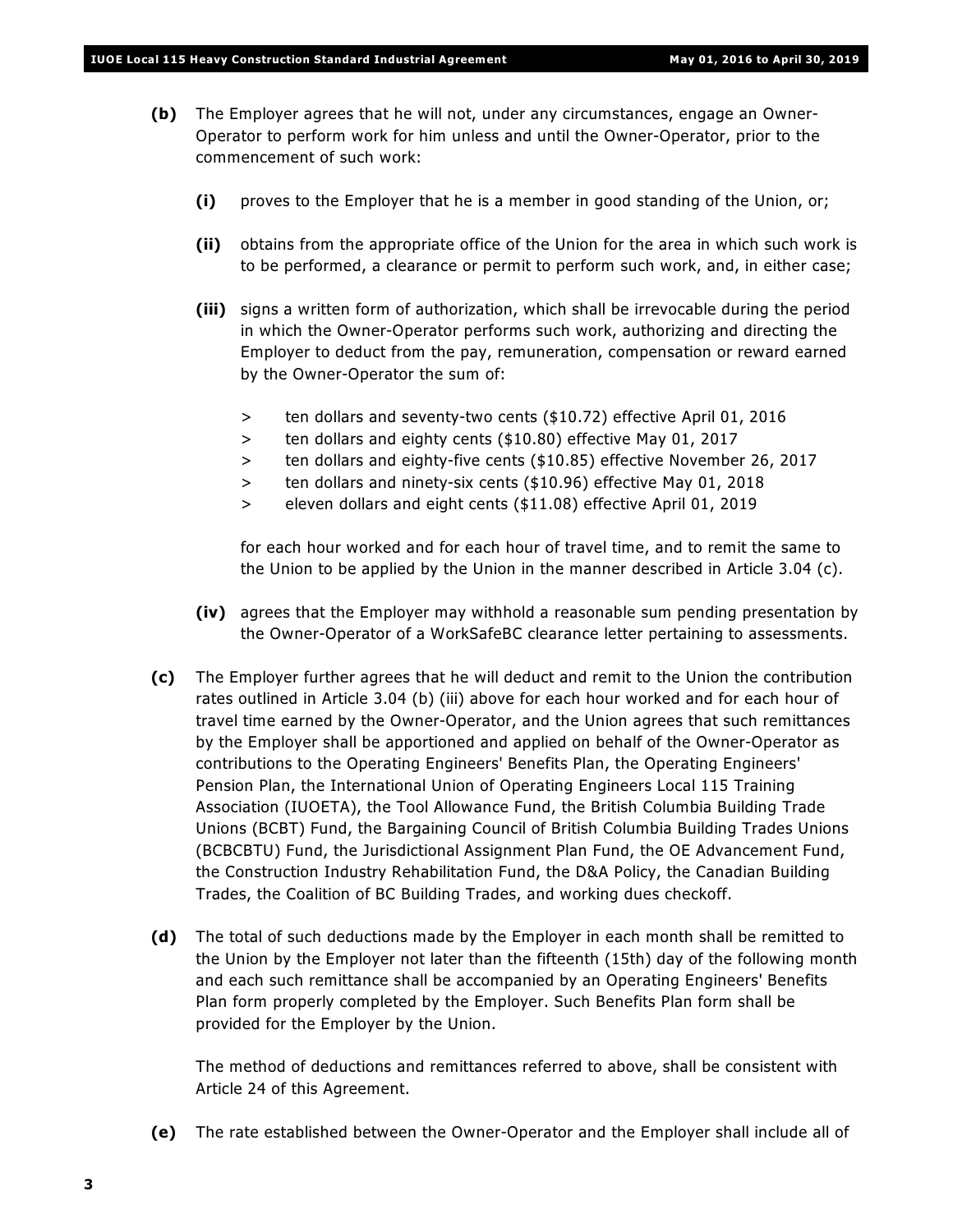the benefits that are otherwise contained in this Agreement. The Owner-Operator may become an Employee of the Employer and covered by this Agreement.

**(f)** It is agreed that the provisions of Article 3.04 shall prohibit the making or carrying out of any plan, scheme or device which would have the effect of circumventing or defeating any or all of the provisions of this Agreement or depriving any Employee of employment.

### **ARTICLE 4: WAGES**

### **4.01 Hourly Wage Rates:**

The Employer shall pay wages to every Employee covered by this Agreement at the rates set forth in Schedules "A1" and "A2" hereunto annexed in respect of the various classifications therein contained. Schedules "A1" and "A2" shall be deemed to be contained in and form a part of this Agreement.

### **4.02 Benefits Plan and Pension Plan:**

The Employer will make contributions for Benefits Plan and Pension Plan in such amounts and under such conditions as are set forth in the Schedule forming part of this Agreement.

Employer contributions to the Pension Plan will be pro-rated for Trainees/Apprentices based on the corresponding percentage of their classification.

### **4.03 Vacation and General Holidays:**

Vacation and General Holiday pay shall be accrued at the rate of twelve percent (12%) of gross earnings (six percent (6%) for annual vacation and six percent (6%) for General Holidays) and shall be paid to the Employee on each regular pay day.

Each Employee is entitled to a minimum vacation period of three (3) weeks each year. The vacation period will be arranged by mutual agreement between the Employees and the Employer.

The recognized General Holidays are: New Year's Day, Family Day, Good Friday, Easter Monday, Victoria Day, Canada Day, Friday prior to British Columbia Day, British Columbia Day, Friday prior to Labour Day, Labour Day, Thanksgiving Day, Remembrance Day, Christmas Day, Boxing Day and any day declared a public holiday by the Federal or Provincial Government. No work will be performed on Labour Day. All work performed on General Holidays shall be paid for at double time rates.

When a General Holiday falls on a Saturday or Sunday, the following Monday will be observed. Refer to Article 5.05 (c) for Compressed Work Week.

When Christmas and Boxing Days fall on Saturday and Sunday the following Monday and Tuesday will be observed.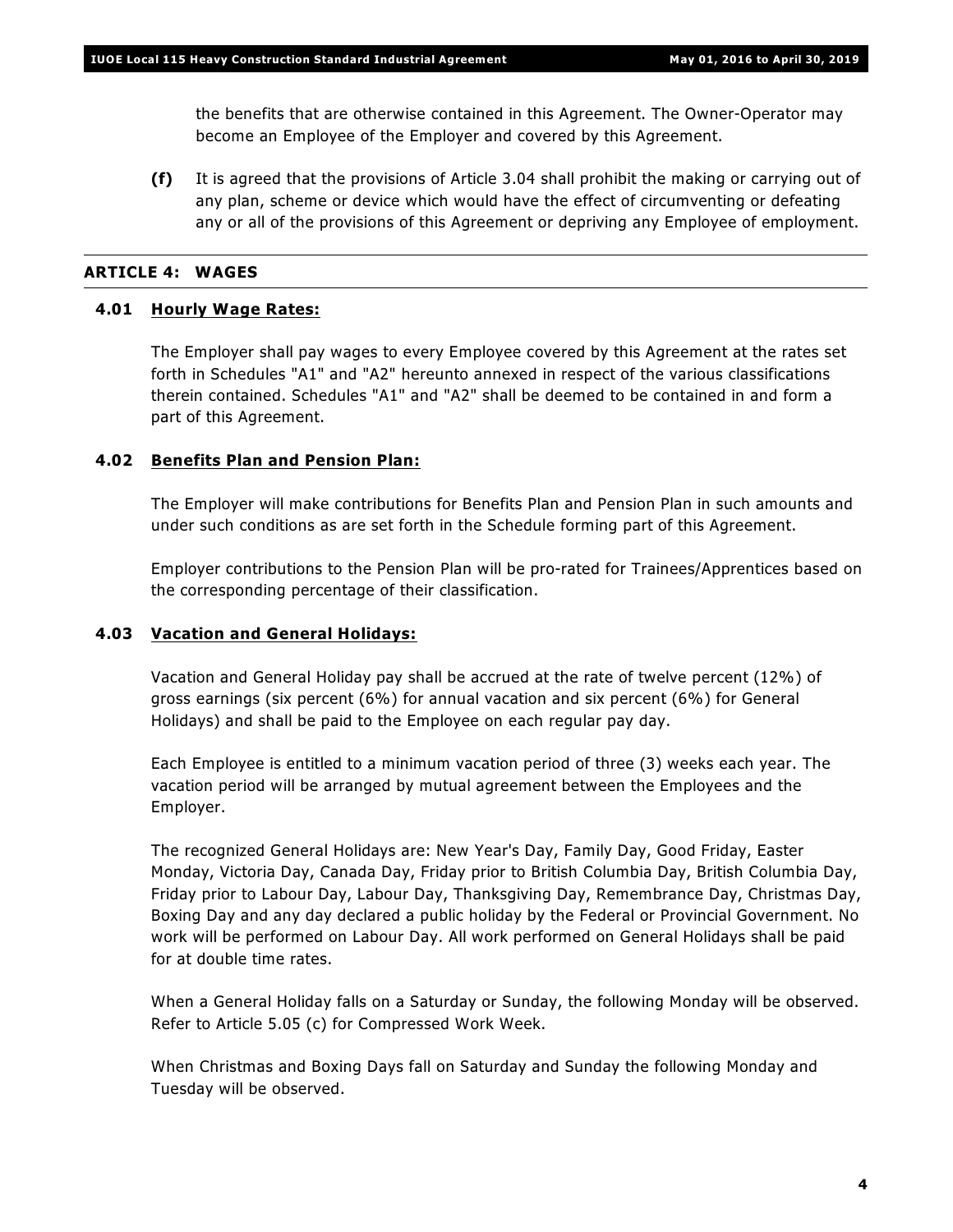### **4.04 Payment of Wages:**

Notwithstanding any/all contrary provisions contained within this Agreement, all payroll shall be processed in a manner consistent with CRA regulations.

- **(a)** The Employer shall at least every second Friday, pay to each Employee covered by this Agreement all wages earned by that Employee to a day not more than five (5) working days prior to the date of payment, provided that if a General Holiday falls on the regular payday, payment will be made the preceding day.
- **(b)** On projects where two (2) or more shifts are required, the second and third shifts shall be paid every second Thursday.
- **(c)** Payment of wages will be made during working hours. Where a payroll is not met within the prescribed time, unless proper reasons for the delay are forthcoming, it shall not be considered a violation of this Agreement for the Employees to cease work until payment of wages or other arrangements are made.
- **(d)** If a pay office is not established at the project concerned then arrangements may be made with the Employee. These arrangements shall include suitable financial arrangements to enable him to reach his point of hire, and in the event that such arrangements include an advance in cash, this shall be deducted from his final pay cheque.
- **(e)** Where an Employee is not paid as per Article 4.04 (g), such Employee shall be deemed to be still on the payroll of the Employer, and shall receive his usual wages and all other conditions until there is compliance with the provisions or other arrangements are made between the Employer and the Union.
- **(f)** The Employer will provide an itemized statement with each pay, showing the number of hours at straight time rates and at overtime rates, the wage and total deductions.

All wages are payable in Canadian dollars.

- **(g)** Payment of wages may be made by cheque or electronic deposit. Cheque statements may be provided electronically via secure Internet/email. In the event the Employer is unable to pay all monies which are owing to an Employee at the time of termination of employment, such monies shall be paid as quickly as reasonably possible thereafter but in no event later than seven (7) calendar days or in conjunction with the Employer's next regularly scheduled payroll, whichever comes first.
- **(h)** If requested, the Employer shall provide a termination slip to the Employee upon termination, which shall state the reason for the Employee's termination, and whether or not he is eligible for rehire. A copy of the termination slip shall be supplied within three (3) calendar days upon request of the Union.
- **(i)** One (1) hour's notice of termination will be given to each Employee by the Employer or one (1) hour's pay in lieu thereof. Heavy duty mechanics and apprentice mechanics may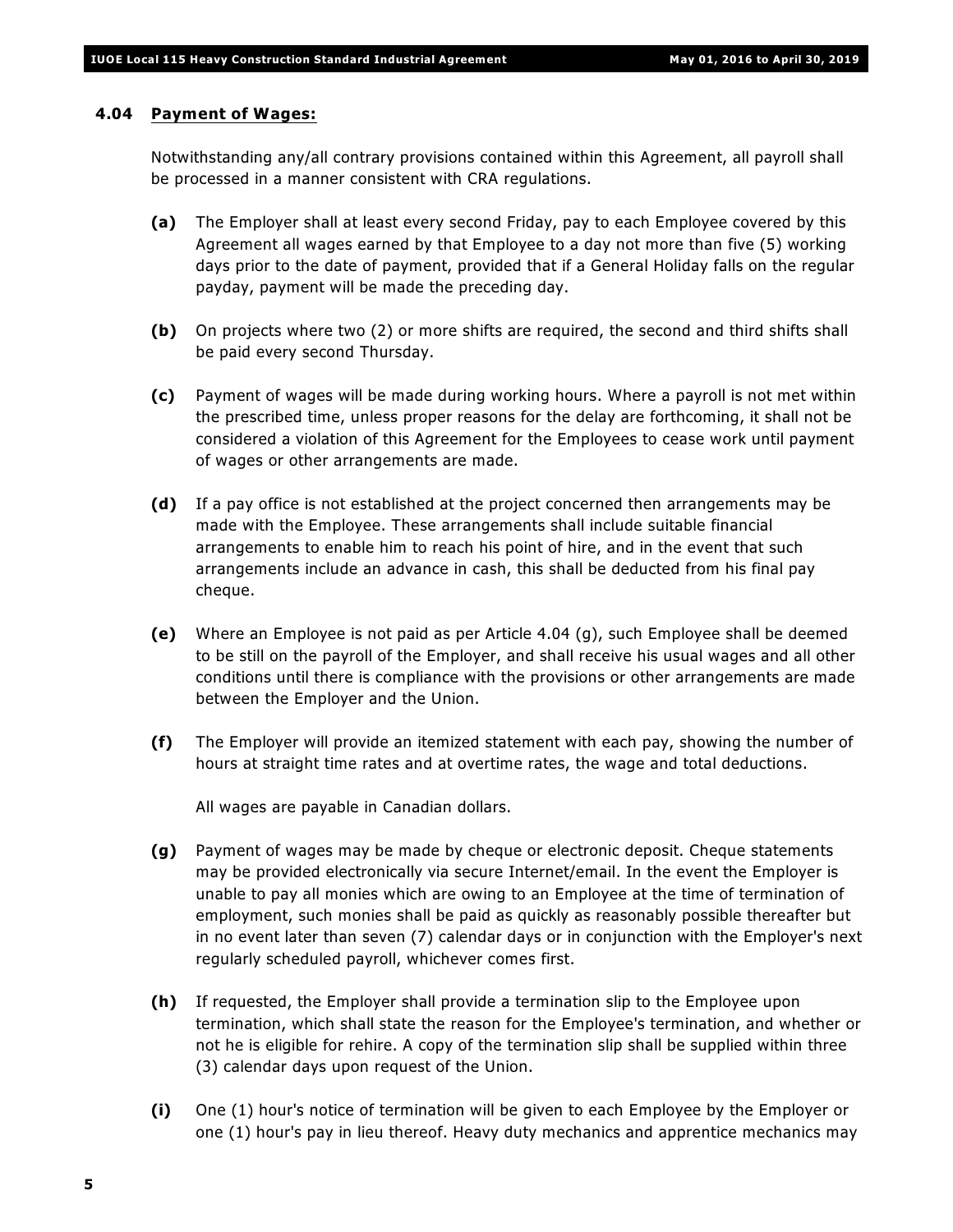utilize this hour to gather together their tools and put them in shape for their next job.

### **4.05 Bonding Payroll Failures and Out-of-Province Firms:**

- **(a)** Before members are dispatched to any Employer who is not signatory to an Operating Engineers' Agreement, such Employer may be required to deposit a bond suitable to the Union, up to twenty-five thousand dollars (\$25,000.00) for use in default of payment of wages, Benefits contributions, vacation pay, General Holiday pay, or any other contributions or payments provided by this Agreement. When no longer required, such bond shall, by mutual consent of the Union and the Employer concerned, be terminated.
- **(b)** Where there have been instances of payroll failures by the Employer, or principals or directors, to meet payroll requirements, the Union shall have the right to:
	- **(i)** inspect the Employer's payroll; and/or
	- **(ii)** require the posting of a suitable bond; and/or
	- **(iii)** require that payment of wages and other payroll requirements be by cash or certified cheque.

### **4.06 New Classifications:**

As and when types of equipment or work methods are introduced which are not included in the list of classifications contained in the attached Schedule, the Employers' authorized representative shall promptly negotiate with the Union a wage rate for such equipment or work method.

Every effort will be made to conclude negotiations within thirty (30) days but in any event, the rate established shall be retroactive to the day notice in writing is given by either Party to commence negotiations.

In the event of disagreement, the question of a rate to be paid shall be referred to Arbitration per the provisions of Article 14.

### **4.07 Multiple Classifications:**

Notwithstanding any/all contrary provisions of this Agreement, when an Employee works in multiple classifications and/or on multiple pieces of equipment during any one (1) shift such Employee shall be paid for actual hours worked within each classification and/or on each piece of equipment. The Parties agree that actual hours worked shall be calculated to the nearest full hour.

### **4.08 Change of Employee Classification:**

If an Employee does not agree to accept work in a lower wage rate classification, such Employee shall accept a layoff, in writing, and the Employer shall process such layoff, on the basis of lack of work, effective the end of the Employee's shift.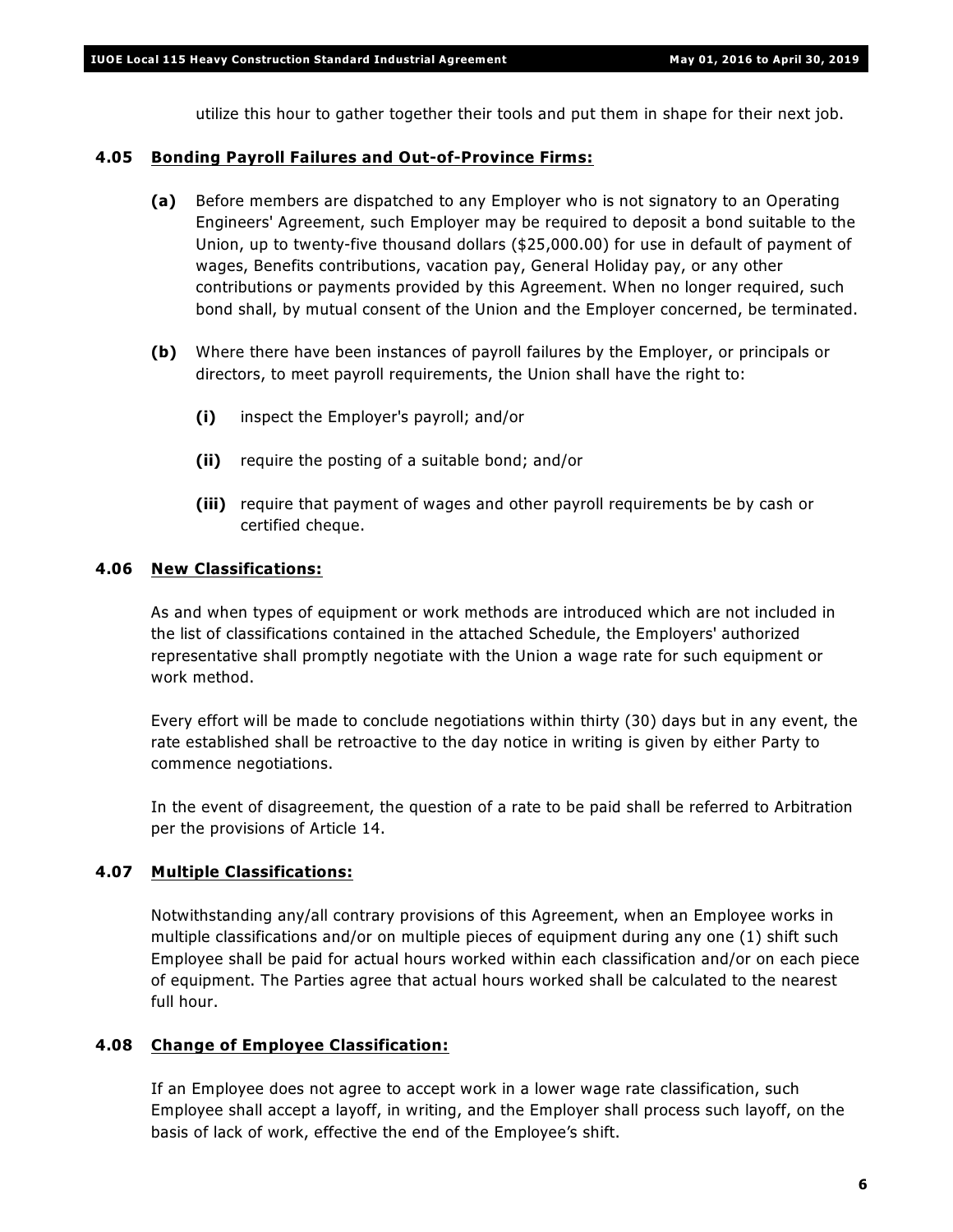### **ARTICLE 5: HOURS OF LABOUR, SHIFTS AND CALL-OUT TIME**

### **5.01 Regular Hours:**

**(a)** Eight (8) hours shall constitute a day's work between the hours of 8:00 a.m. and 4:30 p.m., five (5) days shall constitute a week's work; i.e., Monday 8:00 a.m. to Friday 4:30 p.m.

| 8:00 a.m. to 12:00 Noon. | 4 hours      |
|--------------------------|--------------|
| 12:00 Noon to 12:30 p.m. | 0 hours Meal |
| 12:30 p.m. to 4:30 p.m.  | 4 hours      |
| Total hours paid         | 8 hours      |

**(b)** The start of the work week shall be Monday 8:00 a.m., except as provided below:

### Flex Starting Time:

The Employer may vary the start time between the hours of 6:00 a.m. and 9:00 a.m.

The starting and stopping time of the Employees shall be from the designated lock-up at ground level or one (1) level either up or down from ground level.

When additional shifts are required, the hours of work shall be as outlined in Article 5.02.

**(c)** Adequate time will be allowed prior to quitting time for picking up tools.

### **5.02 Shifts:**

The Employer may schedule an afternoon and/or night shift as required. It shall not be necessary for there to be a day shift in order for there to be an afternoon and/or night shift. Two (2) consecutive days shall be necessary to constitute an afternoon shift and three (3) consecutive days shall be necessary to constitute a night shift. Where these shifts are not maintained for these consecutive working days, all time will be paid at overtime rates.

### **5.03 Shift Premium:**

The Employer shall pay a shift premium over and above the otherwise applicable minimum straight time hourly wage rate to any Employee who is employed on an afternoon or night shift. The minimum straight time hourly wage rate applicable for all Apprentice/Trainee Employee classifications shall be recalculated accordingly. Such shift premium shall be paid in accordance with the following schedule. Notwithstanding any contrary interpretation of the following schedule, a shift commencing at 3:30 p.m. shall be deemed to be an afternoon shift and a shift commencing at 8:30 p.m. shall be deemed to be a night shift. Overtime on afternoon and nights shifts shall be payable for all hours of work performed in excess of eight (8) hours per shift. These shift premiums will not be paid for Saturday, Sunday or General Holidays.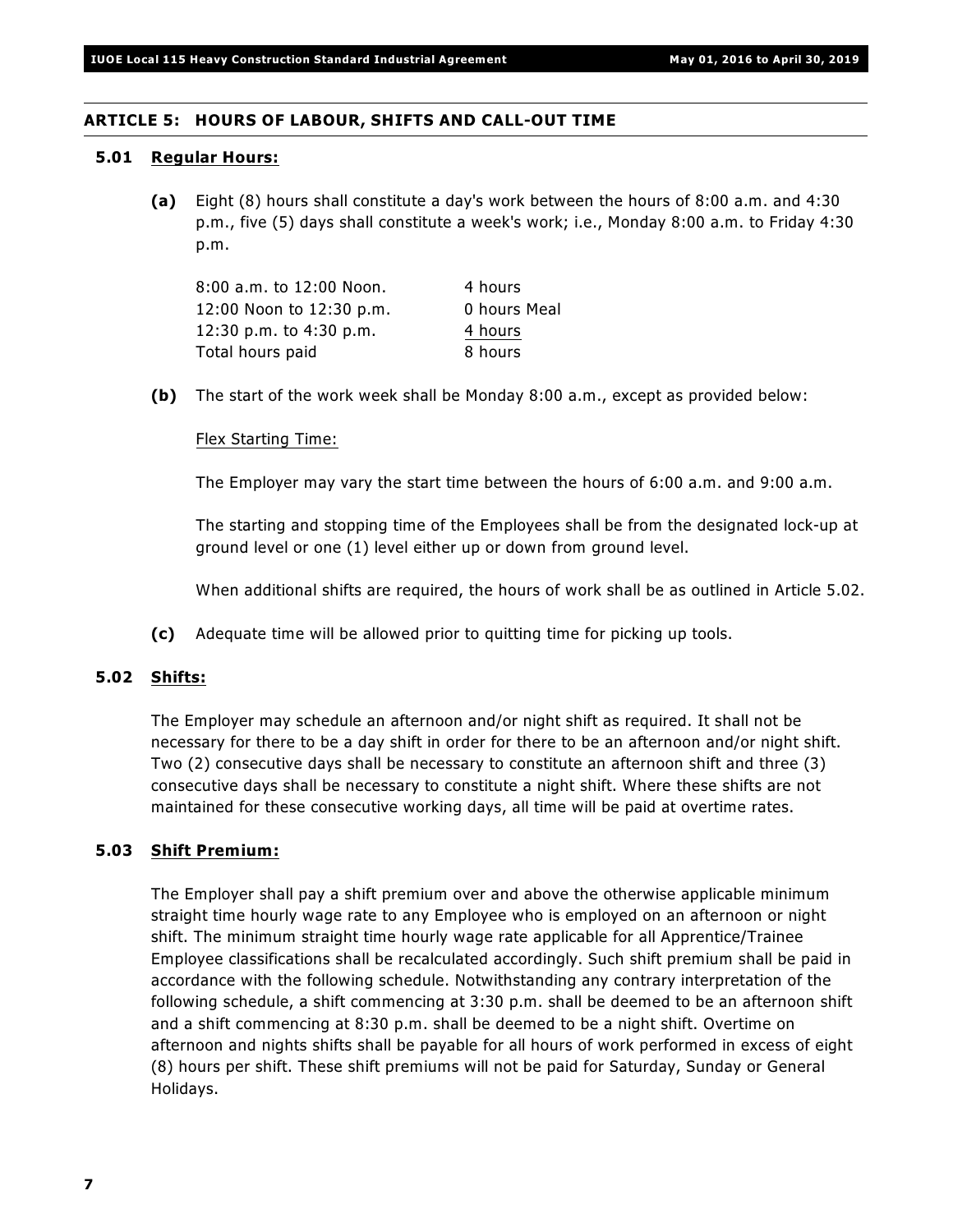Day Shift No shift premium.

Afternoon Shift Six dollars (\$6.00) per hour worked on any shift which commences between 3:30 p.m. and 8:30 p.m. Second and subsequent meal breaks are not considered to be hours worked.

Night Shift Six dollars (\$6.00) per hour worked on any shift which commences between 8:30 p.m. and before 1:01 a.m. Second and subsequent meal breaks are not considered to be hours worked.

### **5.04 Shift Rotation:**

Where two (2) or more shifts are required, they shall rotate every two (2) weeks where practical; i.e., it is not intended that rotation would apply where there is no counterpart or cross shift.

### **5.05 Compressed Work Week:**

A compressed work week may be established by the Employer. The terms and conditions of such compressed work week shall be as follows and shall supersede any/all contrary provisions of the Agreement.

### **(a) Hours of Work:**

- **(i)** Ten (10) straight time hours (8:00 a.m. to 6:30 p.m., inclusive of a meal break) shall constitute the compressed work week day shift. Forty (40) straight time hours, Monday through Thursday inclusive, or Tuesday through Friday inclusive, shall constitute the regular work week.
- **(ii)** Ten (10) straight time hours (6:30 p.m. to 5:00 a.m., inclusive of a meal break) shall constitute the compressed work week afternoon shift. Forty (40) straight time hours, Monday through Thursday inclusive, or Tuesday through Friday inclusive, shall constitute the regular work week. The applicable shift premium shall apply.
- **(iii)** Notwithstanding (i) and (ii), the scheduled start time of the shift may be varied by up to one (1) hour earlier or later at the discretion of the Employer.

### **(b) Overtime:**

- **(i)** The first ten (10) hours of overtime worked on the Friday of a Monday through Thursday compressed work week, or on the Monday of a Tuesday through Friday compressed work week, shall be payable at one and one-half  $(1<sup>1</sup>)<sub>2</sub>$ ) times the otherwise applicable minimum straight time hourly wage rate.
- **(ii)** The first eight (8) hours of overtime worked on a Saturday shall be payable at one and one-half  $(1\frac{1}{2})$  times the otherwise applicable minimum straight time hourly wage rate.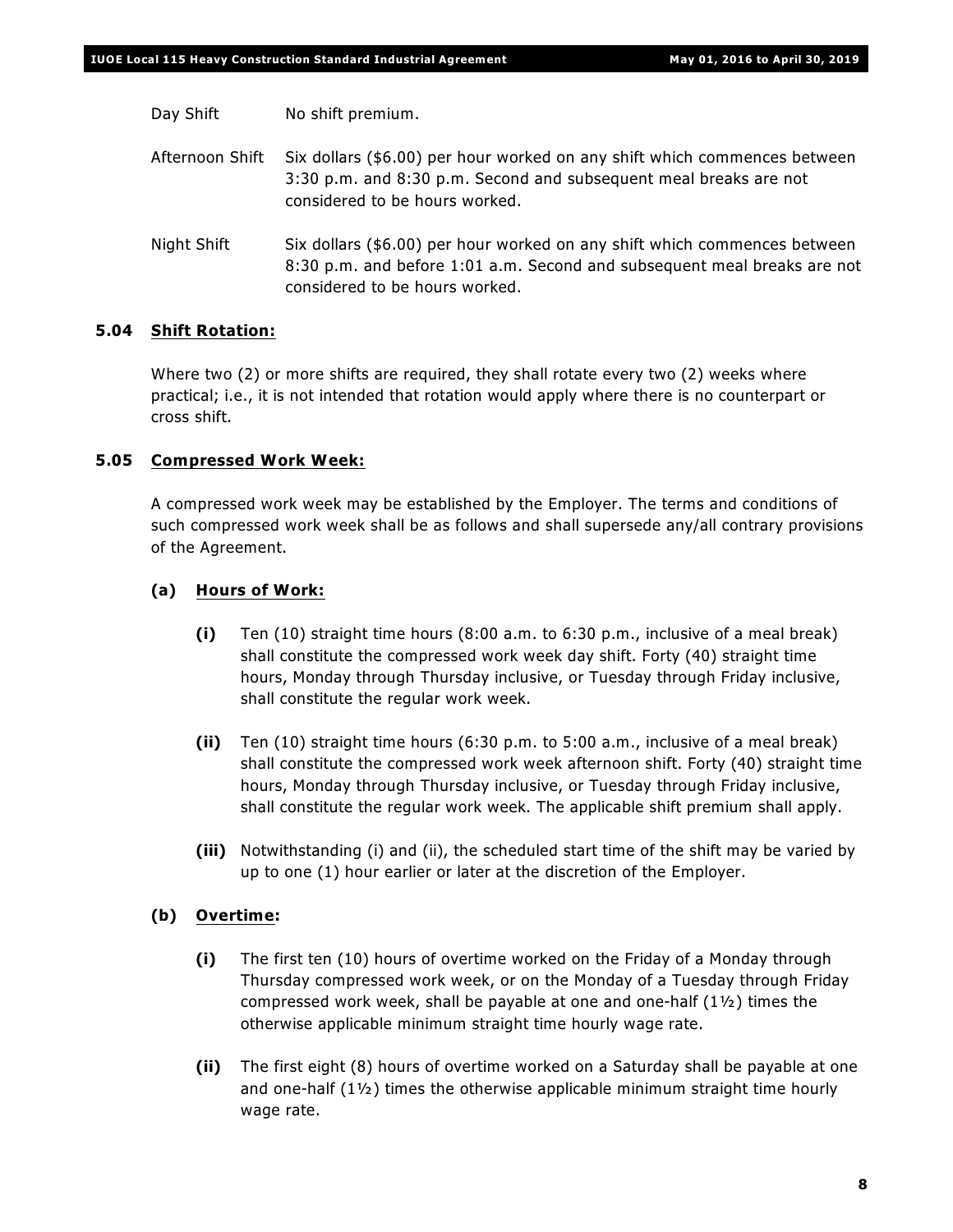**(iii)** All other overtime hours, including all hours worked in excess of ten (10) hours per day, all hours worked in excess of eight (8) hours on a Saturday, and all hours worked on Sundays and General Holidays, shall be payable at two (2) times the otherwise applicable minimum straight time hourly wage rate.

### **(c) General Holidays:**

All General Holidays which occur during a compressed (or alternate) work week shall be observed on the actual day of the General Holiday, even if such day would otherwise have been a regularly scheduled day off (e.g. the Friday of a Monday to Thursday compressed work week, or a Saturday, or Sunday, etc.). When a General Holiday is observed in accordance with the foregoing, overtime rates shall not apply on a regular work day in lieu of the General Holiday. All General Holidays which occur on the second or third day of a compressed work week schedule may be rescheduled by prior mutual agreement of the Employer and the Union.

### **5.06 Underground Shifts:**

Three Shift Operation:

| First Shift:                |                |
|-----------------------------|----------------|
| $8:00$ a.m. to $12:00$ noon | 4.0 hours      |
| 12:00 noon to 12:30 p.m.    | 0.5 hours Meal |
| 12:30 p.m. to 4:00 p.m.     | 3.5 hours      |
| Total hours paid            | 8.0 hours      |
|                             |                |
| Second Shift:               |                |
| 4:00 p.m. to $8:00$ p.m.    | 4.0 hours      |
| $8:00$ p.m. to $8:30$ p.m.  | 0.5 hours Meal |
| 8:30 p.m. to 11:30 p.m.     | 3.0 hours      |
|                             | 7.5 hours      |
| Shift Differential          | 1.5 hours      |
| Total hours paid            | 9.0 hours      |
|                             |                |
| Third Shift:                |                |
| 12:00 midnight to 4:00 a.m. | 4.0 hours      |
| 4:00 a.m. to 4:30 a.m.      | 0.5 hours Meal |
| 4:30 a.m. to 7:30 a.m.      | 3.0 hours      |
|                             | 7.5 hours      |
| Shift Differential          | 1.5 hours      |
| Total hours paid            | 9.0 hours      |

- **5.07** A ten percent (10%) premium shall be paid for working underground. If an Employee works any part of a half-shift underground, he shall be paid for that half-shift at ten percent (10%) higher rate. The lunch break will be the end of the first half-shift.
- **5.08** All work done outside of the hours mentioned in Articles 5.01, 5.02, 5.03, 5.05 and 5.06 above shall be considered overtime, EXCEPT: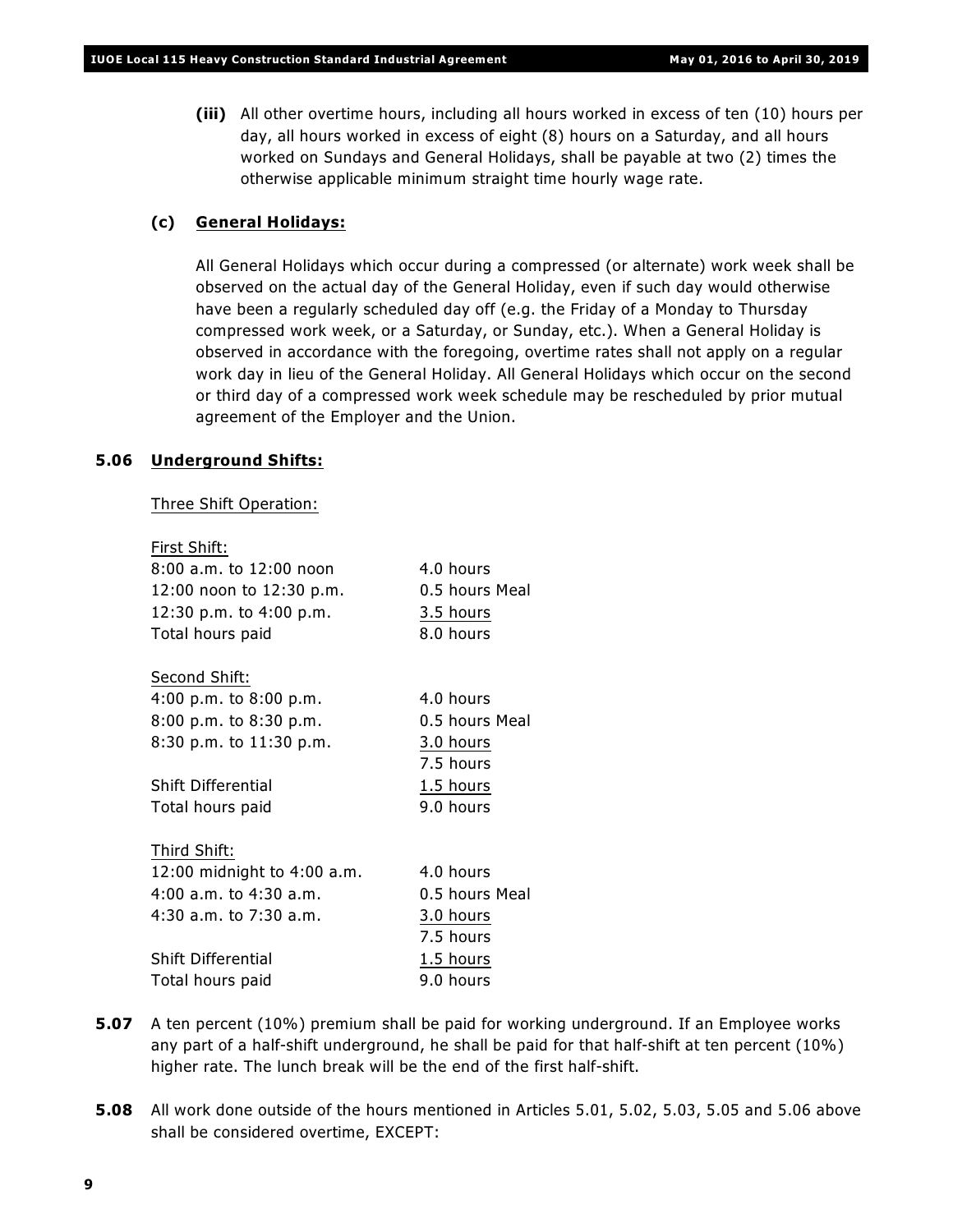- **(a)** When working hours are changed to obey fire prevention regulations made under the "Forest Act"; or
- **(b)** When it is agreed between the Employer and the Union to vary the starting times, then a majority of the Employees on the job shall decide the issue. A ballot vote shall be taken on the job under the supervision of a person designated by the Union.

### **5.09 Call Out Time:**

Where an Employee is called out for work, and no work is performed, he shall be paid four (4) hours except in the case of inclement weather, then he shall be paid only two (2) hours:

- **(a)** on regular shifts at straight time;
- **(b)** on Saturdays, Sundays and General Holidays at the prevailing overtime rates;
- **(c)** where an Employee is called out for work at any time, and work is performed, he shall be paid a minimum of:
	- **(i)** on regular shifts four (4) hours at straight time;
	- **(ii)** on overtime days, four (4) hours at the prevailing overtime rates;
	- **(iii)** after the regular shift, Employees called to work shall receive a minimum of four (4) hours' pay at the prevailing overtime rates;

provided however, that the Employee has reported to the jobsite in person, in a competent condition to carry out his duties, and providing adequate notice has not been given not to report to work.

Adequate notice shall be construed as follows:

Employees accommodated in camp shall be given one (1) hour's notice prior to starting time. Employees accommodated other than in camp shall receive a minimum of two (2) hours' notice prior to starting time by telephone or pre-arranged radio broadcast or some other mutually acceptable means.

Each Employee shall provide the Employer with his telephone number where he may be reached, and the Employer shall fulfill the obligations of the above paragraph by contacting that telephone number.

The Employer shall only be required to pay an Employee covered by this Agreement in accordance with the following. Such payment shall be processed at the otherwise prevailing straight time or overtime rate.

- > Worked in excess of 4 hours but less than 6 hours: pay for 6 hours \*
- > Worked in excess of 6 hours: pay for 8 hours \*
- 
- > Work suspended due to inclement weather: pay for actual hours worked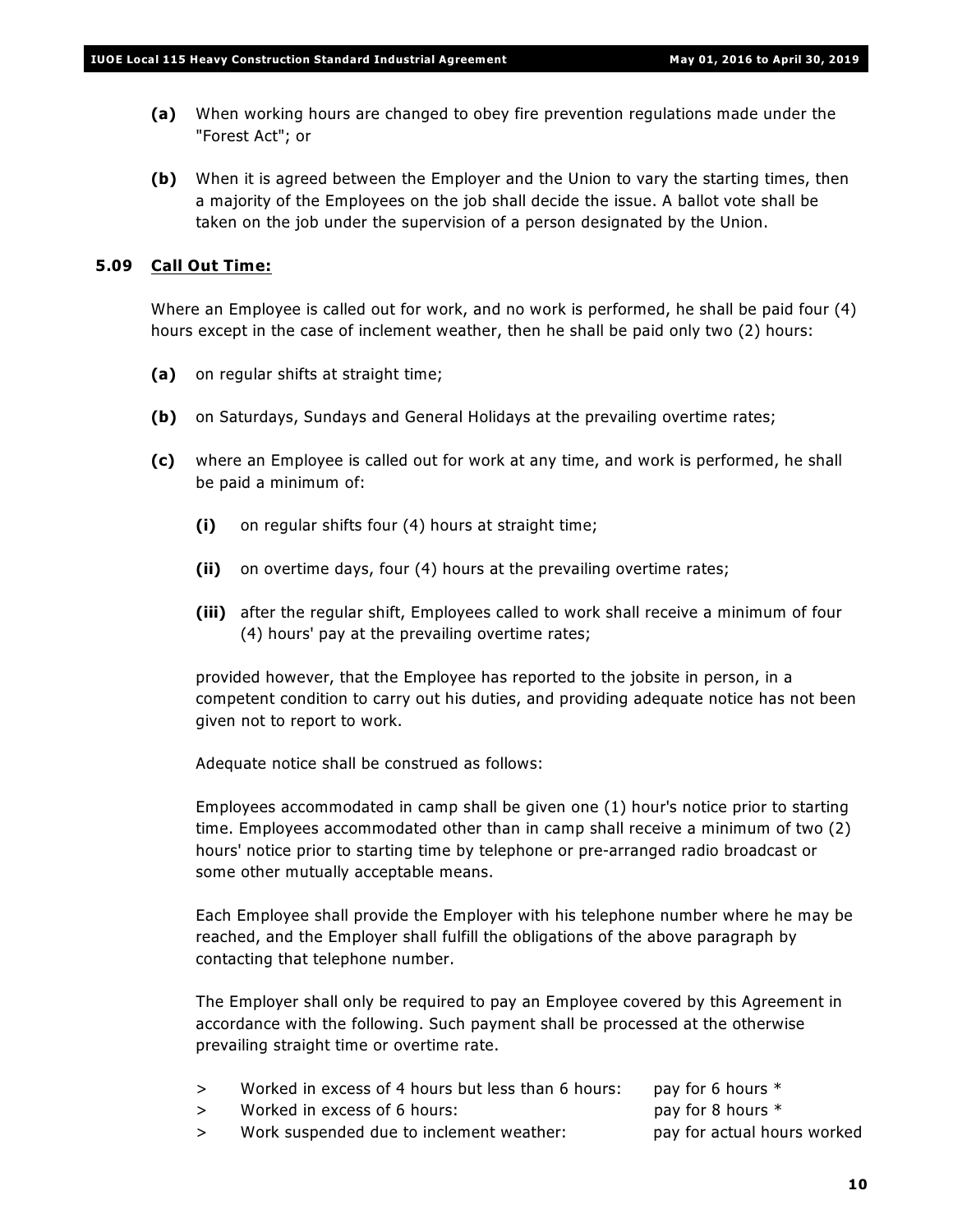\* In order to qualify for such payment the Employee must be available for work and in a competent condition to carry out his duties.

If the Employee works more than four (4) hours on a Saturday, Sunday, or General Holiday, he shall receive a minimum of eight (8) hours' pay at the prevailing overtime rates.

**5.10** Where an Employee reports at the request of his Employer, and performs work at overtime rates prior to his regular starting time, such time will be considered as overtime only, and not considered in calculating his daily minimums under this Article.

### **ARTICLE 6: OVERTIME**

**6.01** All hours worked outside the regular hours, or the accepted variations therefrom, and outside the established shift hours, shall be considered overtime until a break of eight (8) hours occurs, and shall be paid for at the applicable overtime rates.

The first two (2) hours of overtime, Monday through Friday, shall be paid at one and one-half (1½) times the otherwise applicable straight time hourly wage rate. All other overtime hours, including all hours worked on Saturdays, Sundays and General Holidays, shall be payable at two (2) times the otherwise applicable straight time hourly wage rate.

**6.02** Overtime worked shall be computed daily in units of not less than fifteen (15) minutes. For purposes of calculation, any portion of fifteen (15) minutes worked shall be considered as fifteen (15) minutes.

### **ARTICLE 7: TRANSPORTATION**

### **7.01 Initial and Terminal Travel Allowance:**

- **(a)** The Employer shall pay an initial and terminal travel allowance per road kilometer to any Employee who is directed or dispatched to an out-of-town project as follows:
	- > 2016 Fifty-four cents (\$0.54) per road kilometer
	- > 2017 Fifty-four cents (\$0.54) per road kilometer
	- > 2018 As per Canada Revenue Agency

Such allowance shall be payable each way, and the distance traveled shall be calculated from the Employee's residence to the project via the most direct route. Refer to items (b), (c), (d), (e), (f) and (g) for further clarification and exceptions.

The "per road kilometre" amount payable is subject to annual adjustments throughout the duration of the Agreement. More specifically, the maximum allowable tax-free rate for mileage expense reimbursement as published annually by the Canada Revenue Agency shall be paid.

**(b)** Notwithstanding item (a), the Employer shall reimburse an Employee, upon the submission of the appropriate receipts, for any/all ferry fares (car and driver) which are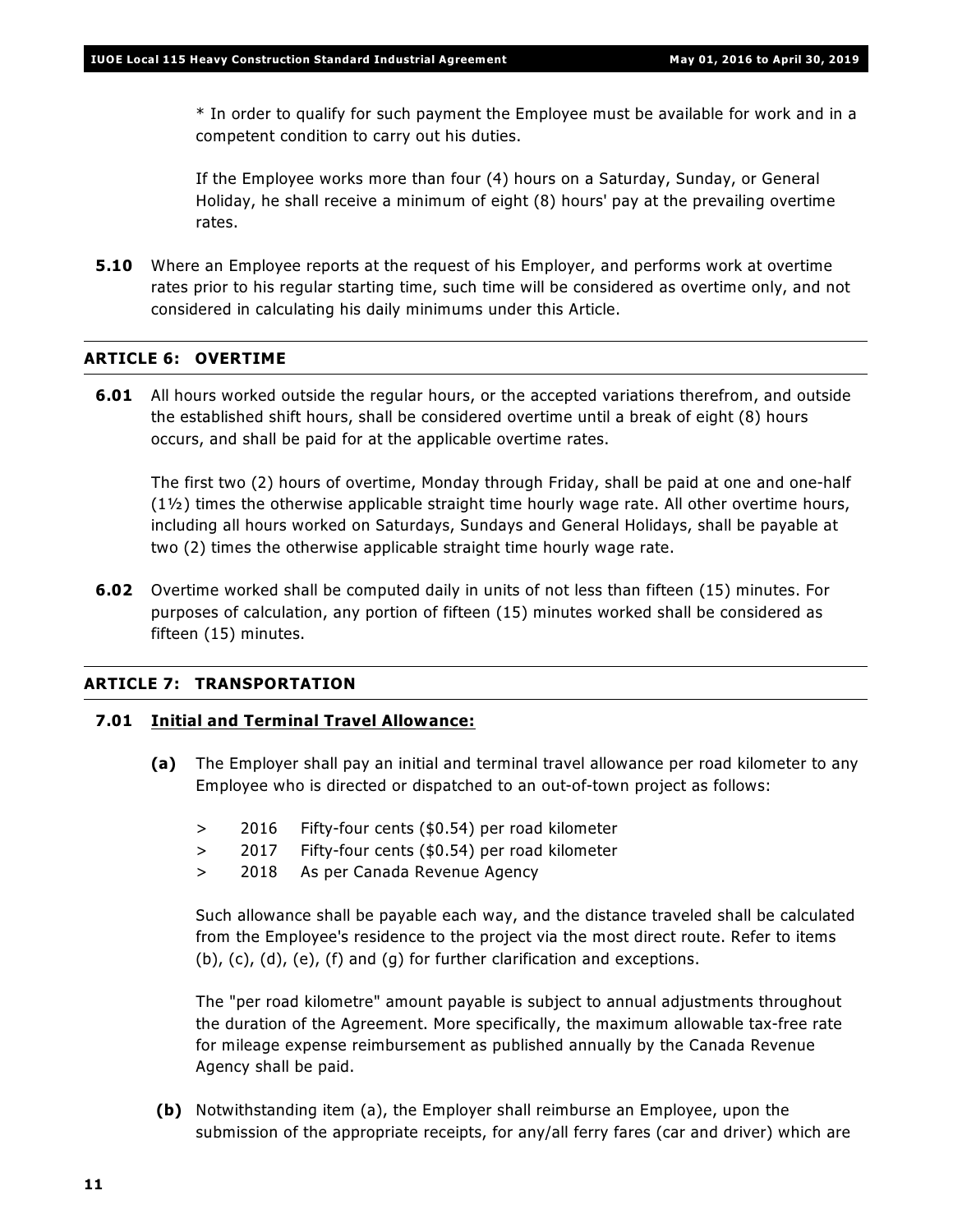incurred in the course of initial and terminal travel. Highway tolls shall not be a reimbursable expense.

- **(c)** Notwithstanding item (a), where an Employee requests to use air travel to travel to the project, the following terms and conditions shall prevail.
	- **(i)** The Employer shall pay for airfare, inclusive of any/all related fees and taxes, plus taxi fare to/from the project from the airport located nearest thereto. Notwithstanding the foregoing, taxi fare shall not be payable where Employer (or Owner) supplied transportation is provided.
	- **(ii)** The Employer may pre-arrange the air travel to/from the airport nearest the Employee's point of residence. The air carrier and class of ticket shall be at the discretion of the Employer, but shall be via a regularly scheduled carrier. Notwithstanding the foregoing, the Employer shall not direct an Employee to fly "standby".
	- **(iii)** The Employee shall provide the Employer with the Boarding Pass and proper ground transportation receipts if requested to do so by the Employer.
- **(d)** Notwithstanding any/all contrary provision(s) of this Article, where a variety of travel distances exist for Employees to a particular project, the Employer and the Union may agree upon a standard initial and terminal travel allowance "lump sum" amount which shall be paid to all applicable Employees on the project. Such agreement shall be reached prior to the commencement of work on the project, and prior to date of tender if possible.
- **(e)** The Employer shall ensure that an Employee receives payment for the applicable initial travel allowance and any/all applicable reimbursements for incurred expenses (i.e. ferry fares, etc.) within seven (7) calendar days of the Employee's first shift on the project. Notwithstanding the foregoing, the Union and the Employer may mutually agree to vary this requirement. Such agreement shall be reached prior to the commencement of work on the project, and prior to date of tender if possible.
- **(f)** Notwithstanding any/all contrary provision(s) of this Article, in the event an Employee voluntarily terminates his own employment after having been on the project for less than fifteen (15) calendar days, the Employer shall not be required to pay the Employee's terminal travel allowance, and shall additionally be entitled to deduct the initial travel allowance already paid from the Employee's final pay cheque.
- **7.02 (a)** When an Employee is required to provide mechanic's tools, all cost of transporting such tools to and from the job shall be borne by the Employer.

The Employer shall reimburse the Employee subject to presentation of receipts.

Where such Employee transports his mechanic's tools in his own personal vehicle and there are no receipts, the following shall apply: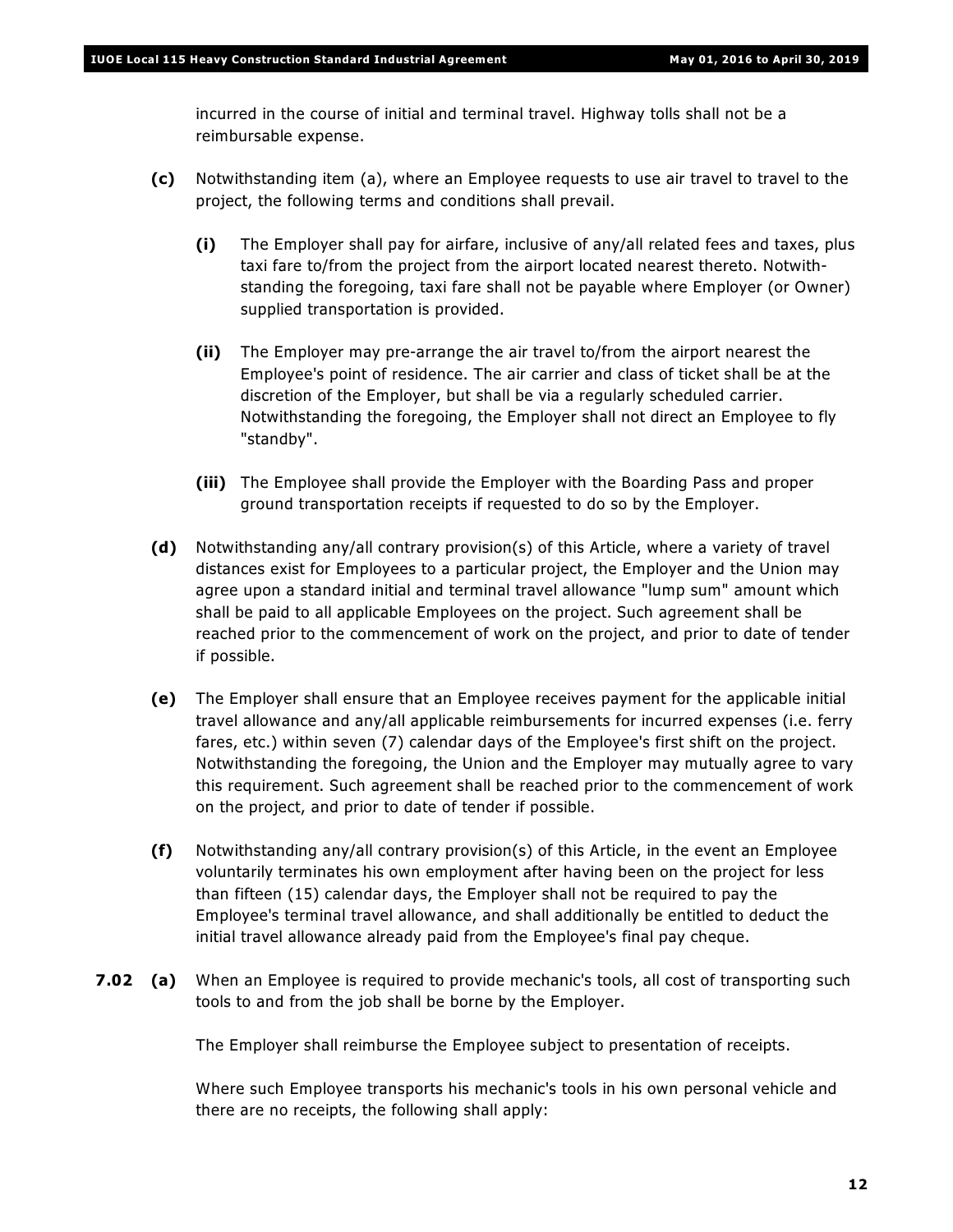- $> 0$  to 500 km = one and one-half  $(1\frac{1}{2})$  hours of straight time pay.
- $>$  Over 500 km = three (3) hours of straight time pay.

This applies to hiring and termination only.

**(b)** When a mechanic leaves the employ of the Employer, tools shall be shipped within thirty-six (36) hours, (excluding weekends and General Holidays).

Where the Employer fails to comply with the above, unless proper reasons for the delay are forthcoming, the Employee shall be deemed to be still on the payroll of the Employer and shall receive his usual wages and all other conditions of this Agreement until there is compliance with these provisions.

**7.03** If the Employer fails to provide work and requires an Employee to stand by for more than two (2) consecutive shifts, the Employee, at his option, shall be deemed to have been laid off, and the cost of return transportation, meals, and a sleeper if night travel is necessary, shall be paid by the Employer.

Call-out time without work does not constitute work provided.

**7.04** When Employees are dispatched to jobs before jobs are ready, they will be paid waiting time at the regular rate until the job starts, or have their return transportation paid.

### **7.05 (a) Periodic Leave:**

On out-of-town projects of over fifty (50) calendar days' duration, the Employer shall provide leave every forty (40) calendar days.

Periodic leave shall be provided on a "use it or lose it" basis.

Transportation Allowance Formula - to and return

| 0 km to 249 km     | n/a      |
|--------------------|----------|
| 250 km to 500 km   | \$175.00 |
| 501 km to 750 km   | \$275.00 |
| 751 km to 1,000 km | \$375.00 |
| over 1,000 km      | \$475.00 |

Mileage shall be calculated from the project to the Employee's domicile. It is understood that the above amount will be paid only once for each turnaround.

The extent of the leave shall be for a minimum of five (5) days to a maximum of one (1) week, or a number of days mutually agreed between the Employee and the Employer's representative. The timing of the leave shall also be decided by mutual agreement. In no event will an Employee receive leave unless he actually returns to his place of departure. Living out allowances shall not be paid during leave periods.

The phrase "Out of Town Projects" contained within the various periodic leave or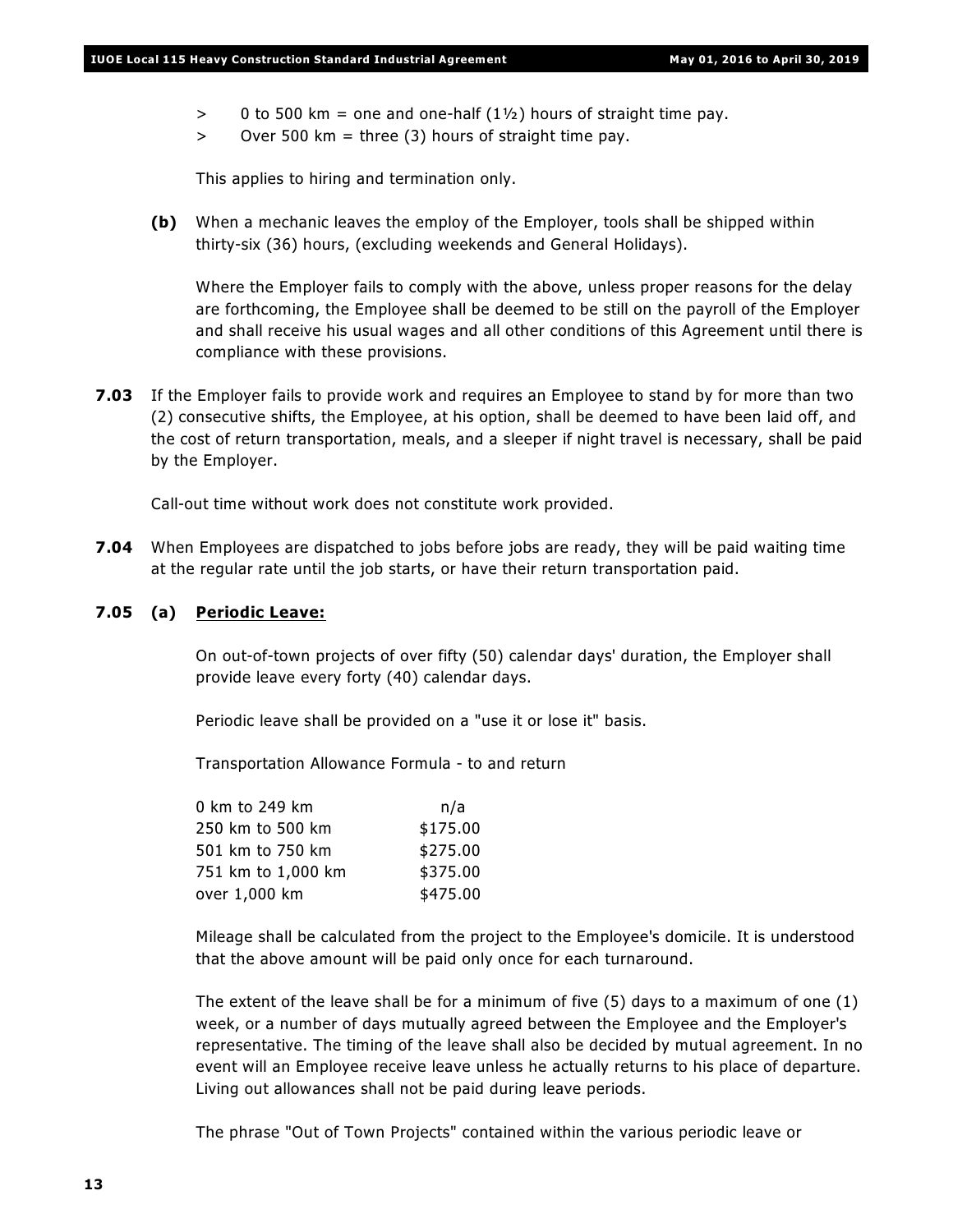turnaround Articles shall be defined as projects that are accessible by air or boat only (excluding ferries) or are two hundred (200) miles or four (4) hours' travel, including ferry travel, to the transportation terminal nearest the Employee's domicile. Employees residing within these limits shall be entitled to a mutually agreed leave of absence at no cost to the Employer of five (5) or seven (7) days to be arranged between the Employee and the Employer subject to the same qualifiers provided in the periodic or turnaround Articles.

There shall be no cash payment in lieu of periodic leave unless mutually agreed between the Union and the Employer.

The interpretation of periodic or turnaround Articles as noted above shall not be used to interpret any other Article or Articles contained within the various Building Trades Collective Agreements.

### **(b) Military Leave**

The Parties agree to cooperate to facilitate broad and liberal leaves for operations and training military leave for workers who serve as members of the Canadian Forces Reserves, in accordance with Provincial and Federal law and the "Declaration of Support for the Reserve Forces" signed by the Canadian Office of the Building and Construction Trades Department and the National Construction Labour Relations Alliance, dated May 12, 2010.

**7.06** When an indentured apprentice is required to fulfill the annual schooling portion of the Apprenticeship Program he shall receive fare as per Article 7 - Transportation.

### **7.07 Local Transportation:**

No daily travel allowance shall be payable to any local resident Employee on any project located inside the Lower Mainland/Fraser Valley. A daily travel allowance, pursuant to the following schedule, shall be paid to any local resident Employee who uses his/her own vehicle to travel daily from his/her residence to a project located outside of the Lower Mainland/Fraser Valley. A local resident shall be defined as any Employee who resides within one hundred (100) road kilometres of the project or, where ferry travel is involved, within seventy-five (75) minutes travel time, including ferry travel and road kilometres.

- > First forty (40) road kilometres, each way, each day not applicable
- > All additional road kilometres, each way, each day:
	- > 2016 Fifty-four cents (\$0.54) per road kilometer
	- > 2017 Fifty-four cents (\$0.54) per road kilometer
	- > 2018 As per Canada Revenue Agency

The "per road kilometre" amount payable is subject to annual adjustments throughout the duration of the Agreement. More specifically, the maximum allowable tax-free rate for mileage expense reimbursement as published annually by the Canada Revenue Agency shall be paid.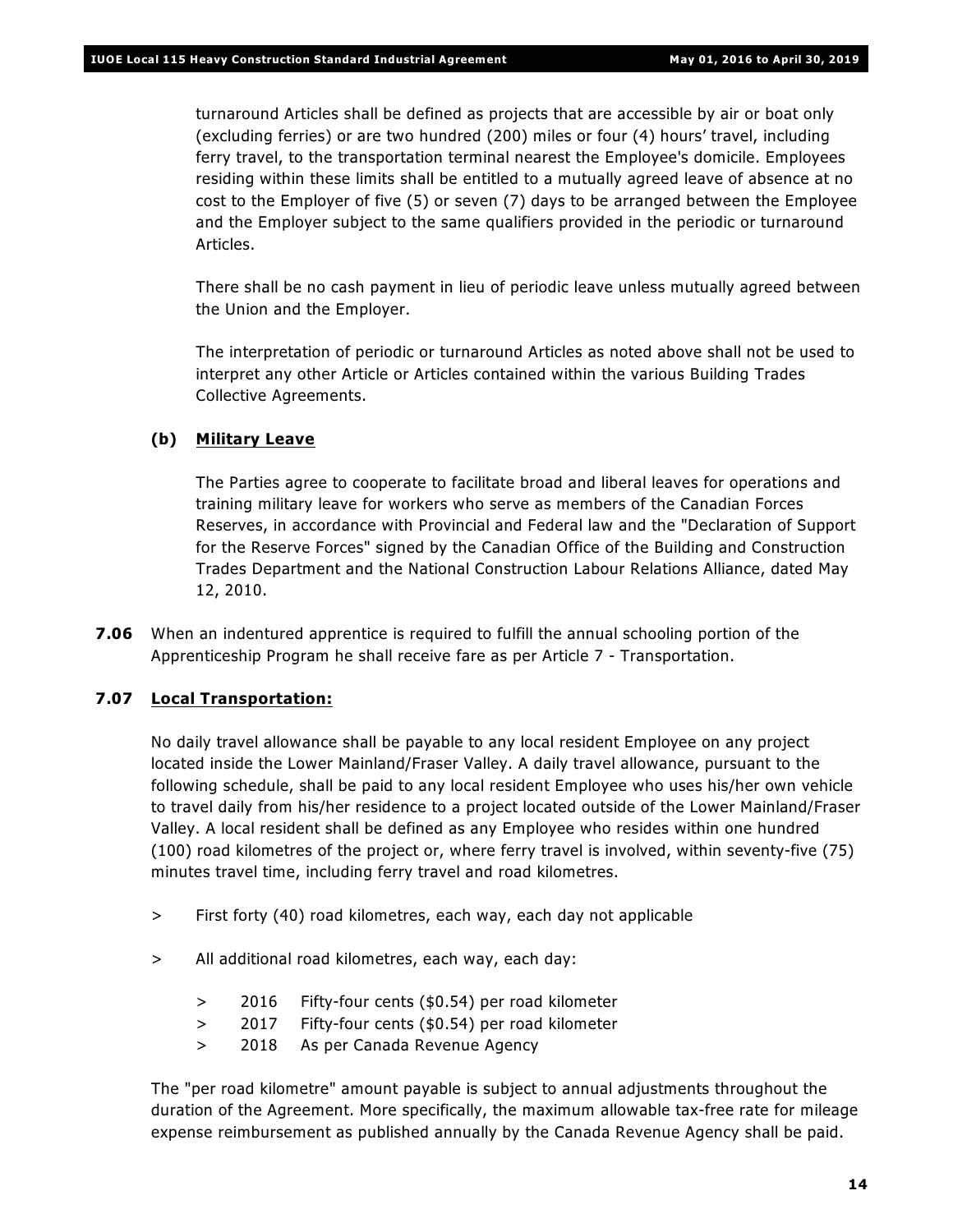### **7.08 Camps/Employer Provided Accommodation:**

- **(a)** On camp jobs, no walking time shall be paid up to two thousand five hundred feet (2,500') from the work site. Beyond two thousand five hundred feet (2,500') up to thirty (30) minutes travel each way, the Employer shall supply transportation. Travel time will be paid at prevailing rates for time in excess of thirty (30) minutes.
- **(b)** Living out allowance for local residents: Living out allowance shall not be paid to local residents as defined below.
- **(c)** Definition of local resident: A local resident shall be defined as any Employee who resides within one hundred (100) road kilometres of the project or, where ferry travel is involved, within seventy-five (75) minutes travel time, including ferry travel and road kilometres.
- **(d)** Hot Lunches: Hot lunches will not be provided; however, hot soup, beverages and sandwiches will be made available. It will be the responsibility of the Employee to take the supplied lunch with him to the work site. Where the work site is within close proximity of the Employee's accommodations, hot lunches may be provided at the discretion of the Employer.

As an alternative to the foregoing, where camp accommodation is a motel, hotel or similar, a daily allowance to cover transportation and travel time may be mutually agreed upon by the Parties signatory to this Agreement.

Vehicles used to transport workers shall be approved passenger vehicles conforming to public transit standards and operated in compliance with WorkSafeBC regulations.

### **7.09 Metropolitan Areas:**

The Lower Mainland/Fraser Valley shall be inclusive of West Vancouver to the west, Chilliwack to the east, and all cities, towns, municipalities, villages, communities, etc. in between.

### **ARTICLE 8: WORKING CONDITIONS**

### **8.01 Rest Breaks and Meal Breaks:**

- **(a)** A one-half (½) hour unpaid meal break shall be at mid-shift.
- **(b)** Two (2) breaks of ten (10) minutes each shall be taken in a work shift at a location determined by mutual agreement between the Employer and the Union. Time of the first break shall be at one-quarter  $(4)$  of the work shift; the second break shall be at threequarters (¾) of the work shift or as near these periods as possible.
- **(c)** On scheduled shifts of ten (10) hours, the Employee will be given one (1) fifteen (15) minute rest break in the middle of the first five (5) hours of the shift, and one (1) fifteen (15) minute rest break in the middle of the second five (5) hours of the shift, unless workplace conditions require a variance in the timing of either rest break on one (1) or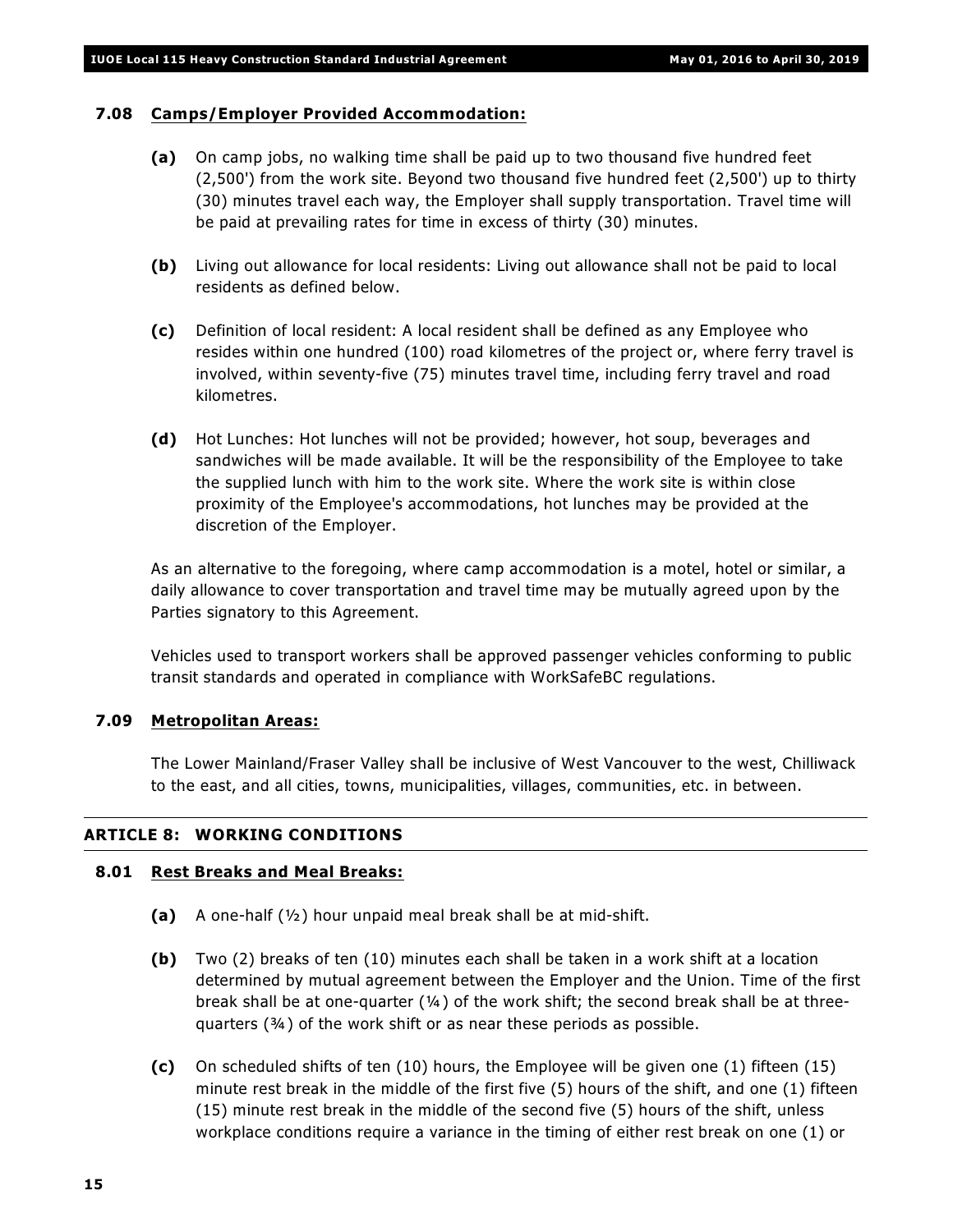more days.

- **(d)** Where an Employee is required to work through the regular established lunch period, such Employee shall be paid the applicable overtime rate, and shall be given reasonable time of not less than fifteen (15) minutes, nor more than one-half ( $\frac{1}{2}$ ) hour to consume his lunch before or after the regular lunch period. Such time shall be paid for as part of the regular shift.
- **(e)** Where work is required beyond ten (10) hours, a second meal break of one-half (½) hour will be provided at the beginning of ten (10) hours, to be paid at straight time rates.

### **(f) Provision of Meals on Overtime:**

When Employees are required to work extended daily hours in excess of ten (10) hours, the Employer shall be required to provide a hot meal at no cost to the Employees, for those involved. If an Employer is unable to provide a hot meal as required on a shift in excess of ten (10) hours, the Employee shall be paid twenty-five dollars (\$25.00) in lieu thereof. The time required for the consumption of the meal shall be considered as time worked, and shall not be less than one-half  $(y_2)$  hour (payable at straight time) and this break shall occur not more than six (6) hours after the last meal time.

Should an Employee be requested to continue work, then an additional hot meal shall be supplied every four (4) hours under the same conditions as above.

- **(g)** It is agreed that no Employee shall be deprived of an overtime meal by reason of working overtime, where the Employer is providing room and board.
- **8.02** Essential protective clothing including welder's gloves, protective vests or leather jackets, noise abatement devices, and rainwear shall be supplied at no charge to the Employee. In the event that an Employee does not return the foregoing items supplied to him by the Employer, the Employer shall charge the cost of same to the Employee and deduct this cost from any money owing to the Employee.
- **8.03** Chemical or flush toilets shall be provided from the commencement of work on all jobs. Where the sewer or chemical toilets are not available, sanitary toilet facilities shall be provided as called for in local sanitary regulations. Toilet houses shall be painted, at least on the inside, and cleaned out daily. Toilet paper will be provided.
- **8.04** Where there is no running tap water available, drinking water in approved sanitary containers shall be provided. Paper cups will be supplied. Salt tablets shall be supplied during the summer months.
- **8.05** A lock-up shall be provided for Employees for drying clothes, and dressing room, as well as lunch room. The lock-up shall have tables, and benches with provision for drying clothes. Such lock-up shall have windows and venting with adequate lighting and provision for continuous heat twenty-four (24) hours a day. The Employer shall be responsible for having the lock-up cleaned out daily and kept cleared of building material and other construction paraphernalia.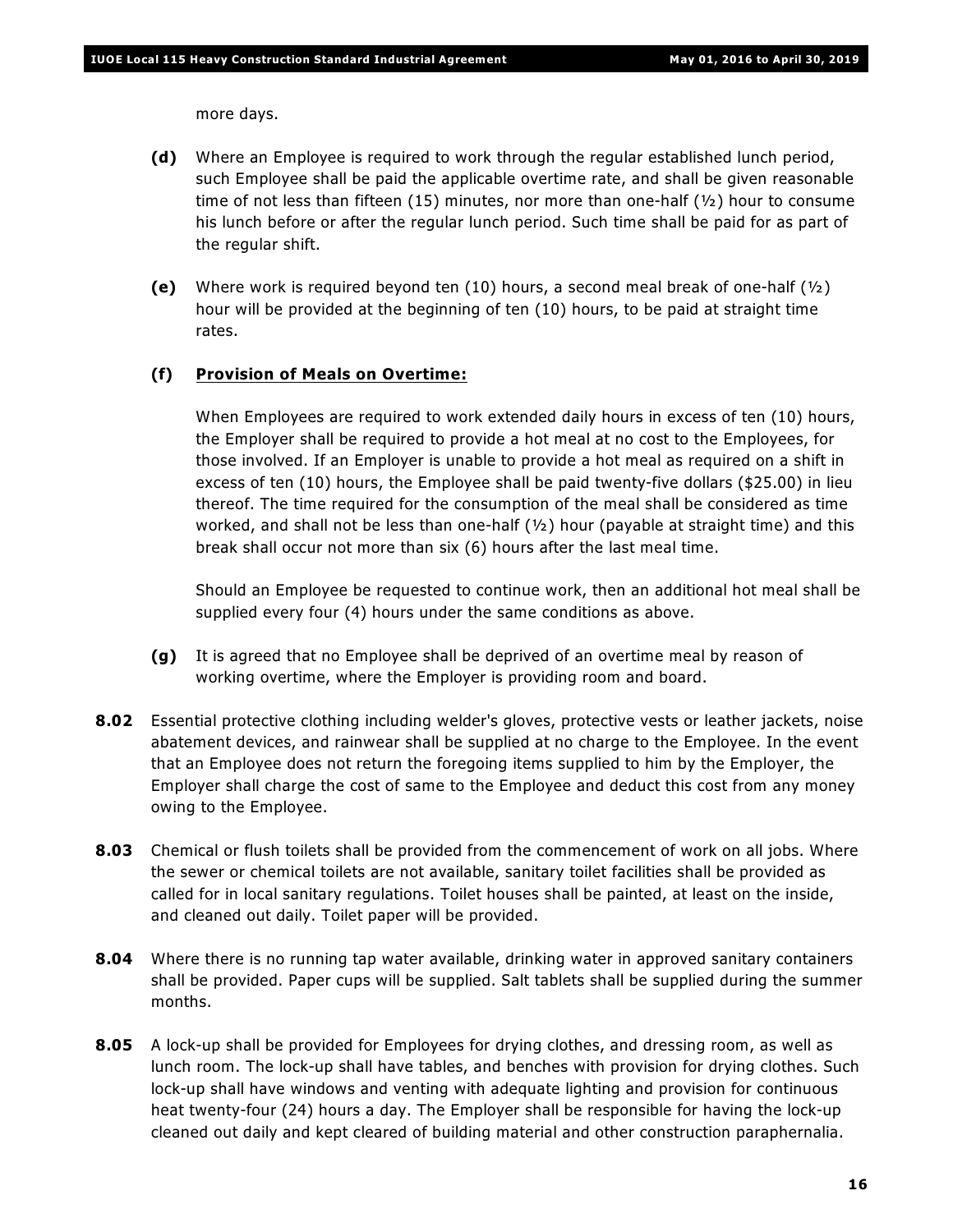Additional shelters shall be provided for Employees to eat their lunch as may be required.

- **8.06** In case of fire or burglary the Employer shall protect the value of an Employee's work clothes up to a total of three hundred and fifty dollars (\$350.00), required tools up to the total value of the tools, (tool for tool, make for make) providing an inventory of tools and clothing is filed with the Employer. When commencing employment, the Employee shall submit to the Superintendent or his representative an inventory of the tools and work clothes brought on the job. Coverage will commence at the date of the filing of the inventory with the Employer. The Employee shall ensure that the inventory is current.
- **8.07** The Employer shall pay all costs of obtaining operators' licences required under the *Motor Vehicles Act* for Employees covered by this Agreement.
- **8.08** No Employee will be permitted to use his own motor vehicle in a manner which is unfair to other members or against the best interest of the Union.
- **8.09** Employees requiring off-site medical attention which necessitates no return to work on that day, or where a qualified Occupational First Aid Attendant recommends rest until the next day, then the injured Employee shall be paid for the full shift.
- **8.10** All mechanics, welders, servicemen, tire servicemen, drill doctors, steel sharpeners, bodymen painters, and mechanic and welder apprentices who request coveralls shall have these supplied and cleaned by the Employer. Employees are expected to take reasonable care of coveralls supplied. The cost of the coveralls shall be borne by the Employer.

When requested, coveralls shall be supplied to Operating Engineers on a temporary basis when they are directed to assist those worker classifications in this Article.

**8.11** All shops shall provide adequate wash up facilities.

### **8.12 Special Conditions - Underground Work:**

- **(a)** A minimum of ten (10) minutes' smoke time will be determined by the conditions which exist at the particular time of blasting - weather, wind, ventilation, etc. After blasting operations, work will be resumed at the discretion of the Shift Boss. Any grievance arising from smoke clearing time will be referred to a Grievance Committee equally representative of labour and management. If necessary, consultation will be held with the person or committee responsible for safety.
- **(b)** Rubber boots, rubber clothing and rubber gloves will be issued by the Employer on a charge-out basis, and the cost of same will be deducted from the Employee's wages. When returned to the Employer's stores in reasonable condition on termination, the Employee will be refunded the amount of the original deduction.
- **(c)** When replacement of rubber clothing, rubber boots and rubber gloves are required due to excessive wear or accident, the Employer will supply same to Employees at no additional cost.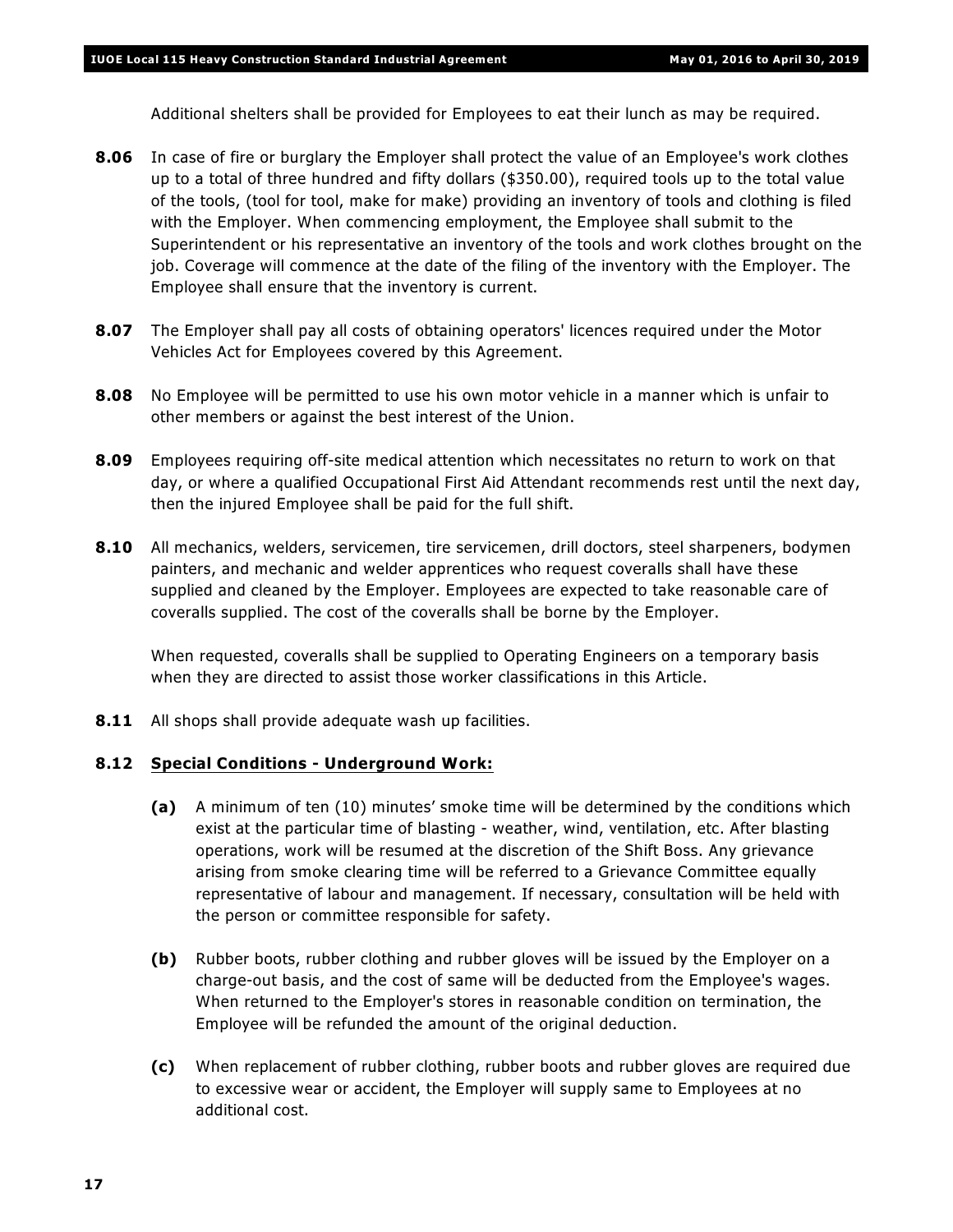- **(d)** Safety headgear and suspensions will be issued to the Employee, the cost of which will be deducted from the Employee's first full pay cheque. If and when the hard hat is turned in, the cost of the hat will be refunded.
- **(e)** On underground operations, lunch will be eaten on the Employer's time.
- **(f)** Heated dry rooms complete with shower will be provided as close to the portal as possible.
- **(g)** Regular day shift shall consist of eight (8) hours portal to portal. Regular afternoon shift shall consist of seven and one half  $(7<sup>1</sup>2)$  hours portal to portal for which nine (9) hours will be paid. Regular graveyard shift shall consist of seven and one half  $(7<sup>1</sup>)<sub>2</sub>$ ) hours portal to portal for which nine (9) hours will be paid.
- **(h)** It is agreed that where more than one (1) shift is employed, they shall be rotated at intervals of at least every two (2) weeks, and not more than once a week.
- **(i)** Where camps are maintained on tunnels, shafts and raise work, the Employer agrees to supply hot soup at the lunch break.
- **(j)** The Employer agrees that it will not be considered a violation of working conditions for Employees to drink coffee no more than twice in a working shift at his own station. The Employer will supply sufficient coffee at the lunch break to allow a workman to fill his thermos at the lunch break, as well as receive lunch period coffee.
- **8.13** A telephone(s) shall be made available to all Employees at all times for incoming or outgoing emergency purposes, and incoming messages of an emergency nature shall be relayed immediately. No Employee shall be permitted to use a personal cell phone or smart phone during working hours, excluding rest and meal breaks, except in case of an emergency. Repeated violations of the foregoing shall constitute just cause for discipline, up to and including termination.

### **ARTICLE 9: UNION SHOP**

**9.01** Subject to the provisions of this Article, all Employees of the Employer engaged in and/or working at those classifications set out in Schedules "A1" and "A2" attached hereto shall be or shall become members in good standing of the Union.

### **9.02 Name Requests:**

- **(a)** There shall be no restrictions/limitations on the Employer's right to hire via name request, and the Employer shall retain the right to refuse employment to an individual if the Employer does not believe that such individual is suitable for the available work. Notwithstanding the foregoing, if such right is exercised, the Employer shall provide the Union with a letter or email outlining the reason(s) an individual was not suitable, upon receiving a written request from the Union to do so.
- **(b)** The Union shall process an Employer's "name request" hiring of a Union member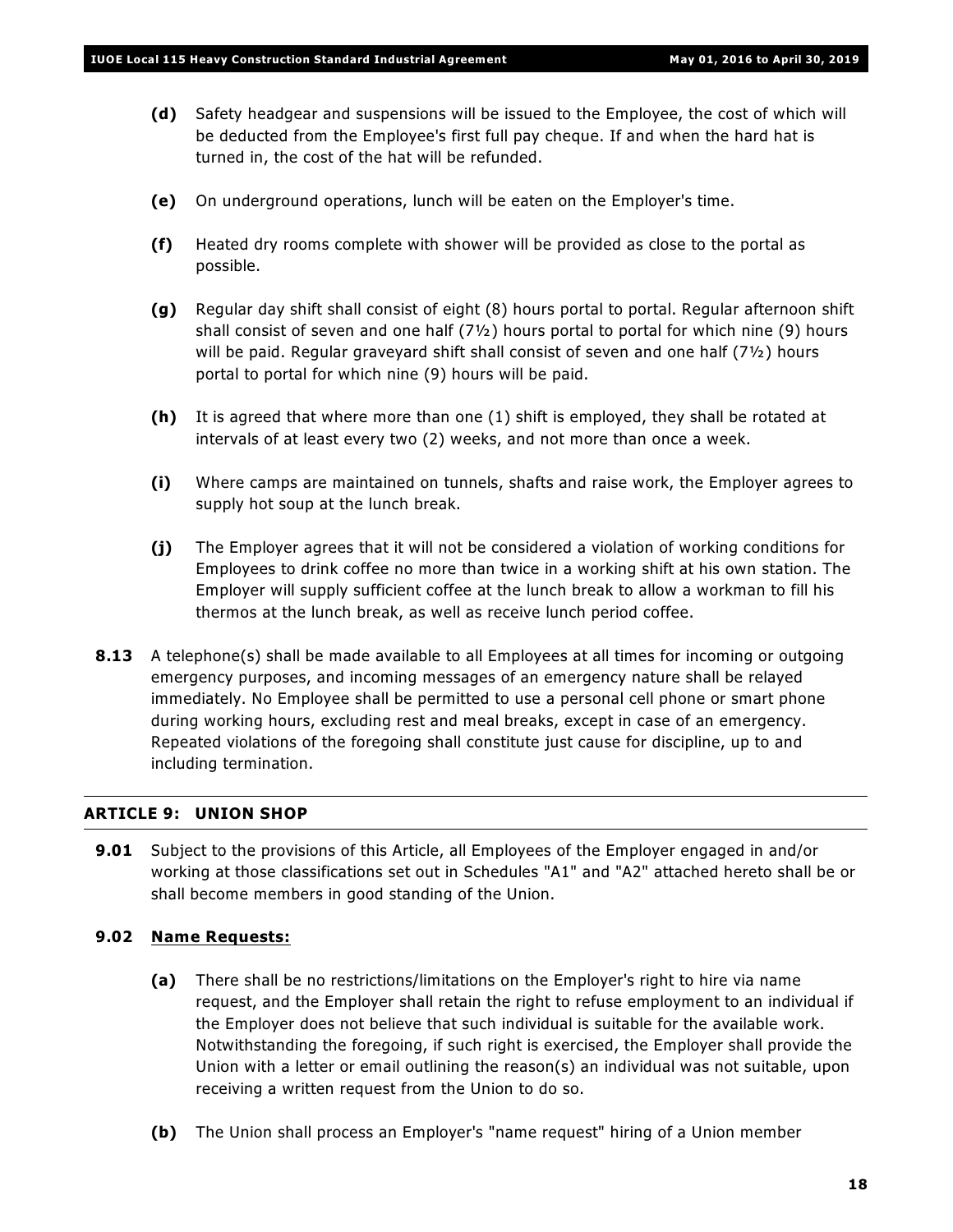provided the Union is first notified of the Employer's intention to name request such member and provided the member is "booked in" as available for work with the Union. Any Employee who subsequently quits working for an Employer after having been name requested by such Employer shall not be eligible to be re-employed on the same project. In order to qualify for a name request, a Union member must attend the nearest Union dispatch office prior to commencing work in order to receive a clearance upon dispatch.

### **9.03 Hiring:**

- **(a)** When Employees, including Foremen, are required, only Union members having confirmation of dispatch from the Union shall be hired. Confirmation of dispatch to the member shall require either a clearance slip or a message from the Union.
- **(b)** When Employees are hired as provided above, they shall be considered an Employee of the Employer and shall be entitled to all Employee benefits.

However, with specific reference to WorkSafeBC provisions and in the event of an accident and a claim by the Employee or the said Employees is denied by WorkSafeBC, there shall be no legal obligation upon the Employer to acknowledge or accept the claim as denied by WorkSafeBC.

**(c)** Owner-Operators shall be hired in accordance with Article 3.04 of this Agreement.

When the Employer rents equipment the operators of such rented equipment shall be members of the Union and hired in accordance with the provisions of this Article.

- **(d)** Apprentices and trainees as required shall be hired through and in accordance with the IUOETA as outlined in Article 18 of this Agreement.
- **(e)** The Union shall be given at least forty-eight (48) hours' notice between Monday, 8:00 a.m. and Friday, 5:00 p.m., to complete the dispatch, but notice shall be given to the Employer of any difficulty in completing the dispatch prior to the expiration of the fortyeight (48) hour period.

When Union members are not available within the jurisdiction of the Operating Engineers, Local 115, then the Employer may obtain Employees elsewhere, it being understood that Employees so hired shall meet Union and tradesmen's qualifications.

**(f)** Employees hired under this part shall have fourteen (14) days in which to make application for membership to the Union, or be replaced by a Union member when available.

Employees who have made application within the fourteen (14) days, but who are not accepted as a member of the Union, shall be the first to be laid off, providing there is a Union member on the project who is qualified and willing to do the job being done by the workman not yet a member of the Union.

**(g)** When an Employee suffers a compensable injury, he shall be entitled to re-employment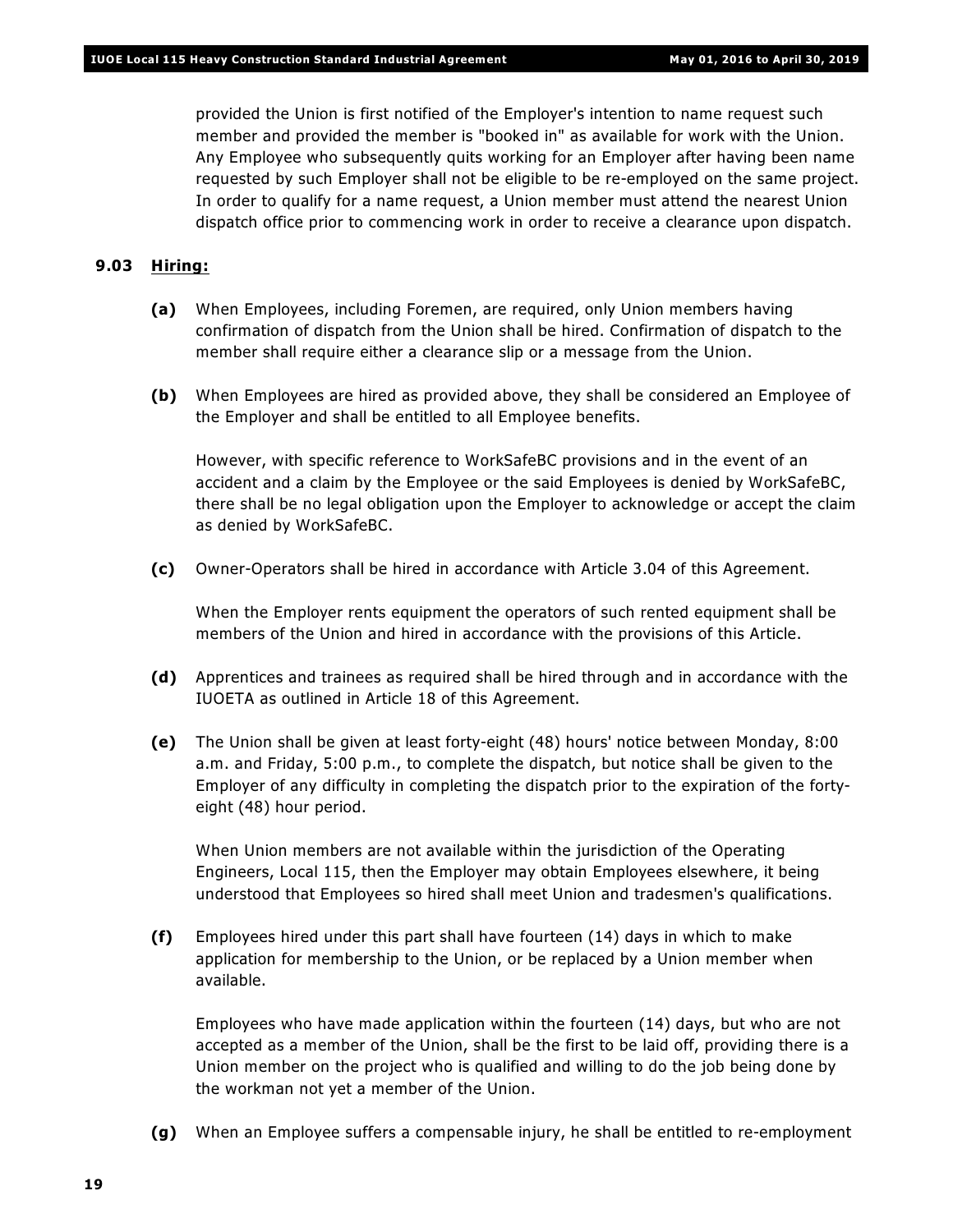with the same Employer when he receives a clearance to return to work from his doctor or WorkSafeBC, providing the project is still in operation and there is work in his classification.

- **(h)** There shall be no restrictions/limitations on the Employer's right to transfer an Employee(s) from one (1) project to another throughout the province. When a non local resident Employee(s) is transferred between two (2) out-of-town projects, the rate per road kilometer will be as follows:
	- > 2016 Fifty-four cents (\$0.54) per road kilometer
	- > 2017 Fifty-four cents (\$0.54) per road kilometer
	- > 2018 As per Canada Revenue Agency

This shall be paid to the non local resident Employee from the point of dispatch to the first project as an initial travel allowance, and from the first project to the second project, one (1) way, and from the second project back to the point of dispatch as a terminal travel allowance.

The "per road kilometre" amount payable is subject to annual adjustments throughout the duration of the Agreement. More specifically, the maximum allowable tax-free rate for mileage expense reimbursement as published annually by the Canada Revenue Agency shall be paid.

**9.04** Should an Employee at any time cease to be a member in good standing of the Union, the Employer shall, upon notification from the Union, discharge him forthwith.

The Union shall have the exclusive right to determine who is a member in good standing.

**9.05** The Union reserves the right to render assistance to other labour organizations. Refusal on the part of Union members to work with non-Union workers or workers whose organization is not affiliated with the Building Trades Council shall not be deemed a breach of this Agreement.

Articles 9.05 (a) and (b) shall supercede any/all contrary application of this Agreement.

- **(a)** The Union shall not restrict, in any way, an Employer's right to perform work on a project site whereon work falling within the jurisdiction of the Operating Engineers is being performed by individuals who are not members of the Union.
- **(b)** Where an Employer performs work on such a project site, regardless of whether the Employer is a subcontractor or merely working on the same site, the Union shall not exercise its non-affiliation clause or refuse to work on such project.
- **9.06** It shall not be a violation of this Agreement or cause for dismissal for an Employee to refuse to handle, receive, ship or transport any materials or equipment considered unfair by the Building Trades Councils of British Columbia, or to work with or to receive from any persons or firms who are considered unfair by any of the said Building Trades Councils.
- **9.07** It is agreed that the Parties to this specific Agreement including CLR, its member contractors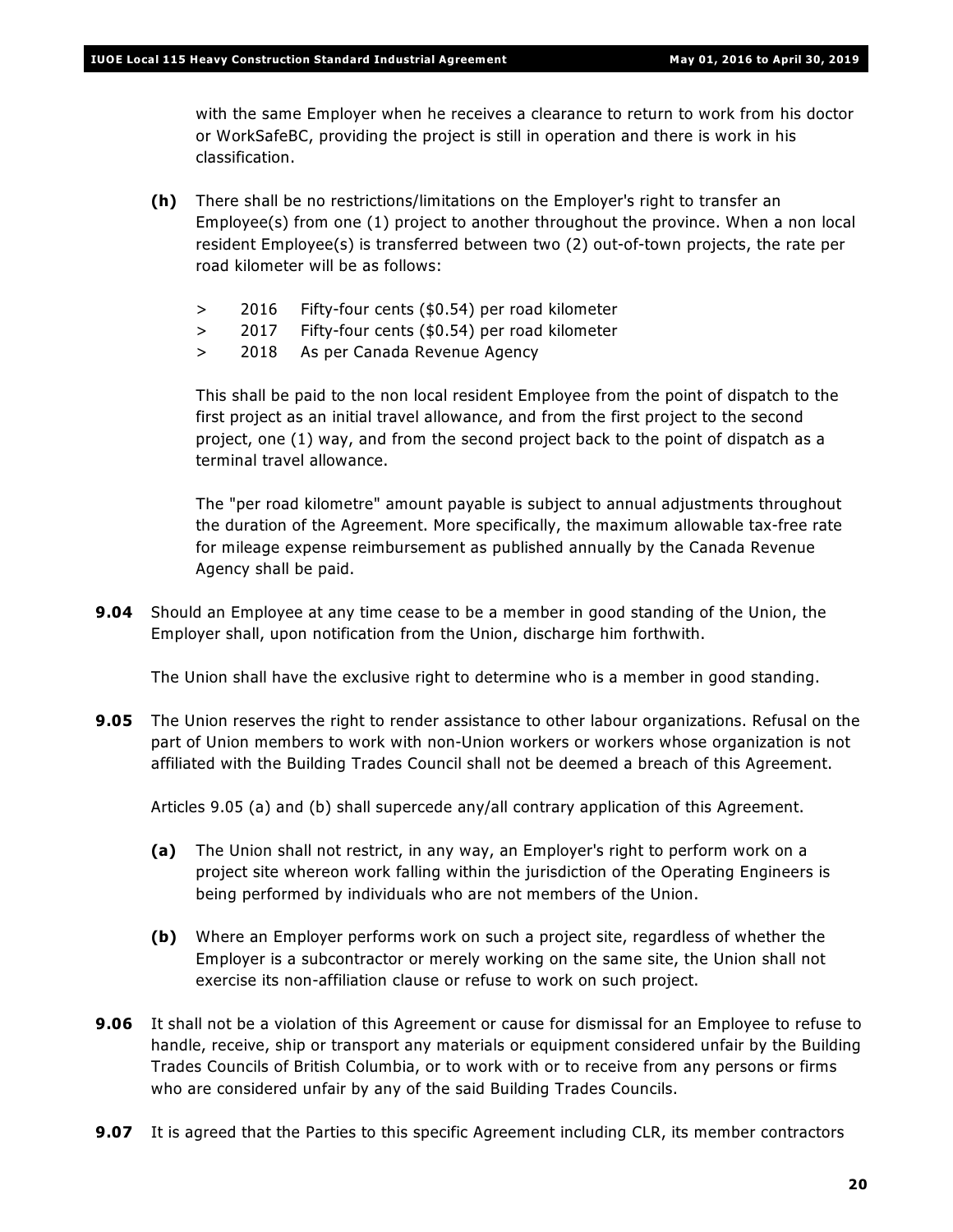and the specific Employer of this Agreement shall co-operate in the support in every way the institution at the initiative of the Union, of multi-employer certification in accordance with the *Labour Relations Code* of British Columbia.

It is further agreed that such multi-employer certification shall be instituted along traditional trade lines and shall not be used in any way to resolve jurisdiction or to affect the present (July, 1980) status quo between trades.

### **ARTICLE 10: JOB STEWARDS**

- **10.01** Job Stewards shall be recognized on all jobs and shall not be discriminated against. All Job Stewards shall be appointed by the Business Representative of the Union, and the Employer shall be notified in writing. The Job Superintendent or Foreman shall be notified by the Union of the name or names of such Job Stewards, and in the event of a layoff or reduction of the work force, such Job Stewards shall at all times be given preference of continued employment until completion of the work unless otherwise agreed between the Parties hereto. Time shall be given to the Job Steward to carry out his duties.
- **10.02** Where projects are interrupted, Job Stewards will not be discriminated against on the resumption of work on the project.
- **10.03** The Union shall be notified in writing within forty-eight (48) hours if a Job Steward is discharged for cause, and such cause shall be stated in the reasons.
- **10.04** Business Representatives shall have access to all jobs covered by this Agreement in the carrying out of their regular duties, after first notifying the Employer, Superintendent or Foreman; however, in no way will he interfere with the Employees during working hours unless permission is granted.
- **10.05** The Employer agrees to supply the Union, once a month, with a list of all Employees and Sub-Contractors on the request of the Business Representative.
- **10.06** The Employer shall allow time off work without pay for any Employee who is serving on a Union Committee, or for purpose of serving as a Union delegate to any conference or function provided that this can be done without cost to the Employer.

Any Employee who acts within the scope of the above paragraph shall not lose his job, or be discriminated against for so acting.

### **ARTICLE 11: ROOM AND BOARD**

### **11.01 Room and Board:**

### **(a) Out-of-Town Accommodation**

This Article shall apply to Employees who are not local residents of the area where the work is being performed, or is to be performed. A local resident shall be defined as any Employee who resides within one hundred (100) road kilometres of the project or, where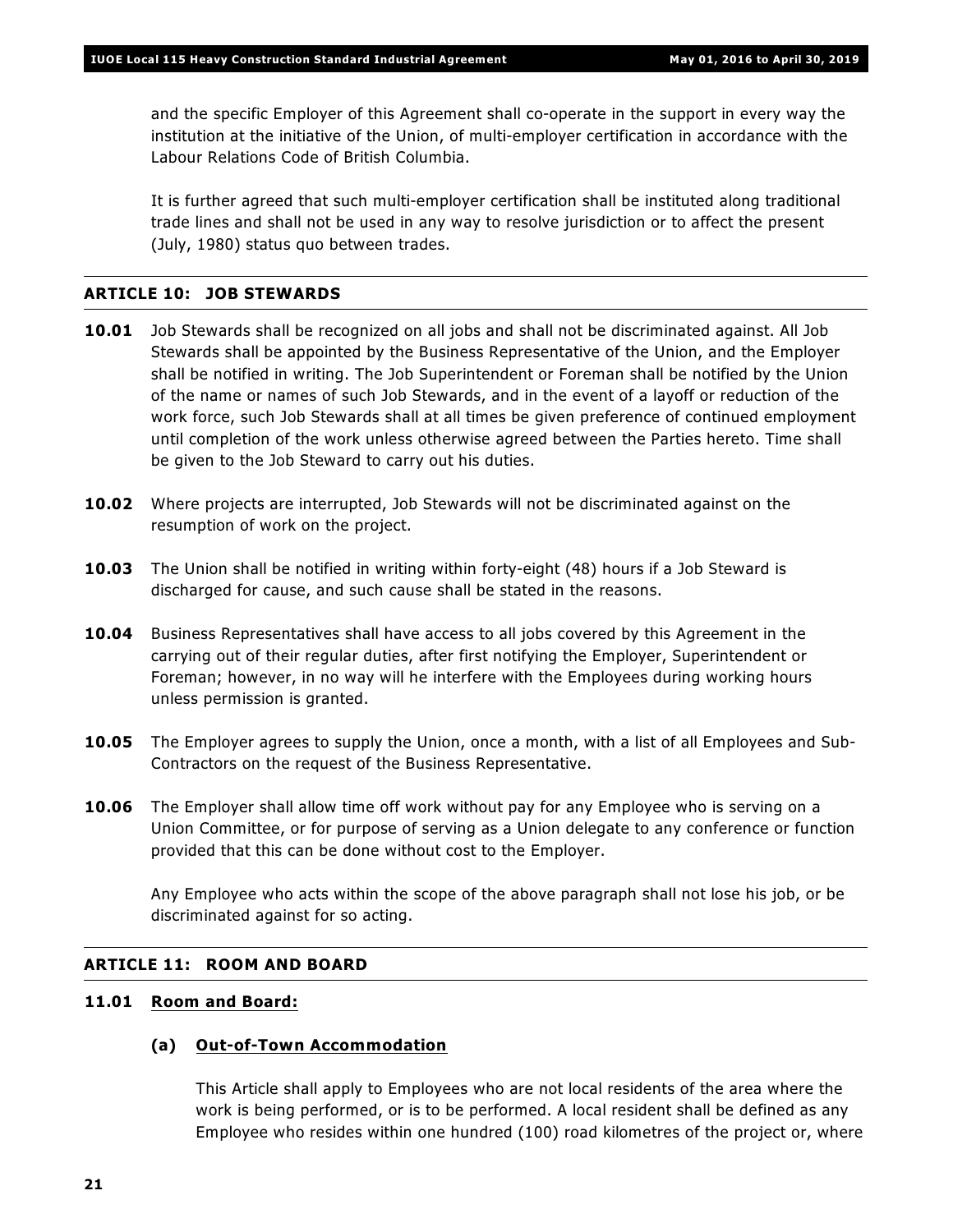ferry travel is involved, within seventy-five (75) minutes travel time, including ferry travel and road kilometres, and who has resided at a permanent address for a period of fortyfive (45) calendar days in any city, town, village or district where the work is being performed.

### **Room and Board Allowance**

Each Employee shall select one (1) of the following options prior to commencing work on an out-of-town project, and such selection shall apply for the duration of the Employee's employment on such project. The choice of options shall be at the sole discretion of the Employee, and the Employee shall provide the Employer with written notice of their selection upon request. Both options shall be payable on the basis of seven (7) days per week.

- **Option #1** The Employer shall provide the Employee with a daily lump sum Living Out Allowance (LOA) of one hundred twenty-five dollars (\$125.00). Effective May 01, 2017, this amount shall be increased to one hundred forty dollars (\$140.00). Effective May 01, 2018, this amount shall be increased to one hundred forty-five dollars (\$145.00).
- **Option #2** The Employer shall provide the Employee with a single room plus sixty-two dollars and fifty cents (\$62.50) daily meal allowance. Effective May 01, 2018, this amount shall be increased to sixty-five dollars (\$65.00).

No daily travel time shall be paid to an Employee who selects Option #2, however the following terms and conditions shall be applicable:

- **(i)** If the Employer provided room is forty (40) road kilometers or less from the project, no daily travel allowance shall be paid.
- **(ii)** If the Employer provided room is more than forty (40) road kilometers from the project, a daily travel allowance per road kilometer shall be paid, each way, to/from the forty (40) kilometer boundary at the following rate:
	- > 2016 Fifty-four cents (\$0.54) per road kilometer
	- > 2017 Fifty-four cents (\$0.54) per road kilometer
	- > 2018 As per Canada Revenue Agency

The "per road kilometre" amount payable is subject to annual adjustments throughout the duration of the Agreement. More specifically, the maximum allowable tax-free rate for mileage expense reimbursement as published annually by the Canada Revenue Agency shall be paid.

**(iii)** If the Employee(s) requested to use air travel to the project in accordance with Article 7.01 (c), Employer supplied transportation shall be provided to the Employee(s) to/from the project on a daily basis.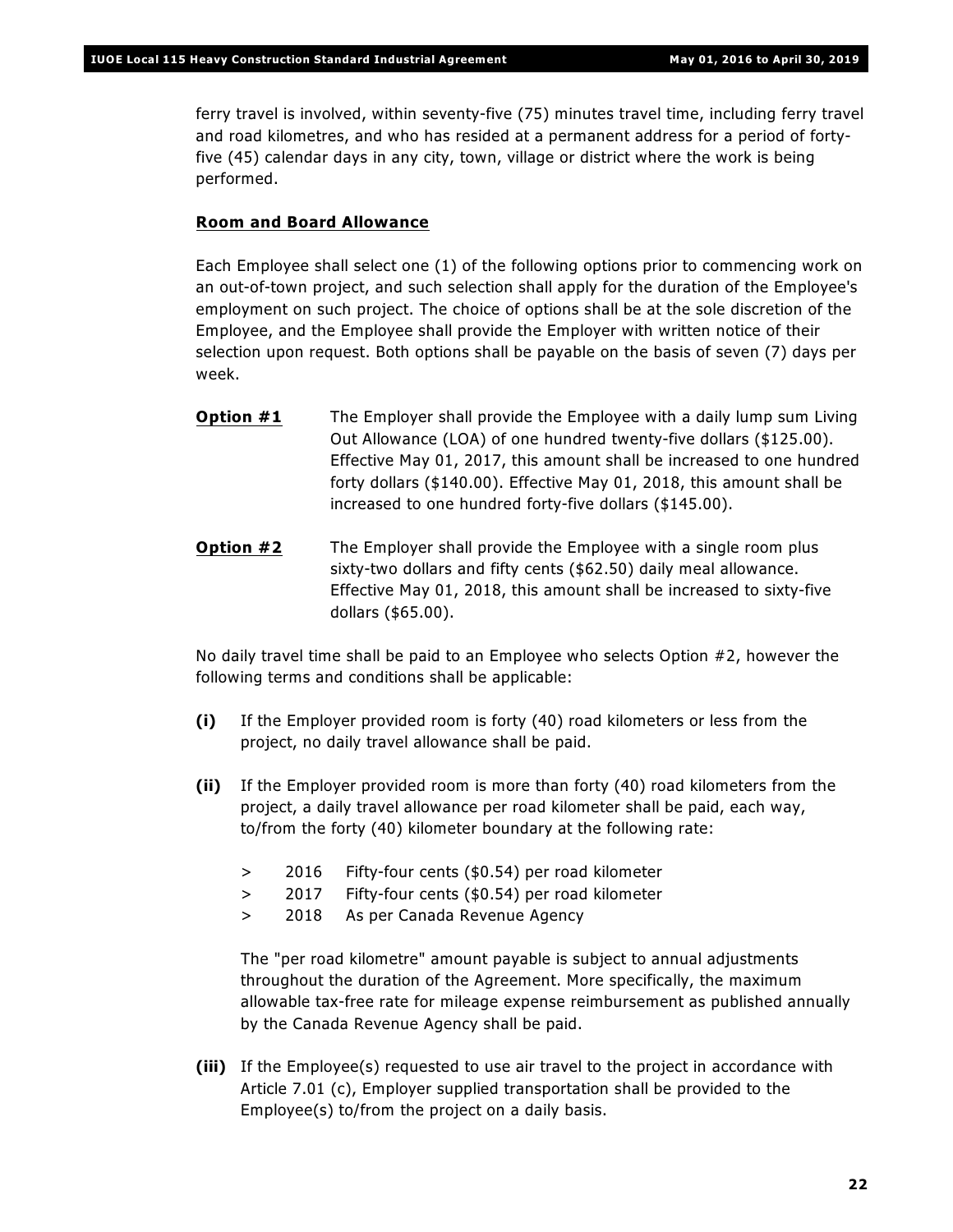- **(iv)** If the Employee(s) did not request to use air travel to the project in accordance with Article 7.01 (c), no Employer supplied transportation shall be provided to the Employee(s) to/from the project on a daily basis, and the Employee shall therefore assume all responsibility for traveling to/from the project on a daily basis.
- **(v)** Notwithstanding any/all contrary provisions of this Agreement, any Employee(s) who makes use of Employer supplied transportation to travel to/from a project shall not be paid a daily travel allowance for that day(s).

### **(b) Camp Accommodation**

- **(i)** Camp accommodations, when supplied, shall meet the standards and requirements of the applicable BC Construction Camp Rules and Regulations, 2008-2014 (By and Between BCYT-BCTC and CLR), as amended from time to time. An Employee may refuse to live in accommodations which do not meet such standards.
- **(ii)** Unless otherwise arranged at a pre-tender and/or pre-job conference, on projects where a camp is provided Employees shall occupy the camp, and room and board shall be supplied in such camp seven (7) days a week, at no cost to the Employee.

### **(c) Weekend Checkout**

Any Employee who is living in camp accommodations paid by the Employer may, on any weekend, vacate or check out of such accommodation and the Employer shall pay such Employee twenty dollars (\$20.00) per day.

- **(i)** The Employee must turn in his meal ticket or sign a checkout in advance.
- **(ii)** To qualify, an Employee must work his scheduled shift prior to the weekend and/or General Holiday and his scheduled shift after the weekend and/or General Holiday.

### **(d) Marshaling Points**

On camp projects, no walking time shall be paid up to two thousand five hundred feet (2,500') from the work site. Beyond two thousand five hundred feet (2,500') up to thirty (30) minutes travel each way, the Employer shall supply transportation. Travel time shall be paid at prevailing rates for time in excess of thirty (30) minutes. It is agreed that in the event that camp accommodation is unavailable for all Employees, the Employer and Union shall mutually agree to terms governing travel time.

### **ARTICLE 12: ACCIDENT PREVENTION**

**12.01** It is understood and agreed that the Parties to this Agreement shall at all times comply with the accident prevention regulations of the *Workers Compensation Act*, and any refusal on the part of an Employee to work in contravention of such regulations shall not be deemed to be a breach of this Agreement. Further, no Employee will be discharged because he fails to work under unsafe conditions as set out in the regulations. Any refusal of an Employee to abide by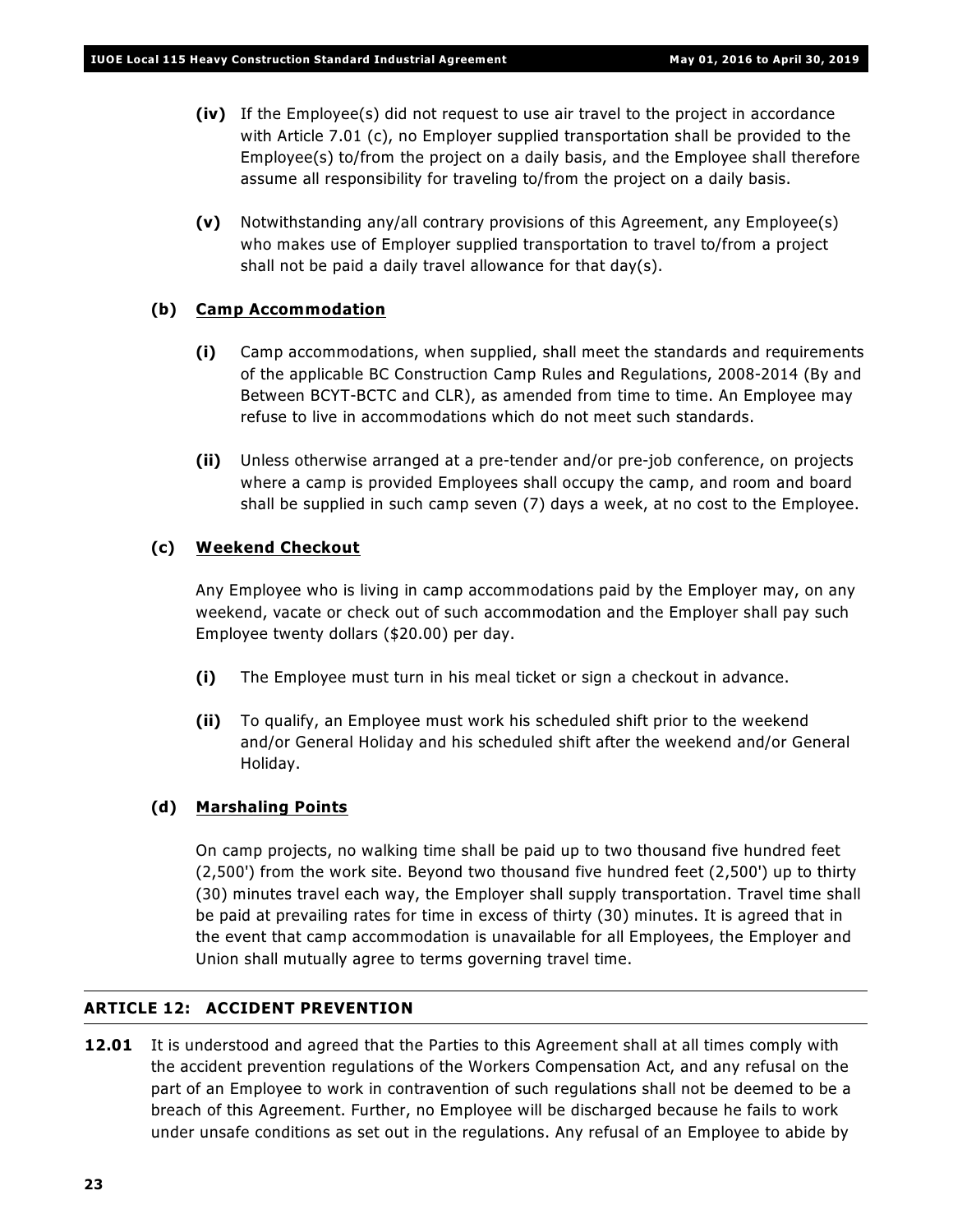known WorkSafeBC regulations or posted Employer safety regulations, after being duly warned, will be sufficient cause for dismissal.

- **12.02** Any Employee may refuse to work where in his opinion adequate safety precautions have not been provided. The operator of a vehicle or piece of equipment may refuse to drive or operate such vehicle or equipment if, in his opinion, there is any reasonable doubt as to the safety of the unit, or if he feels it is improperly loaded. He may not be ordered to operate said vehicle or equipment until he has been satisfied any defects have been corrected.
- **12.03** The Employee is responsible for providing clothing needed for protection against the natural elements, general purpose work gloves and appropriate footwear, including safety footwear. The Employer shall provide, at no cost to the Employee, safety headgear and all other items of personal protective equipment required pursuant to WorkSafeBC regulations. The Employer may deduct the cost of Employer supplied personal protective equipment from an Employee's pay cheque if such equipment is not returned. Any refusal by an Employee to abide by known WorkSafeBC regulations or posted Employer safety regulations, after being duly warned, may be sufficient cause for discipline up to and including dismissal. Employees shall abide by any/all project site rules at all times. Failure to do so shall constitute just cause for discipline up to and including termination.
- **12.04** The Head Job Steward, or where there is a Safety Committee, a Union Representative of this Committee, shall accompany the WorkSafeBC Inspector on all project inspections.
- **12.05** Copies of the minutes of Safety Meetings shall be forwarded promptly each month to the Union Office.
- **12.06** The Employer shall notify the Union and shall endeavour to notify the Employee's family in the event of a fatality.

### **ARTICLE 13: JURISDICTIONAL ASSIGNMENT PLAN (JAPLAN)**

The Employer shall contribute one cent (\$0.01) per hour worked to the Jurisdictional Assignment Plan Fund (JAPlan) in the manner set forth in Article 24. The JAPlan, as agreed to between the BCBT and CLR, shall be binding upon the Parties. Notwithstanding the foregoing, where the Employer makes an assignment of work to another constituent union or local union of the BCBCBTU, which is challenged under the JAPlan, the Union shall not make any claim or bring any independent action for back pay or any other damages through the Umpire, arbitration, or the LRB, unless the Union has obtained a ruling from the Umpire in its favour, in which event the Union shall be entitled to claim damages through collective agreement arbitration for non-compliance with the Umpire's ruling for the period subsequent to the ruling.

### **ARTICLE 14: GRIEVANCES**

It is the spirit and intent of this Agreement as contained in Article 1: Objects, to resolve all Employee or Employer grievances promptly and wherever possible, within the Industry.

If during the term of this Agreement, there should arise any difference between the Parties to, or the persons bound by this Agreement concerning interpretation, application, operation or any alleged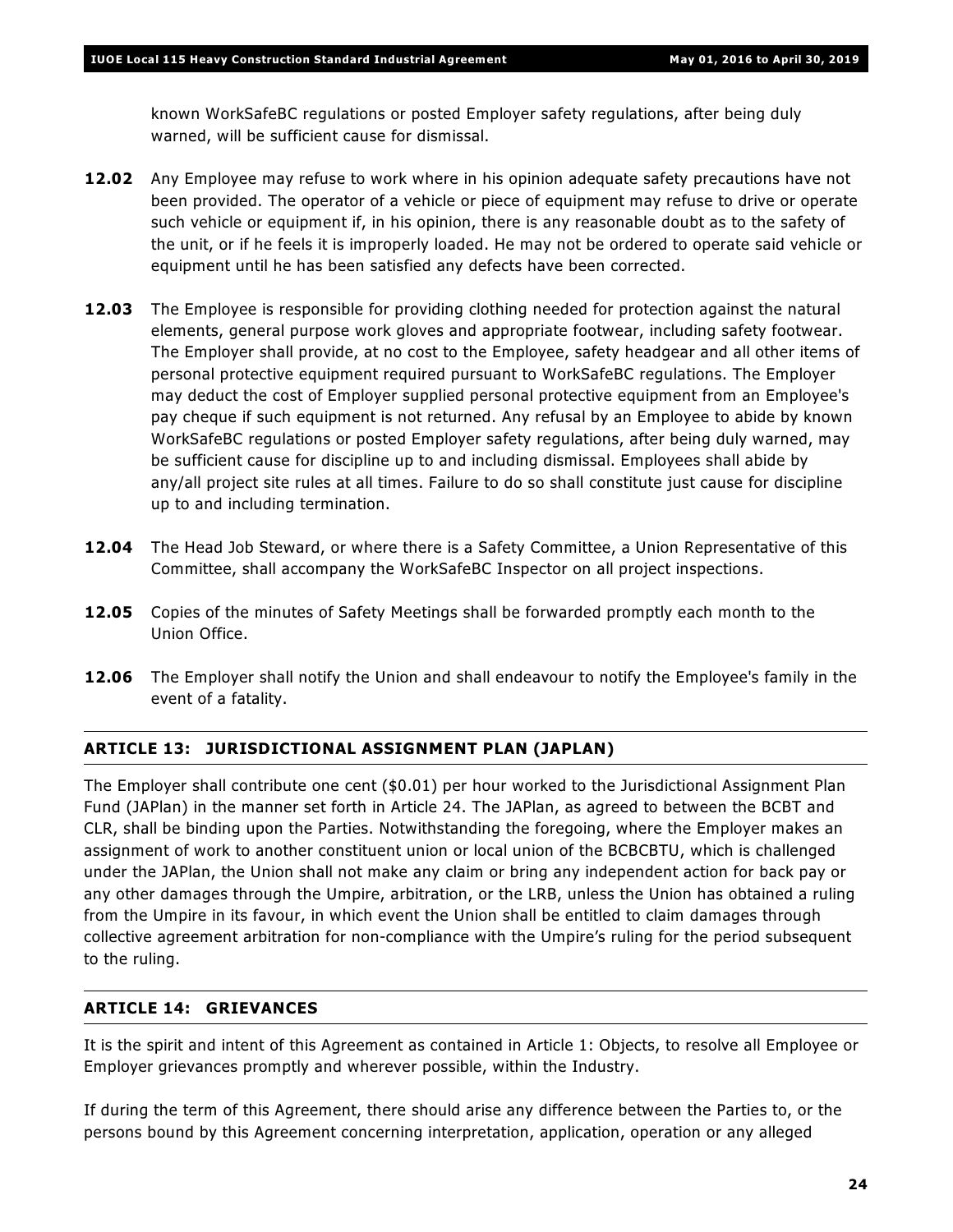violation hereof, or concerning discharge of any Employee which may be alleged to be unjust, and including any question as to whether any matter is arbitrable, such difference shall be resolved without stoppage of work in the following manner:

**14.01** The Job Steward or Business Representative of the Union shall first discuss the difference with the Foreman, Superintendent, or the Employer, in that order, in an effort to resolve the matter on the job. If the difference is not resolved on the job, the aggrieved Party must submit the matter complained of, in writing to the other Party within thirty (30) days of its occurrence, excepting that in the matter of discharge, such grievance must be submitted in writing within ten (10) days of occurrence, or in every case, the matter shall be deemed to be waived.

However, the foregoing time limits will not apply where there has been a failure to pay fully amounts due to funds specified in this Agreement, or to remit deductions from Employees as provided for in this Agreement. It is intended that the failure of the Employer to make the requisite contributions to be made on behalf of the Employees as provided elsewhere in this Agreement, may be claimed by the Employee at any time.

The Employer shall only remain liable for Benefits and similar funds as provided for in this Agreement on behalf of the Sub-Contractor for a period of forty (40) days after completion of this sub-contract.

**14.02** In the event a grievance involving a question of discharge is not resolved within seven (7) calendar days and a grievance involving other matters is not resolved within twenty (20) calendar days, it may be referred to Arbitration. The Parties agree that a single Arbitrator who is acceptable to both Parties shall be used. The decision of the Arbitrator shall be final and binding. The Parties agree all expenses incurred by a single Arbitrator shall be paid equally by the Parties. Each Party shall pay its own cost of the Arbitration.

### **14.03 Time Limits:**

The specified time limits in this Article shall be strictly construed and may be extended only with the mutual consent of the Parties to the grievance. The time limits shall be exclusive of Saturdays, Sundays, and General Holidays.

### **ARTICLE 15: PUBLIC RELATIONS**

The Parties to this Agreement mutually undertake to do all possible to ensure that in relationships with the general public every effort will be made toward the end that tactful associations are established and maintained particularly where temporary inconvenience may be caused due to construction in progress. Each Party hereto undertakes to mutually discuss and correct instances which may arise prejudicial to such good relations.

### **ARTICLE 16: DUES**

### **16.01 Dues Checkoff:**

The Employer will honour an Employee's written assignment of wages to the Union.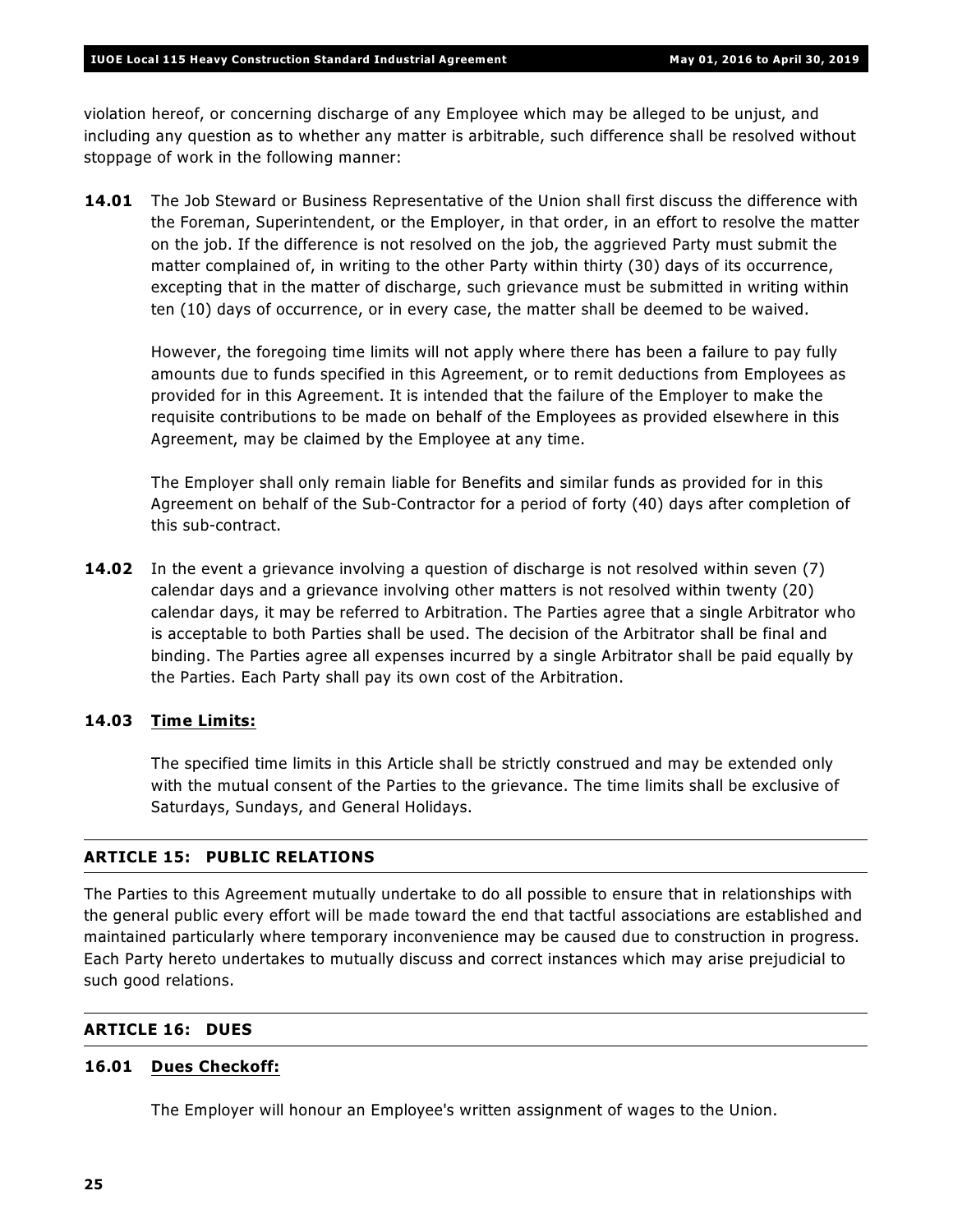The Employer will deduct any assigned amounts from the Employee's wages and pay the same to the Secretary of the Union by the fifteenth (15th) day of the month following such deductions.

### **16.02 Working Dues Checkoff:**

- **(a)** The hourly working dues shall be calculated at two percent (2.0%) of the Group 2 hourly wage rate, plus thirteen cents (\$0.13) per hour worked, and shall be deducted for each hour that wages are payable and remitted to the Union not later than the fifteenth (15th) day of each month following the month in which deductions were made (this amount to be calculated to the nearest penny). The thirteen cents (\$0.13) per hour worked shall consist of ten cents (\$0.10) per hour worked for the BCBT Fund, plus two cents (\$0.02) per hour worked for the Coalition of BC Building Trades Fund, plus one cent (\$0.01) per hour worked for the Canadian Building Trades Fund.
- **(b)** Effective April 01, 2019, the hourly working dues shall be calculated at two percent (2.0%) of the Group 2 hourly wage rate, plus thirty-six cents (\$0.36) per hour worked, and shall be deducted for each hour that wages are payable and remitted to the Union not later than the fifteenth (15th) day of each month following the month in which deductions were made (this amount to be calculated to the nearest penny). The thirtysix cents (\$0.36) per hour worked shall consist of ten cents (\$0.10) per hour worked for the BCBT Fund, plus two cents (\$0.02) per hour worked for the Coalition of BC Building Trades Fund, plus one cent (\$0.01) per hour worked for the Canadian Building Trades Fund, plus seventeen cents (\$0.17) per hour worked for the OE Advancement Fund, plus six cents (\$0.06) per hour worked for the Tool Allowance Fund.
- **(c)** Refer to Schedule "C": Employer Contributions and Employee Deductions for amounts and effective dates.

Each Employee shall submit a written authorization to his Employer as a condition of employment as may be required by his Employer.

Remittances shall be made in accordance with the forms provided by the Union.

### **ARTICLE 17: BARGAINING COUNCIL OF BRITISH COLUMBIA BUILDING TRADE UNIONS (BCBCBTU) FUNDING**

The Employer shall make contributions to the BCBCBTU of one cent (\$0.01) per hour worked. Effective November 26, 2017, such contributions shall be increased to five cents (\$0.05) per hour worked. This provision will continue as long as the Bargaining Council structure continues to exist pursuant to the *Labour Relations Code*.

### **ARTICLE 18: INTERNATIONAL UNION OF OPERATING ENGINEERS, LOCAL 115 TRAINING ASSOCIATION (IUOETA)**

The Employer shall make contributions at the rate of sixty-eight cents (\$0.68) per hour worked by each Employee covered by this Agreement to the IUOETA.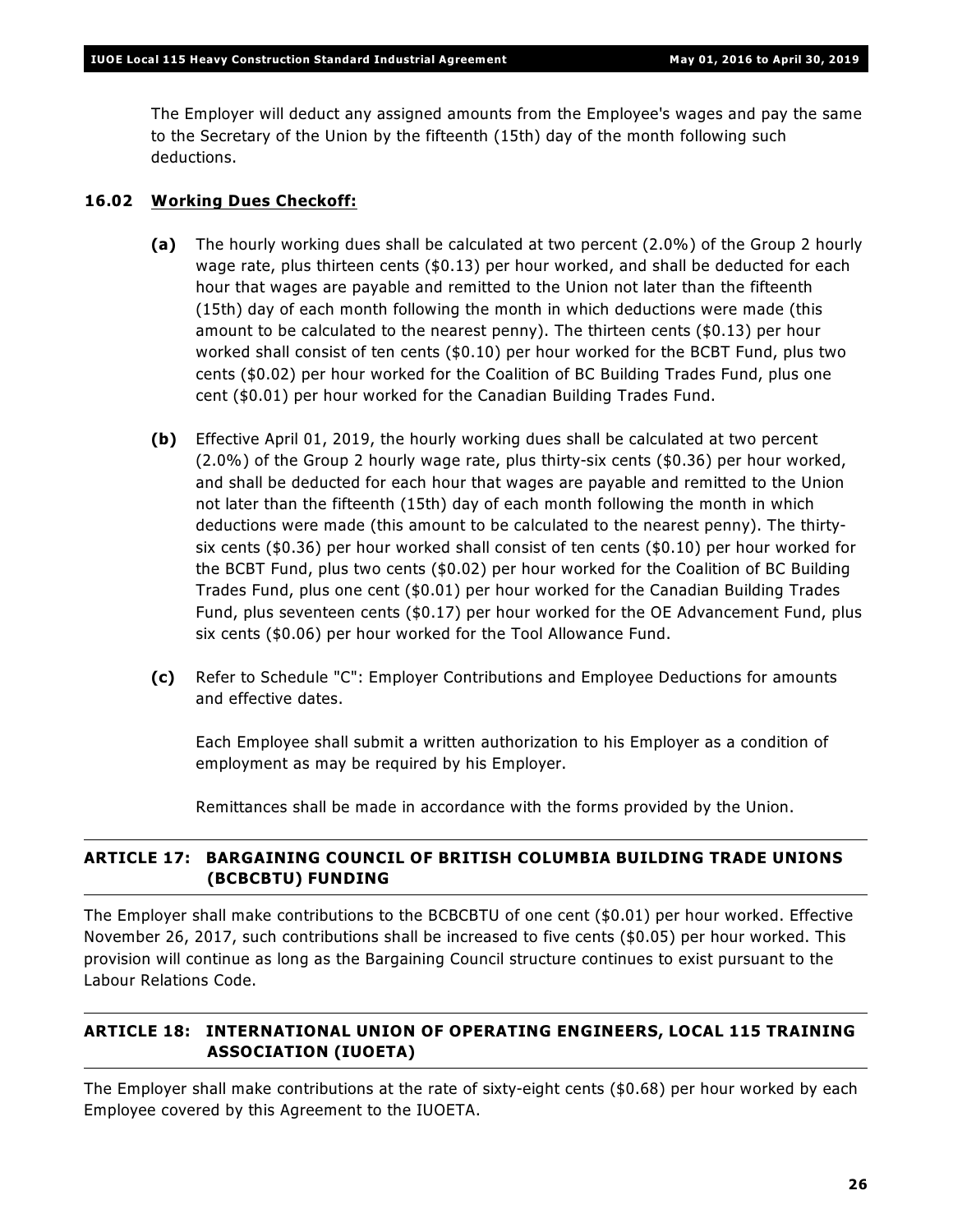Effective May 01, 2018, this contribution shall increase to seventy-three cents (\$0.73) per hour worked.

The IUOETA shall provide workers with the opportunity to acquire and improve the skills required for the essential and safe operation and maintenance of construction and allied equipment and to provide for tradesmen's qualification test.

The IUOETA will be administered by the IUOETA Joint Board.

All Operating Engineer Apprentices shall be hired through the IUOETA.

In the event any dispute arises over the required hours as provided by the IUOETA for training trainees in non-designated trade classifications, the Employer shall have the right of appeal but the final decision shall be made by the IUOETA Joint Board.

The Employer shall notify the Administrator of the IUOETA Joint Board before he discharges an Apprentice or Trainee in any trade classification.

### **ARTICLE 19: TOOL ALLOWANCE FUND**

The Employer shall make contributions at the rate of six cents (\$0.06) per hour worked for each Employee covered by this Agreement to the Tool Allowance Fund.

Effective April 01, 2019 the Employer contribution to the to the Tool Allowance Fund will be converted to an Employee deduction. Refer to Article 16.02 (b) for details.

### **ARTICLE 20: CONSTRUCTION INDUSTRY REHABILITATION FUND**

The Employer shall make contributions at the rate of two cents (\$0.02) per hour worked for each Employee covered by this Agreement to the Construction Industry Rehabilitation Fund.

### **ARTICLE 21: OE ADVANCEMENT FUND**

The Employer shall contribute the sum of seventeen cents (\$0.17) per hour worked for each Employee covered by this Agreement to the OE Advancement Fund.

Effective April 01, 2019 the Employer contribution to the to the OE Advancement Fund will be converted to an Employee deduction. Refer to Article 16.02 (b) for details.

### **ARTICLE 22: CLR CONTRACT ADMINISTRATION FUND**

The Employer shall contribute eleven cents (\$0.11) per hour worked to the CLR Contract Administration Fund. Effective May 01, 2017, such contribution shall be increased to thirteen cents (\$0.13) per hour worked. CLR may alter this amount by providing sixty (60) calendar days' written notice to the Union.

The Union shall forward all monies received in accordance with the standard remittance form utilized by the Union to CLR. Such payments shall be made by the Union not later than the last day of the month in which such amount was received and shall be accompanied by a summary report that provides hours of work and fund remittances by each Employer under the Agreement.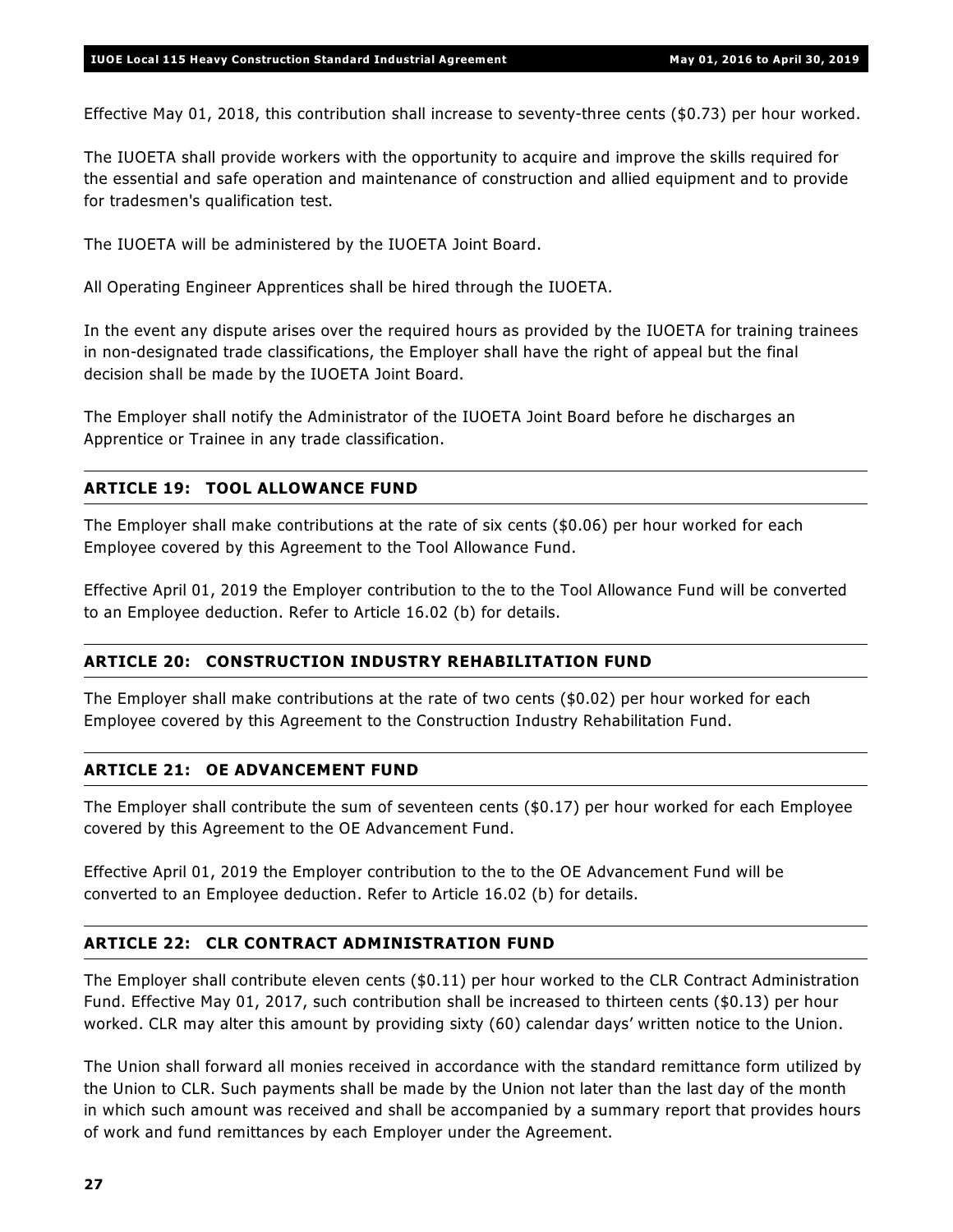Any cost incurred with respect to having to change the standard remittance form utilized by the Union as a direct result of a change in the contribution amount required pursuant to Article 22 shall be borne by CLR.

The Union shall not have any responsibility for delinquent monies from individual Employers.

### **ARTICLE 23: CONSTRUCTION INDUSTRY OF BC SUBSTANCE ABUSE TESTING AND TREATMENT PROGRAM (D&A POLICY)**

The D&A Policy, as agreed to between the BCBCBTU and CLR shall be binding upon the Parties.

Effective November 26, 2017, the Employer shall contribute one cent (\$0.01) per hour worked to the D&A Policy.

### **ARTICLE 24: SAVINGS ARTICLE**

- **24.01** If any Article or section of this Agreement should be held invalid by operation of law or by a tribunal of competent jurisdiction, or if compliance with or enforcement of any Article or section should be restrained by such tribunal, pending a final determination as to its validity, the remainder of this Agreement or the application of such Article or section to persons or circumstances other than those as to which it has been held invalid, or as to which compliance with or enforcement of has been restrained, shall not be affected thereby.
- **24.02** In the event that any Article or section is held invalid, or enforcement of, or compliance with which has been restrained, as above set forth, the Parties affected thereby shall enter into immediate collective bargaining negotiations upon the request of the Union for the purpose of arriving at a mutually satisfactory replacement for such Article or section during the period of invalidity or restraint. If the Parties do not agree on a mutually satisfactory replacement, they shall submit the dispute to the Grievance Procedure.

### **ARTICLE 25: METHOD OF PAYMENT OF CONTRIBUTIONS AND DEDUCTIONS**

- **25.01** The contributions and deductions referred to in Articles 3, 4, 13, 16, 17, 18, 19, 20, 21, 22, 23 and Schedule "C", shall be remitted monthly by cheque together with a form supplied to the Employers by the Union to the Operating Engineers' Benefits Plan. The said Operating Engineers' Benefits Plan shall remit monthly all such monies received to the IUOETA, the BCBCBTU Fund, the BCBT Fund, the Tool Allowance Fund, the JAPlan Fund, the Construction Industry Rehabilitation Fund, the OE Advancement Fund, the Contract Administration Fund, the D&A Policy, and the Union. The said Operating Engineers' Benefits Plan may make reasonable charge for administrative expenses as determined by the Trustees of the said Plan, and approved by the Trustees of the recipient Funds.
- **25.02** Timely payment of wages and contributions to the Trust Funds, provided for in this Agreement is essential for the protection of the beneficiaries. Delinquency and continued failure to pay wages and/or remit contributions to the Trust Funds shall be dealt with as follows:
	- **(a)** The Union will advise the Employer in writing of any delinquency.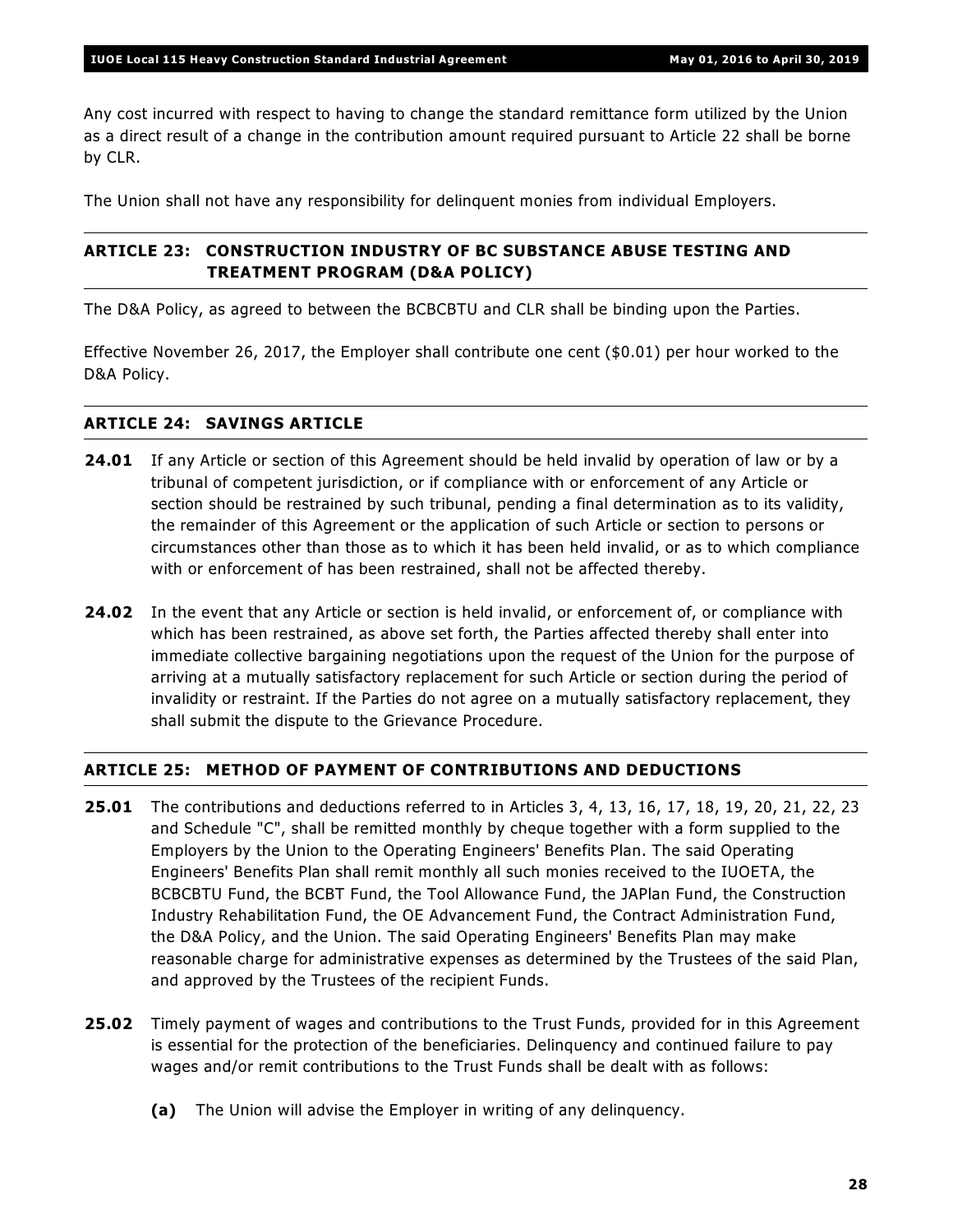**(b)** If within forty-eight (48) hours of receipt of notification, exclusive of Saturday, Sunday and General Holidays, the Employer has failed to pay delinquent contributions or the Employer or his CLR representative has failed to request a meeting with the Union to provide for the payment of delinquent contributions then the Employer agrees that all contributions/deductions due and payable in accordance with this Agreement, are in arrears and subject to an additional charge at the rate of ten percent (10%) on all contributions/deductions in arrears.

This is not to be construed that the above charges relieve the Employer of any further liabilities which may occur because of his failure to report and pay contributions/ deductions as provided.

**(c)** Should the matter not be resolved at the above-mentioned meeting the Union may demand payment of wages and contributions at the end of each day or at the end of each week, or upon twenty-four (24) hours' notice to the Employer, withdraw its members from the Employer without contravening the terms of this Agreement.

### **ARTICLE 26: COMPETITIVE CONSIDERATION ARTICLE**

The Union and CLR members may jointly agree to terms and conditions other than those contained in this Agreement in an effort to assure that certain projects or types of construction in designated areas, or for specific time periods, are maintained for the Unionized sector.

The Parties agree that there will be no reduction or elimination of any joint industry funds negotiated between BCBCBTU and CLR without prior written consent of the Parties.

The Union agrees to utilize the provisions of this Article, where practical, when signatory Employers are bidding against non signatory Employers for traditional Industrial Construction work as defined herein.

### **ARTICLE 27: TRAINEES/APPRENTICES**

The Parties agree that there is a need to ensure qualified Operators are available. To that end, a joint committee of management and the Union shall be formed to initiate discussions on the process of utilizing Trainees and Apprentices in order to achieve the objective. Such discussion shall include the ratio of Trainees to Journeypersons, rates of pay and other pertinent issues.

### **ARTICLE 28: HARASSMENT**

Employees shall have the right to work in an environment free from harassment. In addition, discrimination under the prohibited grounds of the *BC Human Rights Code* shall not be tolerated within the open and inclusive craft building trades construction industry.

### **ARTICLE 29: DISTRIBUTION OF MONETARY PACKAGE**

All rates and schedules contained within this Agreement shall not be changed during the life of this Agreement without the prior mutual agreement, in writing, of the Parties. Such mutual agreement shall not be unreasonably withheld.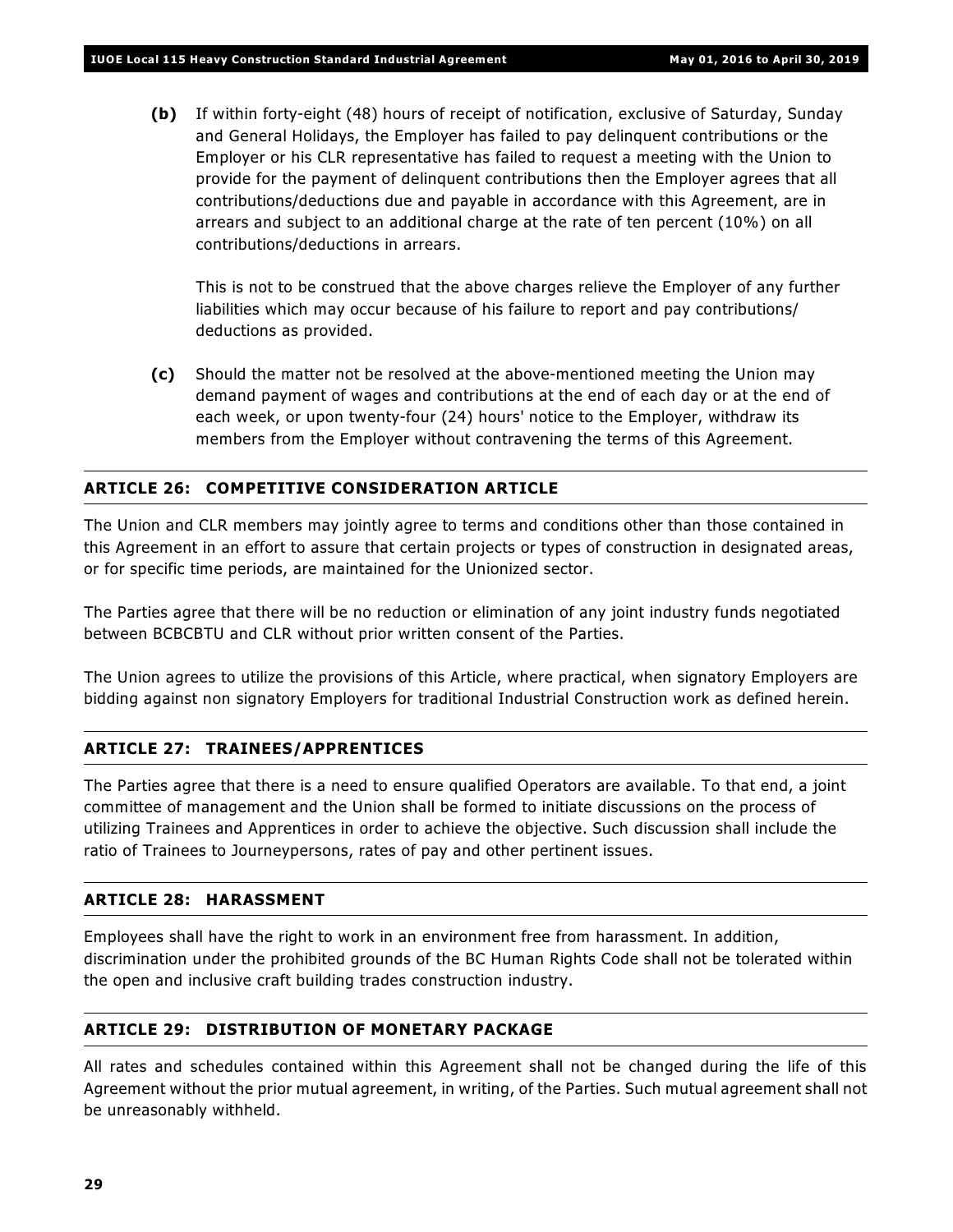### **ARTICLE 30: INDUSTRY BENEFIT FUND**

The Parties agree to participate in a joint CLR and BCBCBTU affiliate review of the potential benefits of establishing a multi-trade Industry Benefit Fund and to implement such a fund if the Parties mutually agree on the benefits and outcomes of establishing such a Plan and Fund.

### **SIGNATURE OF PARTIES**

Dated this  $5<sup>th</sup>$  day of December, 2017.  $Dated this 5<sup>th</sup> day of December, 2017.$ 

Signed on behalf of: Signed on behalf of: Association of BC **Engineers**, Local 115

Construction Labour Relations International Union of Operating

Clyde Scollan <u>Dian Cochrane</u>

Eric Akelaitis Wayne Mills

Josh Towsley

Frank Carr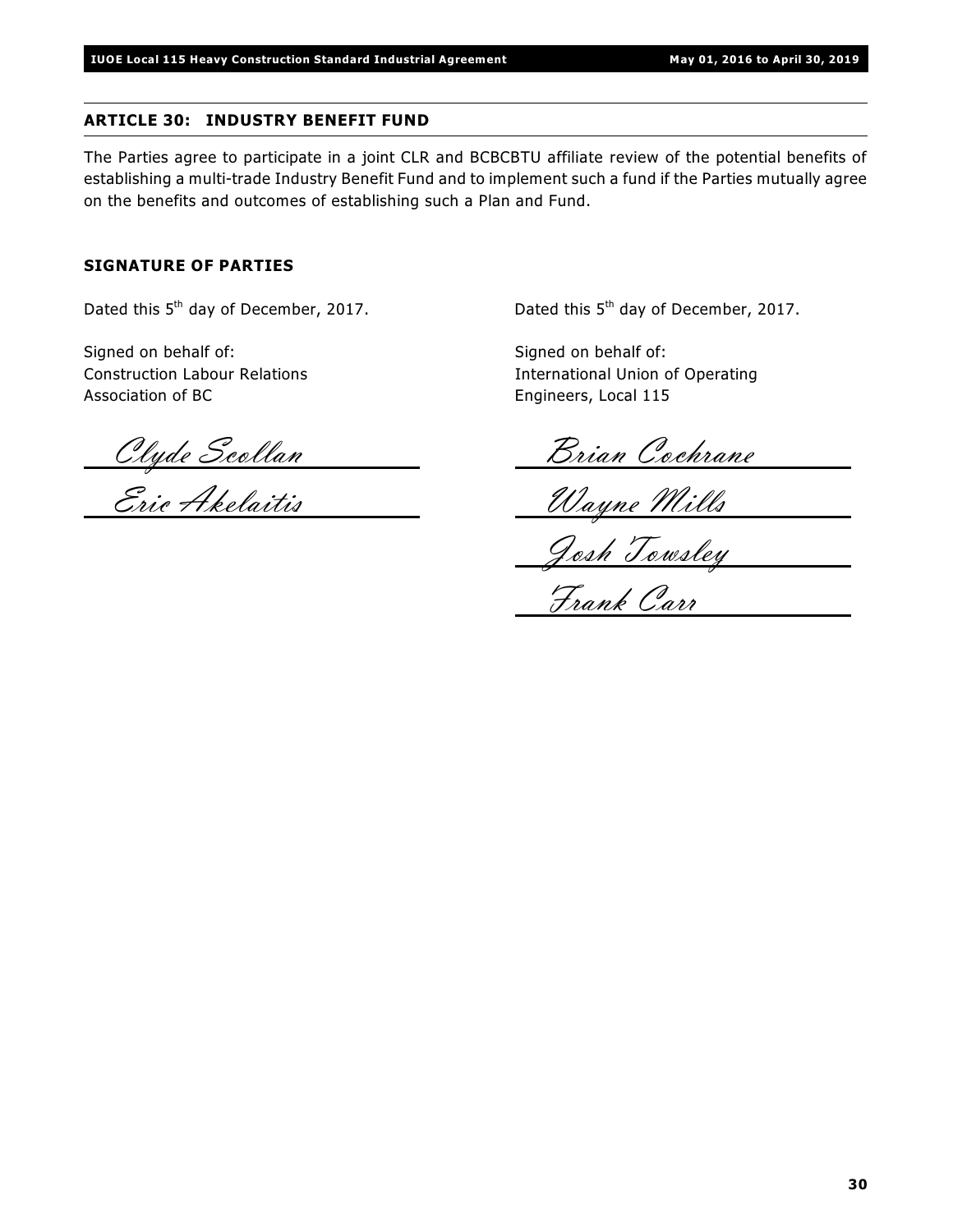| <b>GROUP 1</b>                         | April 01, 2016<br><b>EXPIRY</b> | May 01,<br>2017 | Nov. 26,<br>2017 | May 01,<br>2018 | April 01,<br>2019 |
|----------------------------------------|---------------------------------|-----------------|------------------|-----------------|-------------------|
| Minimum Straight Time Hourly Wage Rate | 39.44                           | 40.14           | 40.14            | 40.84           | 41.72             |
| Vacation and General Holiday Pay (12%) | 4.73                            | 4.82            | 4.82             | 4.90            | 5.01              |
| <b>Employer Contributions:</b>         |                                 |                 |                  |                 |                   |
| Union Benefit Plan                     | 2.50                            | 2.55            | 2.55             | 2.60            | 2.70              |
| Union Pension Plan                     | 6.25                            | 6.25            | 6.25             | 6.25            | 6.25              |
| <b>CLR Dues</b>                        | 0.11                            | 0.13            | 0.13             | 0.13            | 0.13              |
| <b>Rehabilitation Fund</b>             | 0.02                            | 0.02            | 0.02             | 0.02            | 0.02              |
| <b>JAPlan</b>                          | 0.01                            | 0.01            | 0.01             | n/a             | n/a               |
| <b>BCBCBTU Fund</b>                    | 0.01                            | 0.01            | 0.05             | 0.05            | 0.05              |
| D&A Policy                             | n/a                             | n/a             | 0.01             | 0.01            | 0.01              |
| <b>IUOETA Fund</b>                     | 0.68                            | 0.68            | 0.68             | 0.73            | 0.73              |
| <b>Tool Allowance Fund</b>             | 0.06                            | 0.06            | 0.06             | 0.06            | n/a               |
| OE Advancement Fund                    | 0.17                            | 0.17            | 0.17             | 0.17            | n/a               |
| <b>Total Package</b>                   | 53.98                           | 54.84           | 54.89            | 55.76           | 56.62             |

Schedule "A1" shall apply to all industrial projects which are located inside the Lower Mainland/Fraser Valley.

> Track Excavator (7 yards and up to 10 yards)

- > Shovels, all attachments (10 yards and up to 15 yards) (Apprentice/Trainee required)
- > Kangaroo Model 1500 (Trainee Required)
- > Operator required to operate with boom length over 130 feet shall have his regular hourly rate increased by twenty-five cents (\$0.25) per hour.
- > Front End Loaders and Scoop Trams, all types (10 yards and up to 15 yards)
- > Tower Cranes/Climbing Cranes (10 ton capacity and over)
- > Heavy Duty Mechanics, Welders, Mechanic Electrician, Bodyman Painters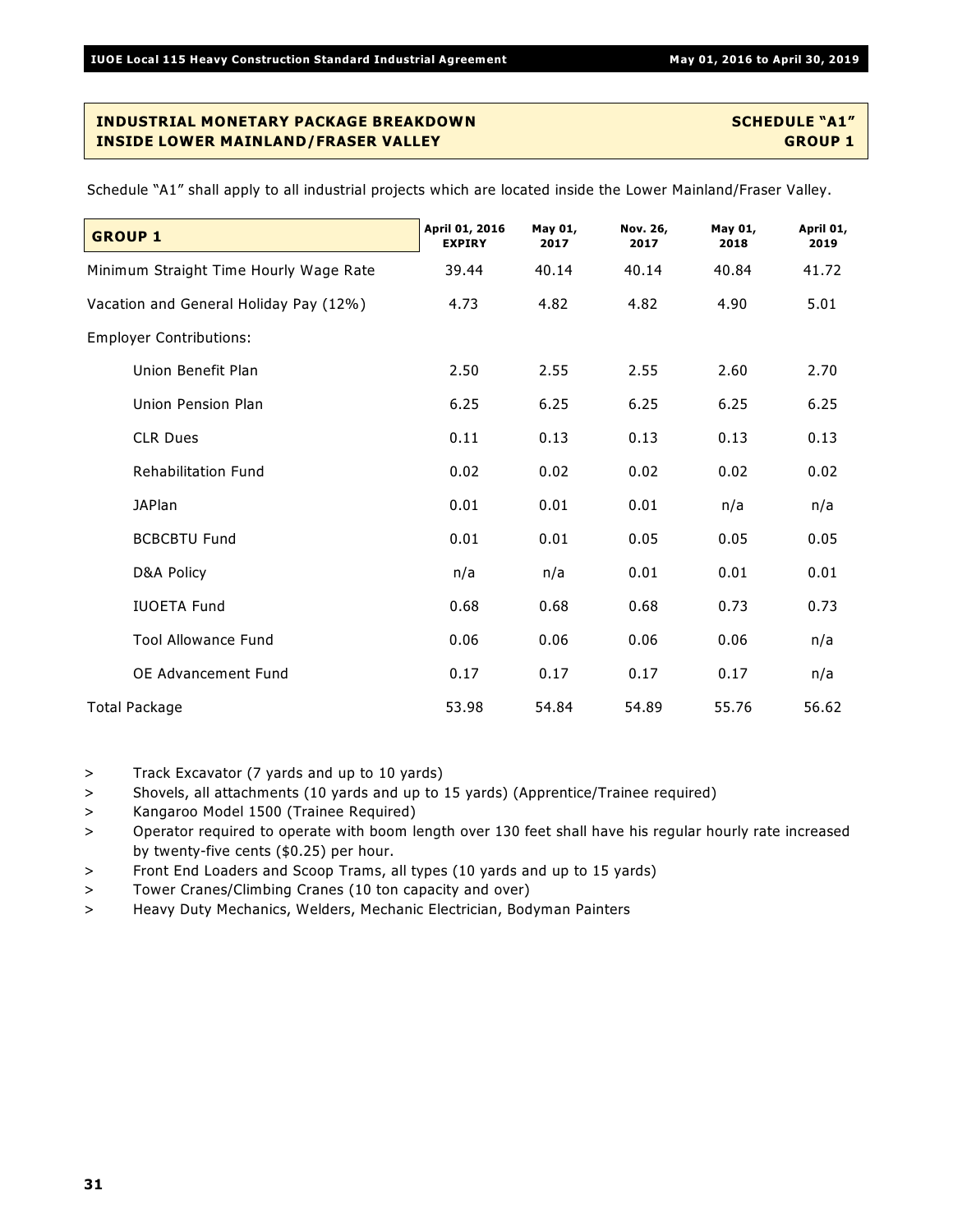**GROUP 2 April 01, 2016 EXPIRY May 01, 2017 Nov. 26, 2017 May 01, 2018 April 01, 2019** Minimum Straight Time Hourly Wage Rate 39.01 39.71 39.71 40.41 41.29 Vacation and General Holiday Pay (12%) 4.68 4.77 4.77 4.85 4.95 Employer Contributions: Union Benefit Plan 2.50 2.55 2.55 2.60 2.70 Union Pension Plan 6.25 6.25 6.25 6.25 6.25 CLR Dues 0.11 0.13 0.13 0.13 0.13 Rehabilitation Fund 0.02 0.02 0.02 0.02 0.02 JAPlan 0.01 0.01 0.01 n/a n/a BCBCBTU Fund  $0.01$   $0.01$   $0.05$   $0.05$   $0.05$ D&A Policy n/a n/a 0.01 0.01 0.01 IUOETA Fund 0.68 0.68 0.68 0.73 0.73 Tool Allowance Fund 0.06 0.06 0.06 0.06 n/a OE Advancement Fund 0.17 0.17 0.17 0.17 n/a Total Package 53.50 54.36 54.41 55.28 56.13

Schedule "A1" shall apply to all industrial projects which are located inside the Lower Mainland/Fraser Valley.

> Track Excavator (5 yards and up to 7 yards)

> Shovels, all attachments (7 yards and up to 10 yards) (Apprentice/Trainee required)

- > Kangaroo Model 750
- > Front End Loaders and Scoop Trams, all types (7 yards and up to 10 yards)
- > Aerial Cableways
- > Whirley Type Gantry Cranes

> Operator required to operate with boom length over 130 ft. shall have his regular hourly rate increased by fifty cents (\$0.50) per hour.

- > Tower Cranes/Climbing Cranes (up to 10 ton capacity)
- > Concrete Mixing Batch Plants (up to 250 cubic yards per hour) (Apprentice/Trainee required)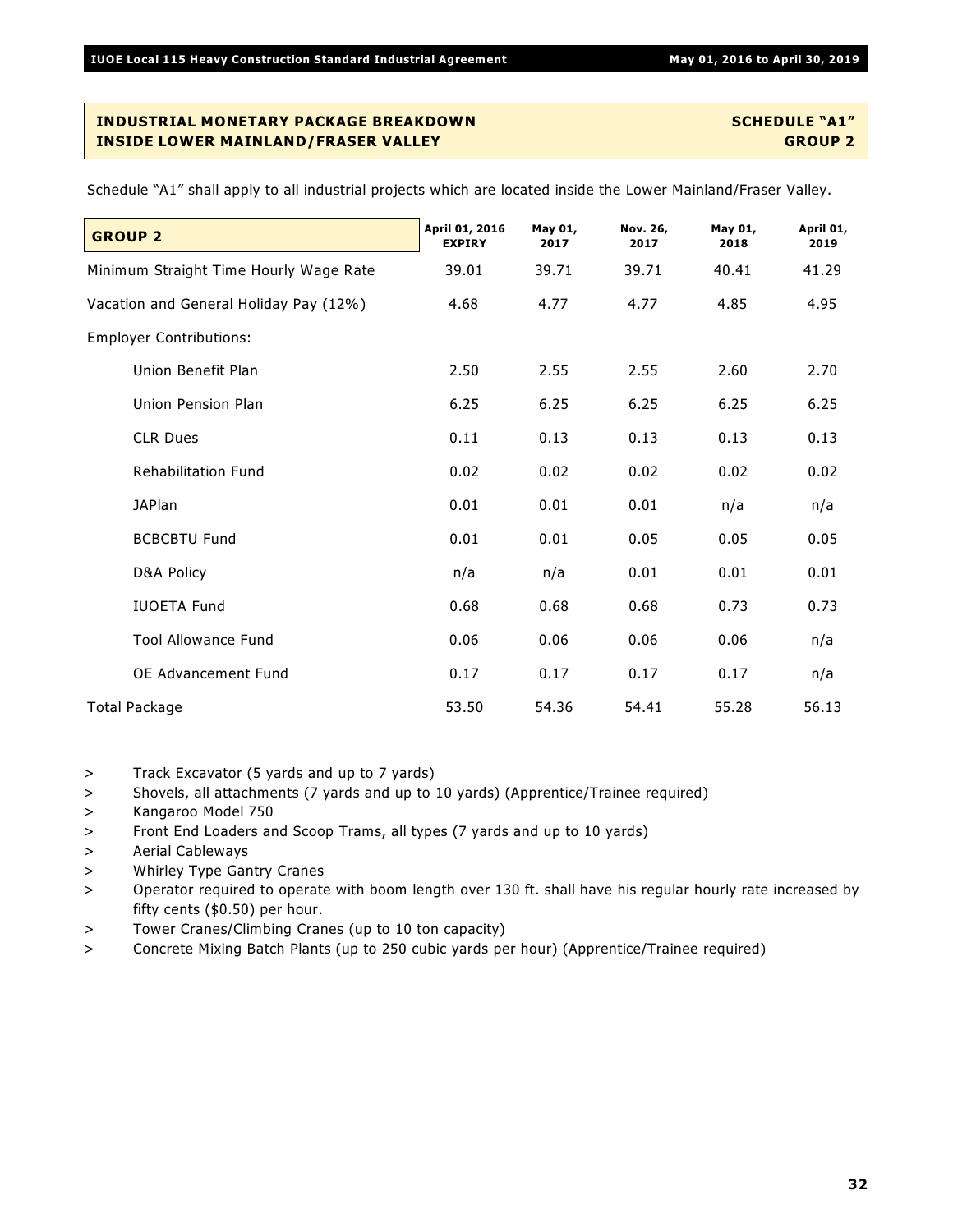| <b>GROUP 3</b>                         | April 01, 2016<br><b>EXPIRY</b> | May 01,<br>2017 | Nov. 26,<br>2017 | May 01,<br>2018 | April 01,<br>2019 |
|----------------------------------------|---------------------------------|-----------------|------------------|-----------------|-------------------|
| Minimum Straight Time Hourly Wage Rate | 38.14                           | 38.84           | 38.84            | 39.54           | 40.42             |
| Vacation and General Holiday Pay (12%) | 4.58                            | 4.66            | 4.66             | 4.74            | 4.85              |
| <b>Employer Contributions:</b>         |                                 |                 |                  |                 |                   |
| Union Benefit Plan                     | 2.50                            | 2.55            | 2.55             | 2.60            | 2.70              |
| Union Pension Plan                     | 6.25                            | 6.25            | 6.25             | 6.25            | 6.25              |
| <b>CLR Dues</b>                        | 0.11                            | 0.13            | 0.13             | 0.13            | 0.13              |
| <b>Rehabilitation Fund</b>             | 0.02                            | 0.02            | 0.02             | 0.02            | 0.02              |
| <b>JAPlan</b>                          | 0.01                            | 0.01            | 0.01             | n/a             | n/a               |
| <b>BCBCBTU Fund</b>                    | 0.01                            | 0.01            | 0.05             | 0.05            | 0.05              |
| D&A Policy                             | n/a                             | n/a             | 0.01             | 0.01            | 0.01              |
| <b>IUOETA Fund</b>                     | 0.68                            | 0.68            | 0.68             | 0.73            | 0.73              |
| <b>Tool Allowance Fund</b>             | 0.06                            | 0.06            | 0.06             | 0.06            | n/a               |
| OE Advancement Fund                    | 0.17                            | 0.17            | 0.17             | 0.17            | n/a               |
| Total Package                          | 52.53                           | 53.38           | 53.43            | 54.30           | 55.16             |

Schedule "A1" shall apply to all industrial projects which are located inside the Lower Mainland/Fraser Valley.

> Track Excavator (3 yards and up to 5 yards)

- > Shovels, all attachments (up to 7 yards) (Apprentice/Trainee required)
- > Drill Doctors and Steel Sharpeners
- > Refrigeration Mechanics
- > Overhead and Front End Loaders, all types (5 yards and up to 7 yards)
- > Scoop Trams and similar equipment (under 7 yards)
- > Crawler Tractor D10
- > Telehandler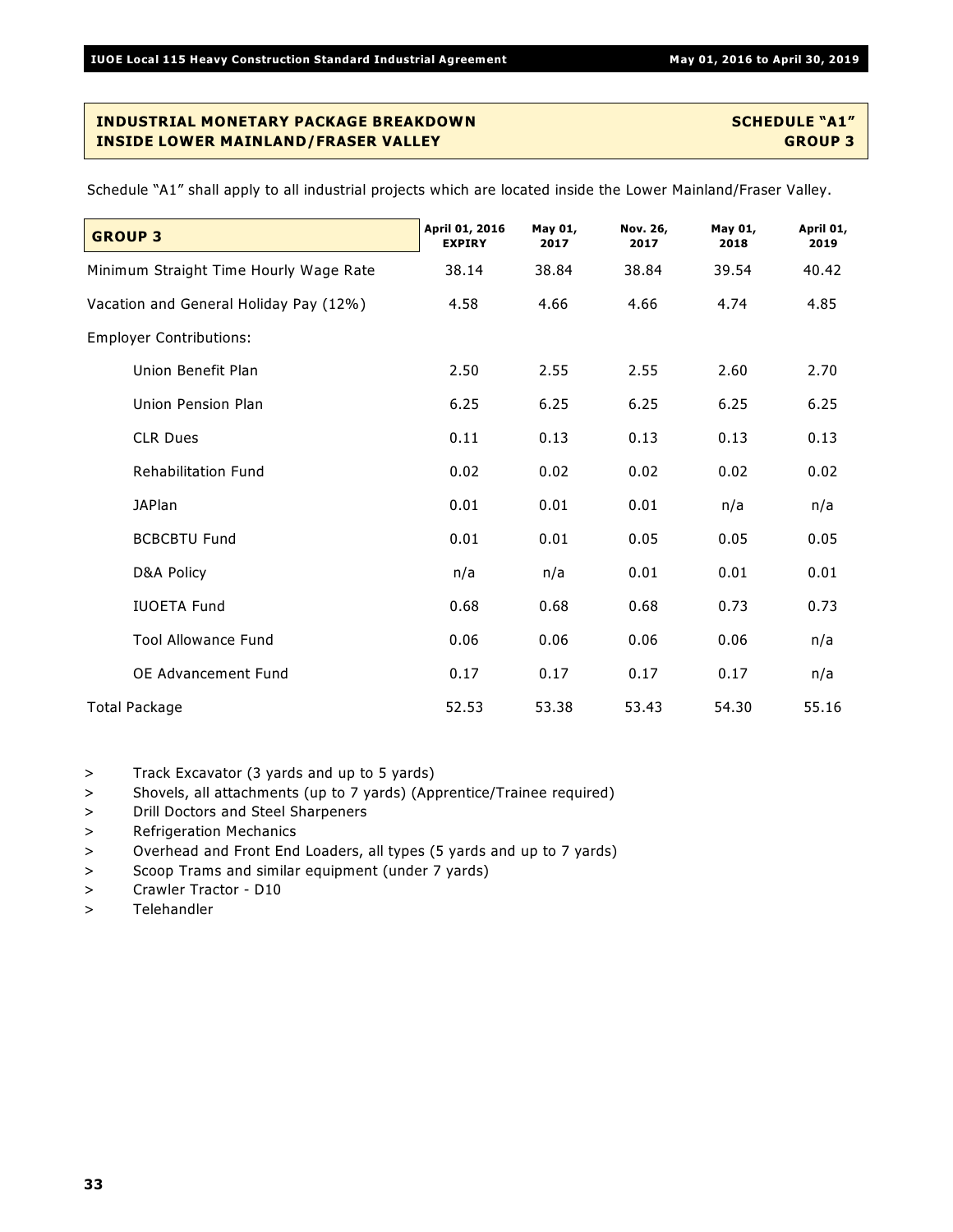| <b>GROUP 4</b>                         | April 01, 2016<br><b>EXPIRY</b> | May 01,<br>2017 | Nov. 26,<br>2017 | May 01,<br>2018 | April 01,<br>2019 |
|----------------------------------------|---------------------------------|-----------------|------------------|-----------------|-------------------|
| Minimum Straight Time Hourly Wage Rate | 37.85                           | 38.55           | 38.55            | 39.25           | 40.13             |
| Vacation and General Holiday Pay (12%) | 4.54                            | 4.63            | 4.63             | 4.71            | 4.82              |
| <b>Employer Contributions:</b>         |                                 |                 |                  |                 |                   |
| Union Benefit Plan                     | 2.50                            | 2.55            | 2.55             | 2.60            | 2.70              |
| Union Pension Plan                     | 6.25                            | 6.25            | 6.25             | 6.25            | 6.25              |
| <b>CLR Dues</b>                        | 0.11                            | 0.13            | 0.13             | 0.13            | 0.13              |
| <b>Rehabilitation Fund</b>             | 0.02                            | 0.02            | 0.02             | 0.02            | 0.02              |
| <b>JAPlan</b>                          | 0.01                            | 0.01            | 0.01             | n/a             | n/a               |
| <b>BCBCBTU Fund</b>                    | 0.01                            | 0.01            | 0.05             | 0.05            | 0.05              |
| D&A Policy                             | n/a                             | n/a             | 0.01             | 0.01            | 0.01              |
| <b>IUOETA Fund</b>                     | 0.68                            | 0.68            | 0.68             | 0.73            | 0.73              |
| <b>Tool Allowance Fund</b>             | 0.06                            | 0.06            | 0.06             | 0.06            | n/a               |
| OE Advancement Fund                    | 0.17                            | 0.17            | 0.17             | 0.17            | n/a               |
| <b>Total Package</b>                   | 52.20                           | 53.06           | 53.11            | 53.98           | 54.84             |

- > Overhead Cranes
- > Gantry Cranes
- > Travel Lift Drott 1000
- > Tireman (vulcanizing experience)
- > No Joint Concrete Casting Machines and similar types
- > Mixer Mobiles (Mixer and Hoist Combination)
- > Concrete Pumps with boom attachment (42 metres in length and over)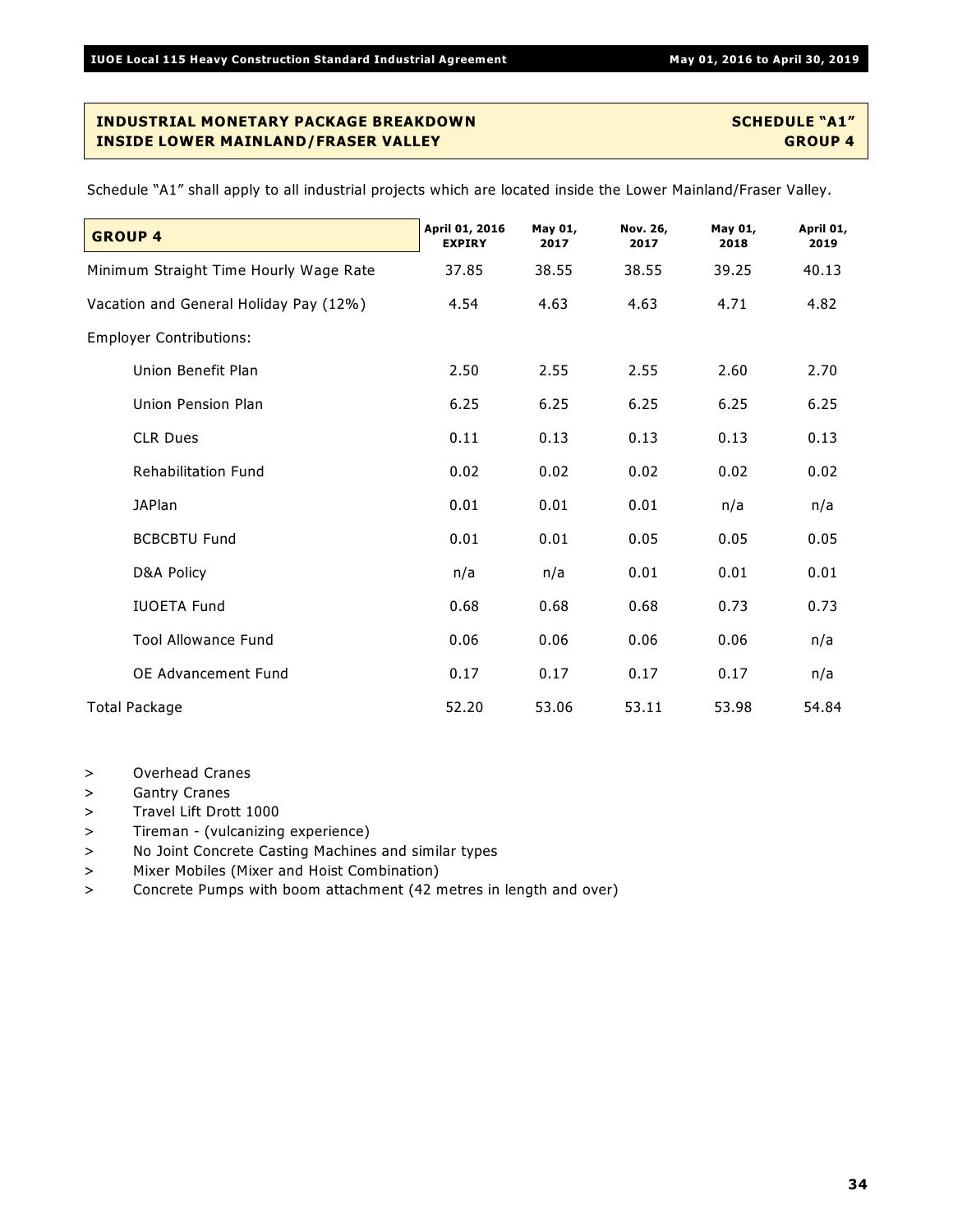| <b>GROUP 5</b>                         | April 01, 2016<br><b>EXPIRY</b> | May 01,<br>2017 | Nov. 26,<br>2017 | May 01,<br>2018 | April 01,<br>2019 |
|----------------------------------------|---------------------------------|-----------------|------------------|-----------------|-------------------|
| Minimum Straight Time Hourly Wage Rate | 37.45                           | 38.15           | 38.15            | 38.85           | 39.73             |
| Vacation and General Holiday Pay (12%) | 4.49                            | 4.58            | 4.58             | 4.66            | 4.77              |
| <b>Employer Contributions:</b>         |                                 |                 |                  |                 |                   |
| Union Benefit Plan                     | 2.50                            | 2.55            | 2.55             | 2.60            | 2.70              |
| Union Pension Plan                     | 6.25                            | 6.25            | 6.25             | 6.25            | 6.25              |
| <b>CLR Dues</b>                        | 0.11                            | 0.13            | 0.13             | 0.13            | 0.13              |
| <b>Rehabilitation Fund</b>             | 0.02                            | 0.02            | 0.02             | 0.02            | 0.02              |
| <b>JAPlan</b>                          | 0.01                            | 0.01            | 0.01             | n/a             | n/a               |
| <b>BCBCBTU Fund</b>                    | 0.01                            | 0.01            | 0.05             | 0.05            | 0.05              |
| D&A Policy                             | n/a                             | n/a             | 0.01             | 0.01            | 0.01              |
| <b>IUOETA Fund</b>                     | 0.68                            | 0.68            | 0.68             | 0.73            | 0.73              |
| <b>Tool Allowance Fund</b>             | 0.06                            | 0.06            | 0.06             | 0.06            | n/a               |
| OE Advancement Fund                    | 0.17                            | 0.17            | 0.17             | 0.17            | n/a               |
| <b>Total Package</b>                   | 51.75                           | 52.61           | 52.66            | 53.53           | 54.39             |

- > Ross Carrier
- > Gradalls
- > Crawler Tractors in Tandem (one operator)
- > Rubber Tire Scrapers, all types and sizes when used in tandem (one operator)
- > Rubber Tired Scrapers, all types (30 yards and over)
- > Track Excavator (under 3 yards)
- > Concrete Hopper Rail Car
- > Mobile Concrete Pump with Boom Attachment (under 42 metres in length)
- > Derricks
- > Overhead and Front End Loaders, all types (up to 5 yards)
- > Crawler Tractors D5, 6, 7, 8, 9 types
- > Graders and Motor Patrols
- > Rigger (Duties of the rigger are to include rigging, welding, and use of cutting torches, signal person and use of hand tools to unbolt or bolt machinery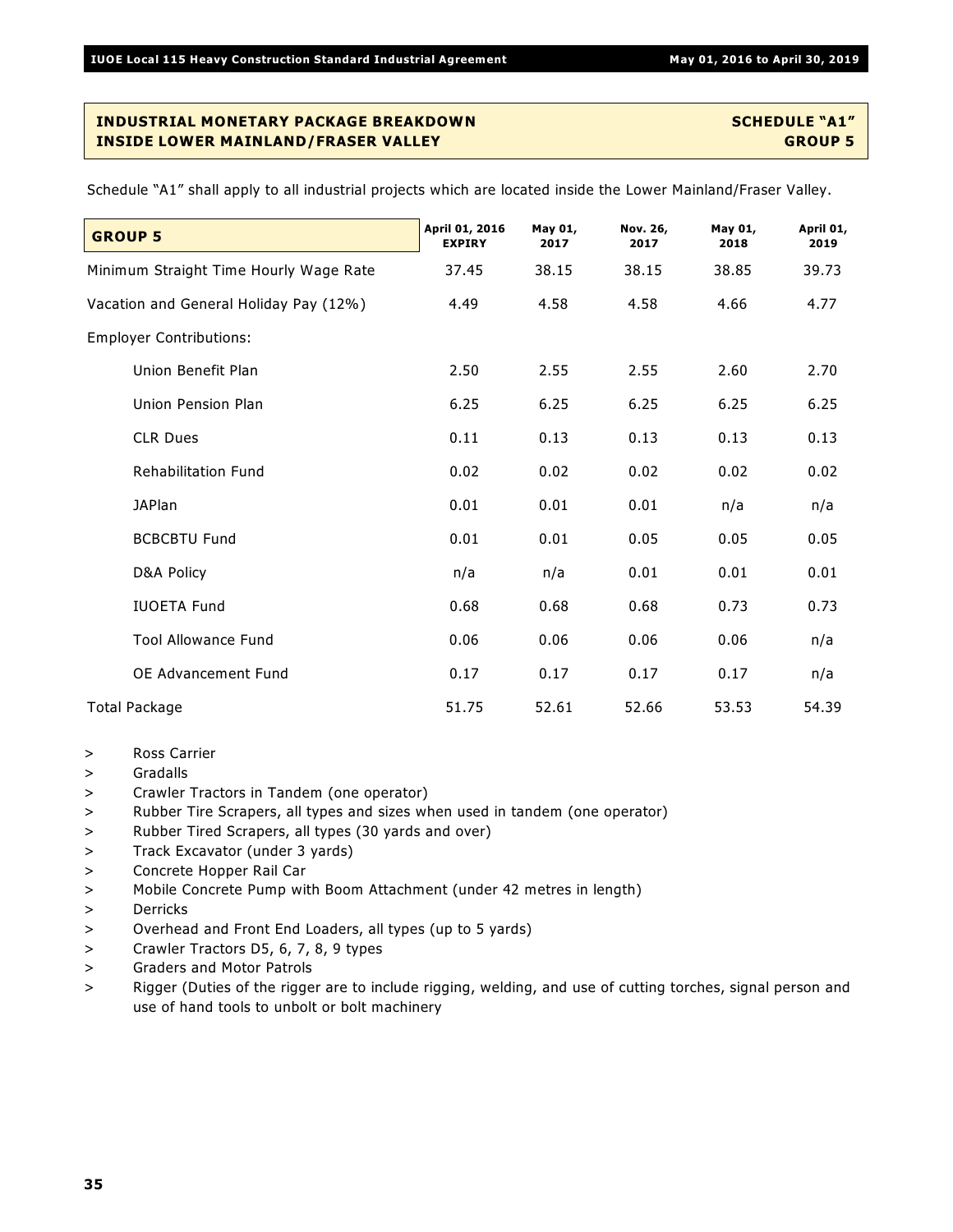| <b>GROUP 6</b>                         | April 01, 2016<br><b>EXPIRY</b> | May 01,<br>2017<br>37.60 | Nov. 26,<br>2017<br>37.60<br>4.51 | May 01,<br>2018<br>38.30<br>4.60 | April 01,<br>2019<br>39.18<br>4.70 |
|----------------------------------------|---------------------------------|--------------------------|-----------------------------------|----------------------------------|------------------------------------|
| Minimum Straight Time Hourly Wage Rate | 36.90                           |                          |                                   |                                  |                                    |
| Vacation and General Holiday Pay (12%) | 4.43                            | 4.51                     |                                   |                                  |                                    |
| <b>Employer Contributions:</b>         |                                 |                          |                                   |                                  |                                    |
| Union Benefit Plan                     | 2.50                            | 2.55                     | 2.55                              | 2.60                             | 2.70                               |
| Union Pension Plan                     | 6.25                            | 6.25                     | 6.25                              | 6.25                             | 6.25                               |
| <b>CLR Dues</b>                        | 0.11                            | 0.13                     | 0.13                              | 0.13                             | 0.13                               |
| <b>Rehabilitation Fund</b>             | 0.02                            | 0.02                     | 0.02                              | 0.02                             | 0.02                               |
| <b>JAPlan</b>                          | 0.01                            | 0.01                     | 0.01                              | n/a                              | n/a                                |
| <b>BCBCBTU Fund</b>                    | 0.01                            | 0.01                     | 0.05                              | 0.05                             | 0.05                               |
| D&A Policy                             | n/a                             | n/a                      | 0.01                              | 0.01                             | 0.01                               |
| <b>IUOETA Fund</b>                     | 0.68                            | 0.68                     | 0.68                              | 0.73                             | 0.73                               |
| <b>Tool Allowance Fund</b>             | 0.06                            | 0.06                     | 0.06                              | 0.06                             | n/a                                |
| OE Advancement Fund                    | 0.17                            | 0.17                     | 0.17                              | 0.17                             | n/a                                |
| Total Package                          | 51.14                           | 51.99                    | 52.04                             | 52.92                            | 53.77                              |

- > Dozer Compactor
- > Trenching Machines (Apprentice/Trainee required)
- > Rubber Tired Scrapers (under 30 yards)
- > Curbing Machine
- > Concrete Spreaders or Finishing Machine Operators (all types and sizes)
- > Drills Quarry Master, Reich, Bucyrus Erie, Benoto and similar types
- > Mechanical Excavator (Mole)
- > Screening and Washing Plants (75 yards per hour and over) (Apprentice/Trainee required)
- > Mucking Machines (Conway 101 types)
- > Drills Exploration (Cable, Core, Rotary, Churn and similar)
- > Stationary Engineer (Chief)
- > Hydraulic Backhoes (Tractor Mounted) (½ yard rated capacity and over)
- > Mechanical Tamping Machines, all types
- > Crusher Operator (Apprentice/Trainee required)
- > Jumbo Form Setter (power driven)
- > Air Tugger
- > Placo Operator
- > Ditch Witch
- > 4, 3, 2, 1 Drum Hoists
- > Construction Material and Man Hoist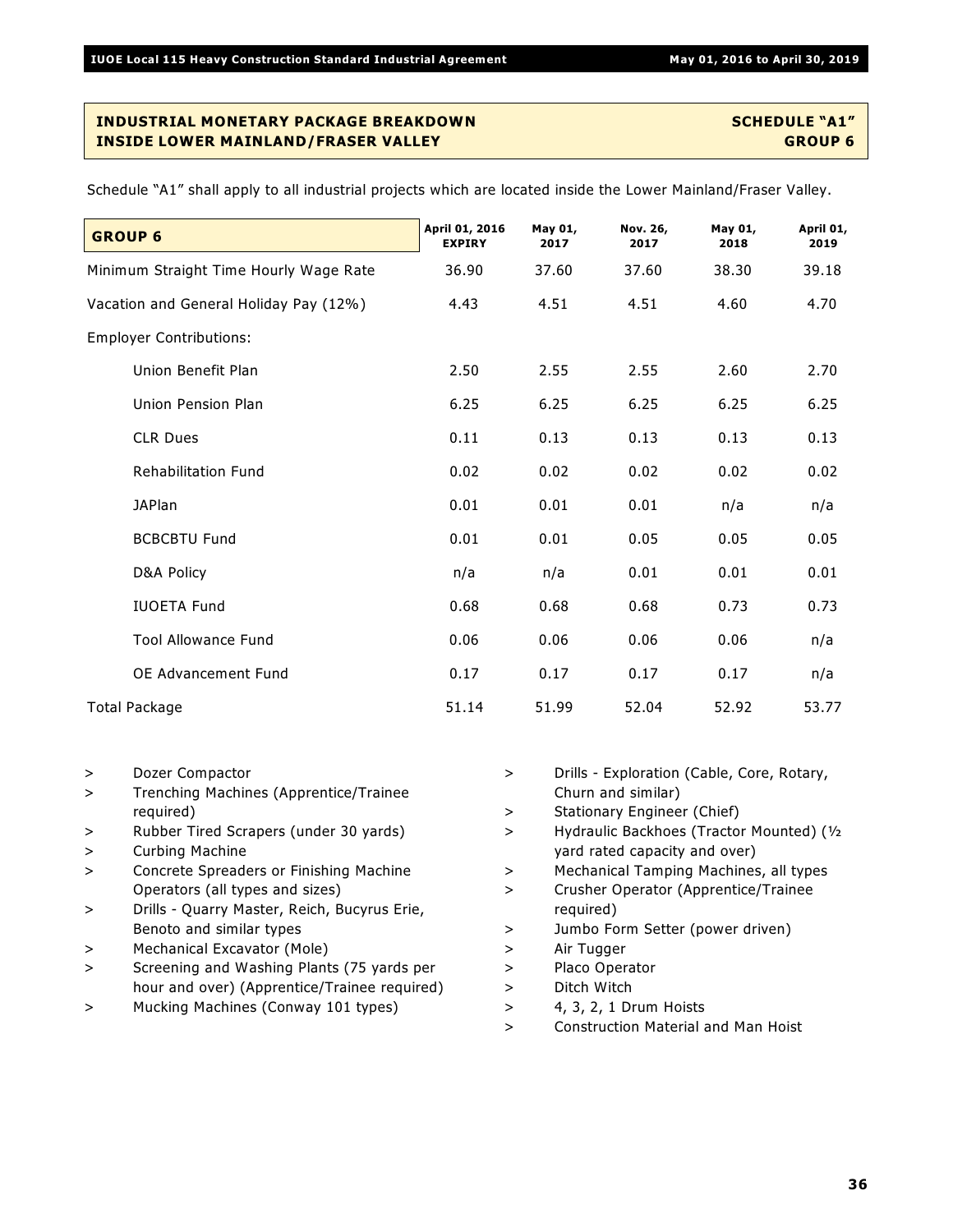| <b>GROUP 7</b>                         | April 01, 2016<br><b>EXPIRY</b> | May 01,<br>2017 | Nov. 26,<br>2017 | May 01,<br>2018 | April 01,<br>2019 |
|----------------------------------------|---------------------------------|-----------------|------------------|-----------------|-------------------|
| Minimum Straight Time Hourly Wage Rate | 36.38                           | 37.08           | 37.08            | 37.78           | 38.66             |
| Vacation and General Holiday Pay (12%) | 4.37                            | 4.45            | 4.45             | 4.53            | 4.64              |
| <b>Employer Contributions:</b>         |                                 |                 |                  |                 |                   |
| Union Benefit Plan                     | 2.50                            | 2.55            | 2.55             | 2.60            | 2.70              |
| Union Pension Plan                     | 6.25                            | 6.25            | 6.25             | 6.25            | 6.25              |
| <b>CLR Dues</b>                        | 0.11                            | 0.13            | 0.13             | 0.13            | 0.13              |
| <b>Rehabilitation Fund</b>             | 0.02                            | 0.02            | 0.02             | 0.02            | 0.02              |
| <b>JAPlan</b>                          | 0.01                            | 0.01            | 0.01             | n/a             | n/a               |
| <b>BCBCBTU Fund</b>                    | 0.01                            | 0.01            | 0.05             | 0.05            | 0.05              |
| D&A Policy                             | n/a                             | n/a             | 0.01             | 0.01            | 0.01              |
| <b>IUOETA Fund</b>                     | 0.68                            | 0.68            | 0.68             | 0.73            | 0.73              |
| <b>Tool Allowance Fund</b>             | 0.06                            | 0.06            | 0.06             | 0.06            | n/a               |
| <b>OE Advancement Fund</b>             | 0.17                            | 0.17            | 0.17             | 0.17            | n/a               |
| Total Package                          | 50.56                           | 51.41           | 51.46            | 52.33           | 53.19             |

| Tree Farmer and similar type skidders |
|---------------------------------------|
|                                       |

- > Concrete Paving Machines (Jaeger and Koehring and similar types)
- > Service Truck Operator
- > Cement Hogs
- > Heavy Duty Greaser and Serviceman
- > Fuller Kenyon
- > Mucking Machines (Eimco over Model 40)
- > Conveyor Belt and Conveyor Type Loaders (Barber Greene, Kolman and similar types)
- > Tire Serviceman
- > Hydraulic Slip Form Operator
- > Locomotives (Diesel, Gas, Steam, Electric)
- > Crawler Tractors D2, D3 and D4 types
- > Compressors (1000 cubic feet and over)
- > Hydra Hammers
- > Pumps (6" and over)
- > Compactors self propelled (other than on Asphalt Paving) (15 tons and over)
- > Stationary Engineers (Shift)
- > Crusher Topman
- > Concrete Mixer (1 yard and over)
- > Hydraulic Backhoe (Tractor Mounted) (under ½ yard rating)
- > Screening and Washing Plants (portable types) (Apprentice/Trainee required)
- > Hiab and A-Frame Trucks and similar folding boom types
- > Line Concrete Pumps
- > Stinger and similar flat deck boom crane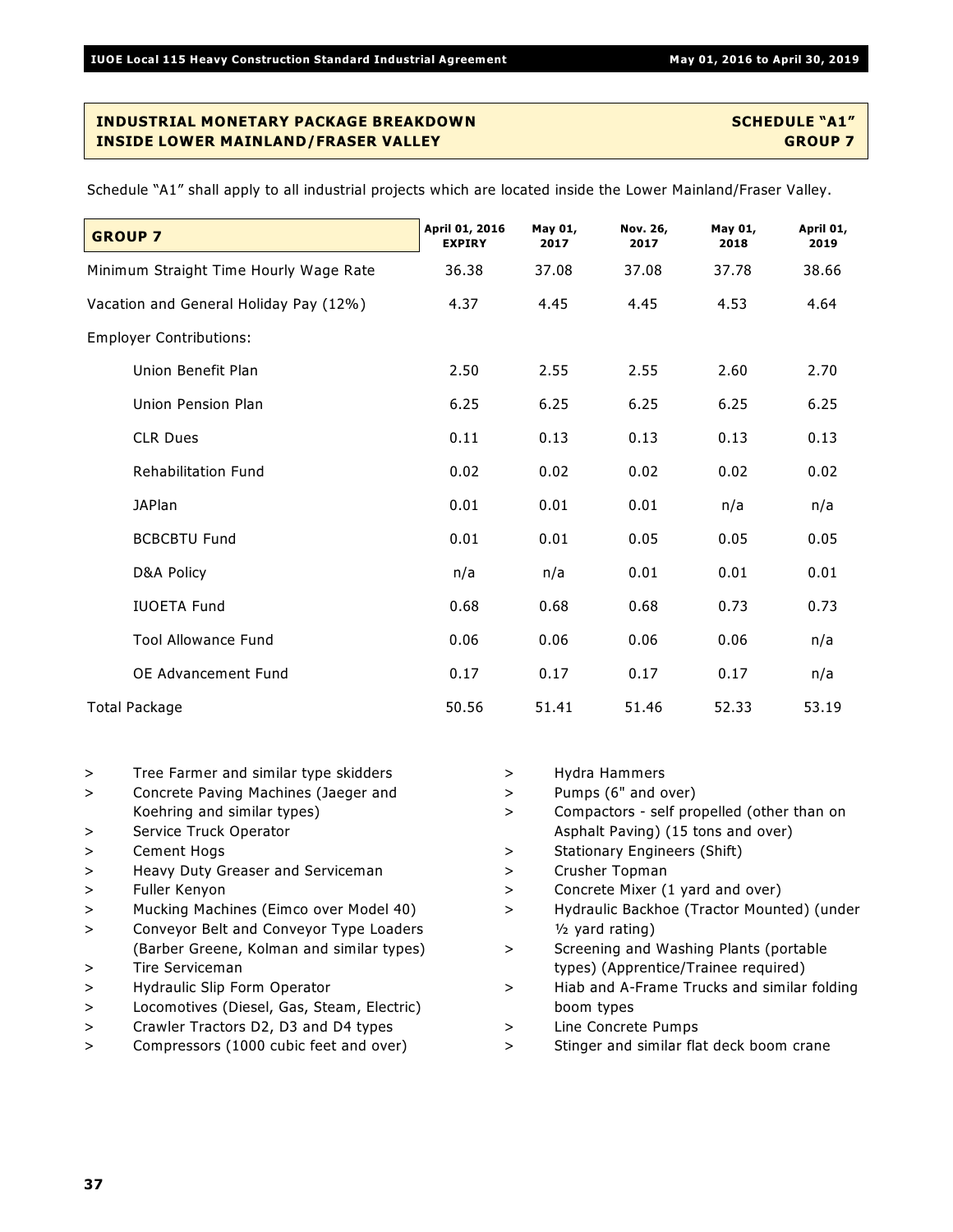| <b>GROUP 8</b>                         | April 01, 2016<br><b>EXPIRY</b> | May 01,<br>2017 | Nov. 26,<br>2017 | May 01,<br>2018 | April 01,<br>2019 |
|----------------------------------------|---------------------------------|-----------------|------------------|-----------------|-------------------|
| Minimum Straight Time Hourly Wage Rate | 31.69                           | 32.39           | 32.39            | 33.09           | 33.97             |
| Vacation and General Holiday Pay (12%) | 3.80                            | 3.89            | 3.89             | 3.97            | 4.08              |
| <b>Employer Contributions:</b>         |                                 |                 |                  |                 |                   |
| Union Benefit Plan                     | 2.50                            | 2.55            | 2.55             | 2.60            | 2.70              |
| Union Pension Plan                     | 6.25                            | 6.25            | 6.25             | 6.25            | 6.25              |
| <b>CLR Dues</b>                        | 0.11                            | 0.13            | 0.13             | 0.13            | 0.13              |
| <b>Rehabilitation Fund</b>             | 0.02                            | 0.02            | 0.02             | 0.02            | 0.02              |
| <b>JAPlan</b>                          | 0.01                            | 0.01            | 0.01             | n/a             | n/a               |
| <b>BCBCBTU Fund</b>                    | 0.01                            | 0.01            | 0.05             | 0.05            | 0.05              |
| D&A Policy                             | n/a                             | n/a             | 0.01             | 0.01            | 0.01              |
| <b>IUOETA Fund</b>                     | 0.68                            | 0.68            | 0.68             | 0.73            | 0.73              |
| <b>Tool Allowance Fund</b>             | 0.06                            | 0.06            | 0.06             | 0.06            | n/a               |
| OE Advancement Fund                    | 0.17                            | 0.17            | 0.17             | 0.17            | n/a               |
| <b>Total Package</b>                   | 45.30                           | 46.16           | 46.21            | 47.08           | 47.94             |

- > Forklifts, Bullmoose, Hysters, similar type equipment
- > Elevator Operator
- > Skid Steer Loaders Bobcat and similar type (under 1 yards)
- > Mechanic Electrician Helper
- > Crawler Tractors D2 types, Oliver, Cletrac, Farm Tractors (26 h.p. and under)
- > Oiler
- > Padman
- > Fireman
- > Mechanic's Helper
- > Compressor under 1,000 cubic feet
- > Compactors self propelled (other than on Asphalt Paving) (under 15 tons)
- > Pumps (under 6")
- > Sheep Foot, Wobbly Wheel and similar compactors: Rate to be governed by type of towing equipment
- > Assistant Driller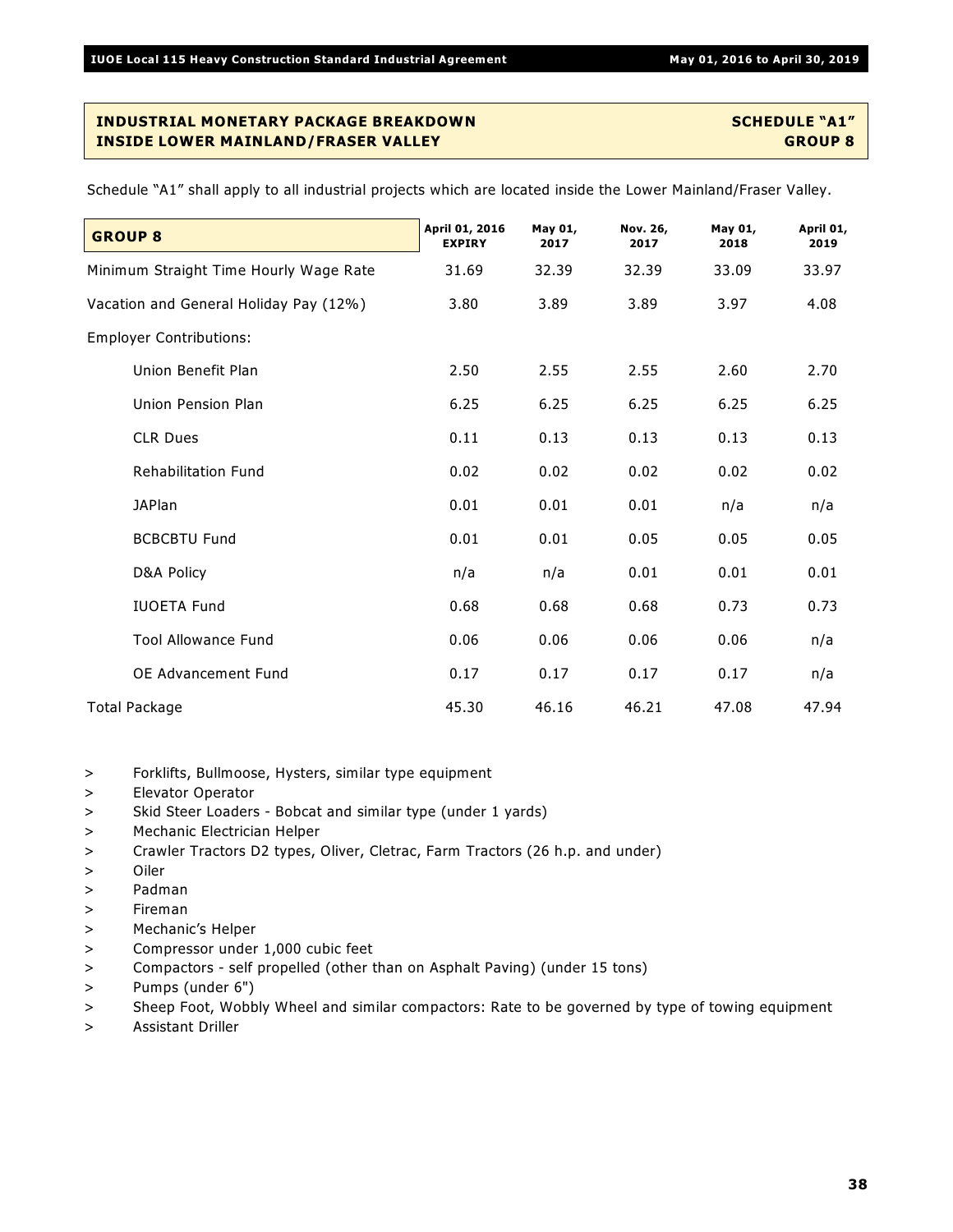| <b>GROUP 1</b>                         | April 01, 2016<br><b>EXPIRY</b> | May 01,<br>2017 | Nov. 26,<br>2017 | May 01,<br>2018 | April 01,<br>2019 |
|----------------------------------------|---------------------------------|-----------------|------------------|-----------------|-------------------|
| Minimum Straight Time Hourly Wage Rate | 38.77                           | 39.47           | 39.47            | 40.17           | 41.05             |
| Vacation and General Holiday Pay (12%) | 4.65                            | 4.74            | 4.74             | 4.82            | 4.93              |
| <b>Employer Contributions:</b>         |                                 |                 |                  |                 |                   |
| Union Benefit Plan                     | 2.50                            | 2.55            | 2.55             | 2.60            | 2.70              |
| Union Pension Plan                     | 6.25                            | 6.25            | 6.25             | 6.25            | 6.25              |
| <b>CLR Dues</b>                        | 0.11                            | 0.13            | 0.13             | 0.13            | 0.13              |
| <b>Rehabilitation Fund</b>             | 0.02                            | 0.02            | 0.02             | 0.02            | 0.02              |
| <b>JAPlan</b>                          | 0.01                            | 0.01            | 0.01             | n/a             | n/a               |
| <b>BCBCBTU Fund</b>                    | 0.01                            | 0.01            | 0.05             | 0.05            | 0.05              |
| D&A Policy                             | n/a                             | n/a             | 0.01             | 0.01            | 0.01              |
| <b>IUOETA Fund</b>                     | 0.68                            | 0.68            | 0.68             | 0.73            | 0.73              |
| <b>Tool Allowance Fund</b>             | 0.06                            | 0.06            | 0.06             | 0.06            | n/a               |
| <b>OE Advancement Fund</b>             | 0.17                            | 0.17            | 0.17             | 0.17            | n/a               |
| <b>Total Package</b>                   | 53.23                           | 54.09           | 54.14            | 55.01           | 55.87             |

Schedule "A2" shall apply to all industrial projects which are located outside the Lower Mainland/Fraser Valley.

> Track Excavator (7 yards and up to 10 yards)

- > Shovels, all attachments (10 yards and up to 15 yards) (Apprentice/Trainee required)
- > Kangaroo Model 1500 (Trainee Required)
- > Operator required to operate with boom length over 130 feet shall have his regular hourly rate increased by twenty-five cents (\$0.25) per hour.
- > Front End Loaders and Scoop Trams, all types (10 yards and up to 15 yards)
- > Tower Cranes/Climbing Cranes (10 ton capacity and over)
- > Heavy Duty Mechanics, Welders, Mechanic Electrician, Bodyman Painters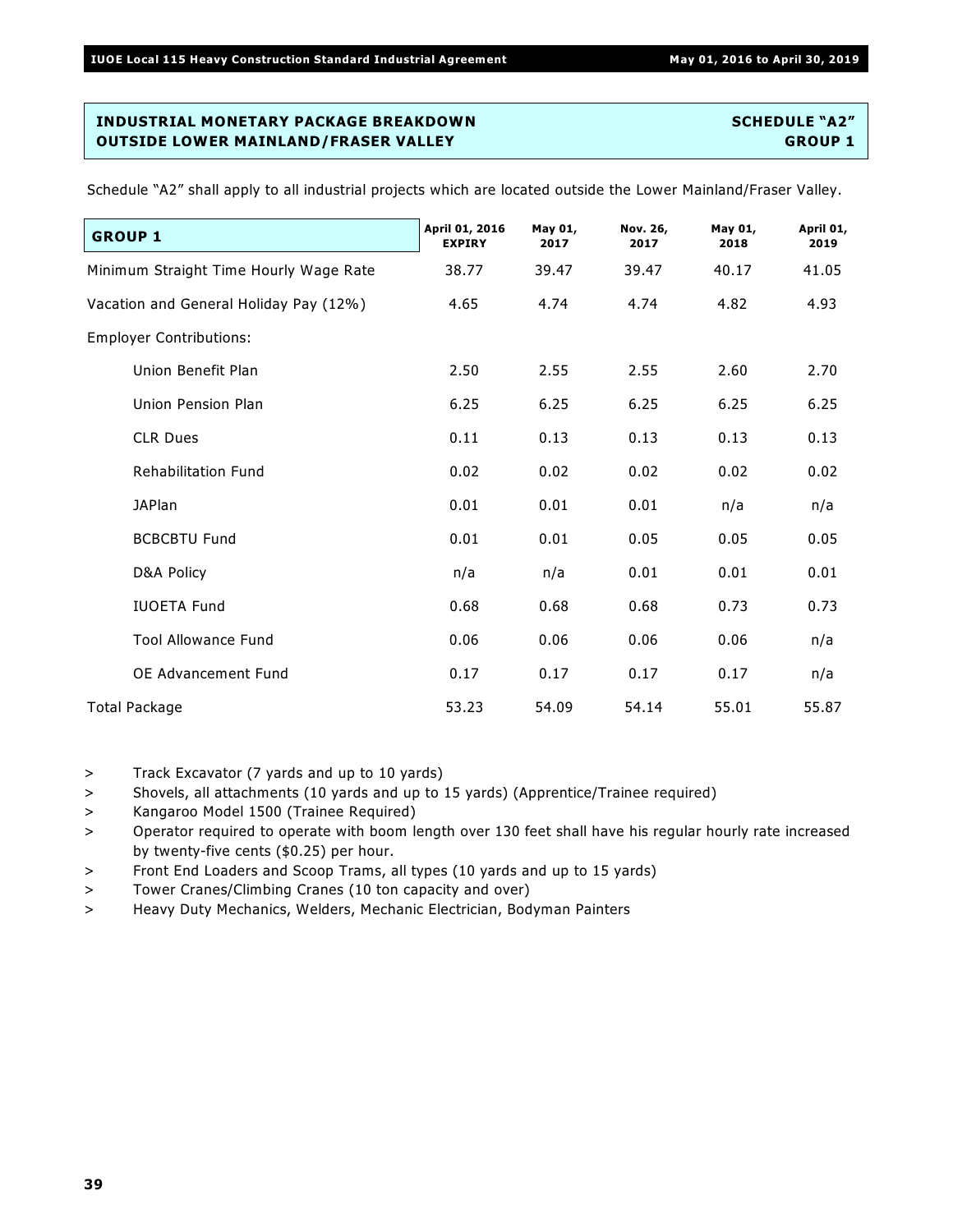| <b>GROUP 2</b>                         | April 01, 2016<br><b>EXPIRY</b> | May 01,<br>2017 | Nov. 26,<br>2017 | May 01,<br>2018 | April 01,<br>2019 |
|----------------------------------------|---------------------------------|-----------------|------------------|-----------------|-------------------|
| Minimum Straight Time Hourly Wage Rate | 38.34                           | 39.04           | 39.04            | 39.74           | 40.62             |
| Vacation and General Holiday Pay (12%) | 4.60                            | 4.68            | 4.68             | 4.77            | 4.87              |
| <b>Employer Contributions:</b>         |                                 |                 |                  |                 |                   |
| Union Benefit Plan                     | 2.50                            | 2.55            | 2.55             | 2.60            | 2.70              |
| Union Pension Plan                     | 6.25                            | 6.25            | 6.25             | 6.25            | 6.25              |
| <b>CLR Dues</b>                        | 0.11                            | 0.13            | 0.13             | 0.13            | 0.13              |
| <b>Rehabilitation Fund</b>             | 0.02                            | 0.02            | 0.02             | 0.02            | 0.02              |
| <b>JAPlan</b>                          | 0.01                            | 0.01            | 0.01             | n/a             | n/a               |
| <b>BCBCBTU Fund</b>                    | 0.01                            | 0.01            | 0.05             | 0.05            | 0.05              |
| D&A Policy                             | n/a                             | n/a             | 0.01             | 0.01            | 0.01              |
| <b>IUOETA Fund</b>                     | 0.68                            | 0.68            | 0.68             | 0.73            | 0.73              |
| <b>Tool Allowance Fund</b>             | 0.06                            | 0.06            | 0.06             | 0.06            | n/a               |
| OE Advancement Fund                    | 0.17                            | 0.17            | 0.17             | 0.17            | n/a               |
| <b>Total Package</b>                   | 52.75                           | 53.60           | 53.65            | 54.53           | 55.38             |

Schedule "A2" shall apply to all industrial projects which are located outside the Lower Mainland/Fraser Valley.

> Track Excavator (5 yards and up to 7 yards)

- > Shovels, all attachments (7 yards and up to 10 yards) (Apprentice/Trainee required)
- > Kangaroo Model 750
- > Front End Loaders and Scoop Trams, all types (7 yards and up to 10 yards)
- > Aerial Cableways
- > Whirley Type Gantry Cranes
- > Operator required to operate with boom length over 130 ft. shall have his regular hourly rate increased by fifty cents (\$0.50) per hour.
- > Tower Cranes/Climbing Cranes (up to 10 ton capacity)
- > Concrete Mixing Batch Plants (up to 250 cubic yards per hour) (Apprentice/Trainee required)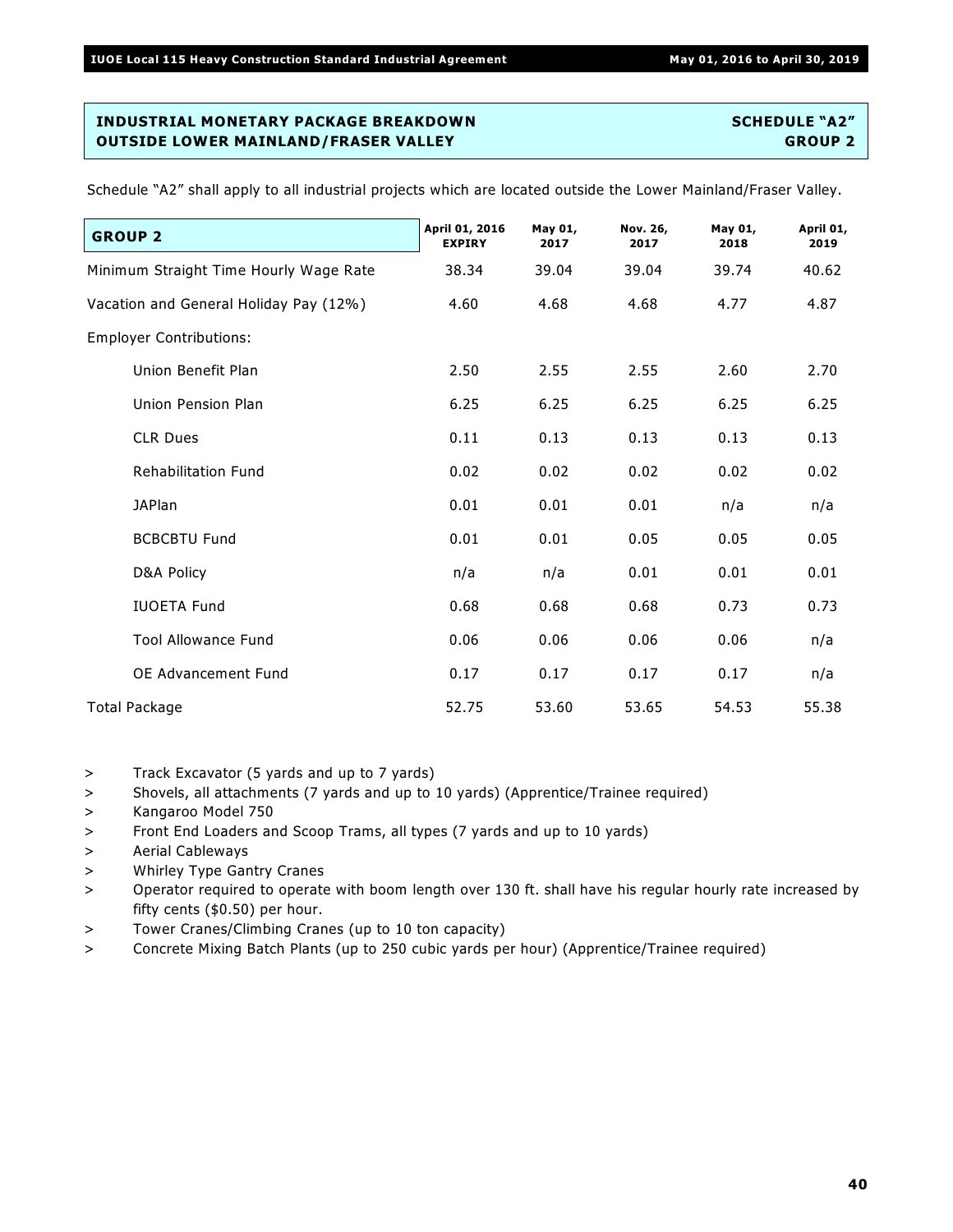Schedule "A2" shall apply to all industrial projects which are located outside the Lower Mainland/Fraser Valley.

| <b>GROUP 3</b>                         | April 01, 2016<br><b>EXPIRY</b> | May 01,<br>2017 | Nov. 26,<br>2017 | May 01,<br>2018 | April 01,<br>2019 |
|----------------------------------------|---------------------------------|-----------------|------------------|-----------------|-------------------|
| Minimum Straight Time Hourly Wage Rate | 37.47                           | 38.17           | 38.17            | 38.87           | 39.75             |
| Vacation and General Holiday Pay (12%) | 4.50                            | 4.58            | 4.58             | 4.66            | 4.77              |
| <b>Employer Contributions:</b>         |                                 |                 |                  |                 |                   |
| Union Benefit Plan                     | 2.50                            | 2.55            | 2.55             | 2.60            | 2.70              |
| Union Pension Plan                     | 6.25                            | 6.25            | 6.25             | 6.25            | 6.25              |
| <b>CLR Dues</b>                        | 0.11                            | 0.13            | 0.13             | 0.13            | 0.13              |
| <b>Rehabilitation Fund</b>             | 0.02                            | 0.02            | 0.02             | 0.02            | 0.02              |
| <b>JAPlan</b>                          | 0.01                            | 0.01            | 0.01             | n/a             | n/a               |
| <b>BCBCBTU Fund</b>                    | 0.01                            | 0.01            | 0.05             | 0.05            | 0.05              |
| D&A Policy                             | n/a                             | n/a             | 0.01             | 0.01            | 0.01              |
| <b>IUOETA Fund</b>                     | 0.68                            | 0.68            | 0.68             | 0.73            | 0.73              |
| <b>Tool Allowance Fund</b>             | 0.06                            | 0.06            | 0.06             | 0.06            | n/a               |
| OE Advancement Fund                    | 0.17                            | 0.17            | 0.17             | 0.17            | n/a               |
| <b>Total Package</b>                   | 51.78                           | 52.63           | 52.68            | 53.55           | 54.41             |

> Track Excavator (3 yards and up to 5 yards)

- > Shovels, all attachments (up to 7 yards) (Apprentice/Trainee required)
- > Drill Doctors and Steel Sharpeners
- > Refrigeration Mechanics
- > Overhead and Front End Loaders, all types (5 yards and up to 7 yards)
- > Scoop Trams and similar equipment (under 7 yards)
- > Crawler Tractor D10
- > Telehandler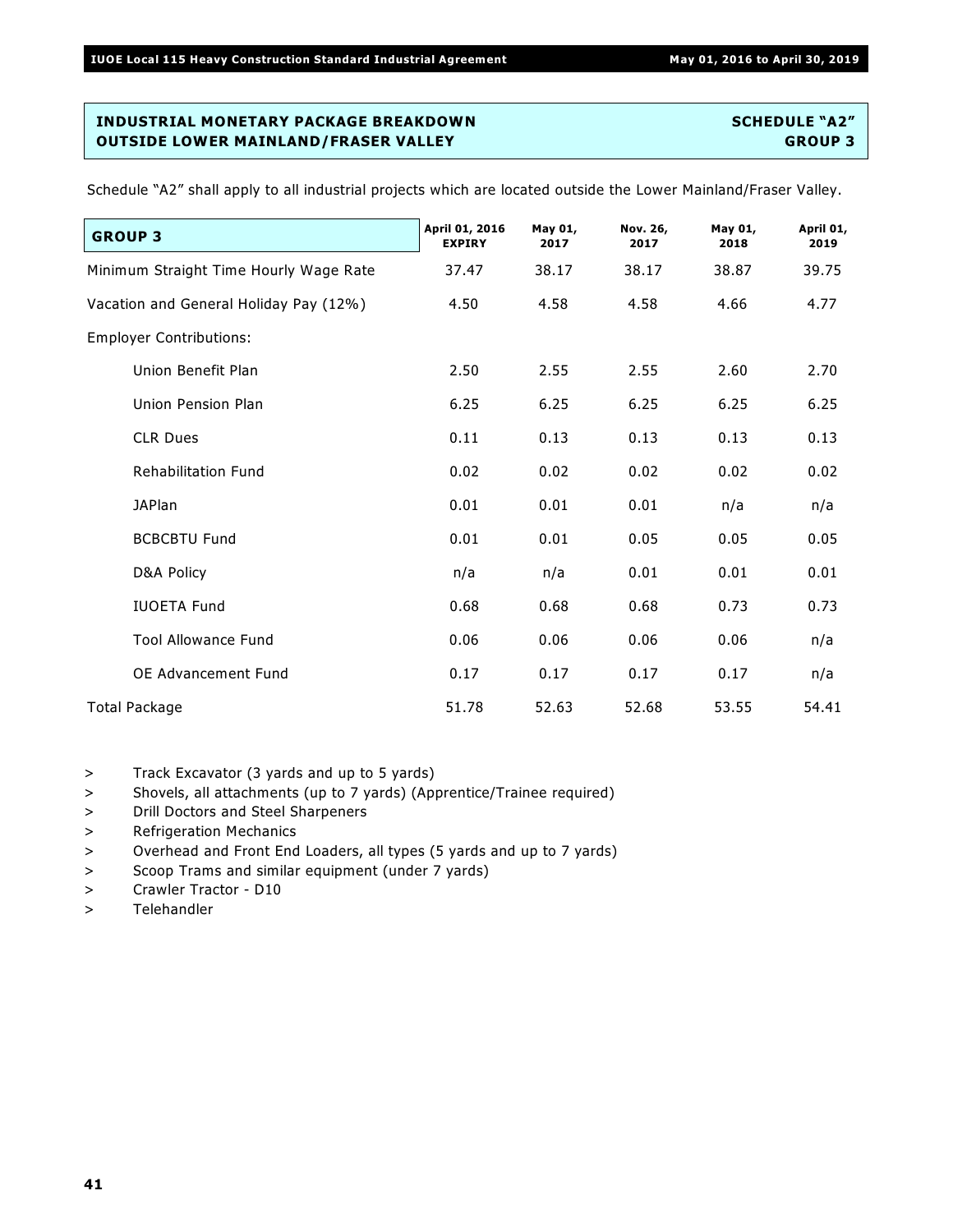| <b>GROUP 4</b>                         | April 01, 2016<br><b>EXPIRY</b> | May 01,<br>2017 | Nov. 26,<br>2017 | May 01,<br>2018 | April 01,<br>2019 |
|----------------------------------------|---------------------------------|-----------------|------------------|-----------------|-------------------|
| Minimum Straight Time Hourly Wage Rate | 37.17                           | 37.87           | 37.87            | 38.57           | 39.45             |
| Vacation and General Holiday Pay (12%) | 4.46                            | 4.54            | 4.54             | 4.63            | 4.73              |
| <b>Employer Contributions:</b>         |                                 |                 |                  |                 |                   |
| Union Benefit Plan                     | 2.50                            | 2.55            | 2.55             | 2.60            | 2.70              |
| Union Pension Plan                     | 6.25                            | 6.25            | 6.25             | 6.25            | 6.25              |
| <b>CLR Dues</b>                        | 0.11                            | 0.13            | 0.13             | 0.13            | 0.13              |
| <b>Rehabilitation Fund</b>             | 0.02                            | 0.02            | 0.02             | 0.02            | 0.02              |
| <b>JAPlan</b>                          | 0.01                            | 0.01            | 0.01             | n/a             | n/a               |
| <b>BCBCBTU Fund</b>                    | 0.01                            | 0.01            | 0.05             | 0.05            | 0.05              |
| D&A Policy                             | n/a                             | n/a             | 0.01             | 0.01            | 0.01              |
| <b>IUOETA Fund</b>                     | 0.68                            | 0.68            | 0.68             | 0.73            | 0.73              |
| <b>Tool Allowance Fund</b>             | 0.06                            | 0.06            | 0.06             | 0.06            | n/a               |
| OE Advancement Fund                    | 0.17                            | 0.17            | 0.17             | 0.17            | n/a               |
| Total Package                          | 51.44                           | 52.29           | 52.34            | 53.22           | 54.07             |

- > Overhead Cranes
- > Gantry Cranes
- > Travel Lift Drott 1000
- > Tireman (vulcanizing experience)
- > No Joint Concrete Casting Machines and similar types
- > Mixer Mobiles (Mixer and Hoist Combination)
- > Concrete Pumps with boom attachment (42 metres in length and over)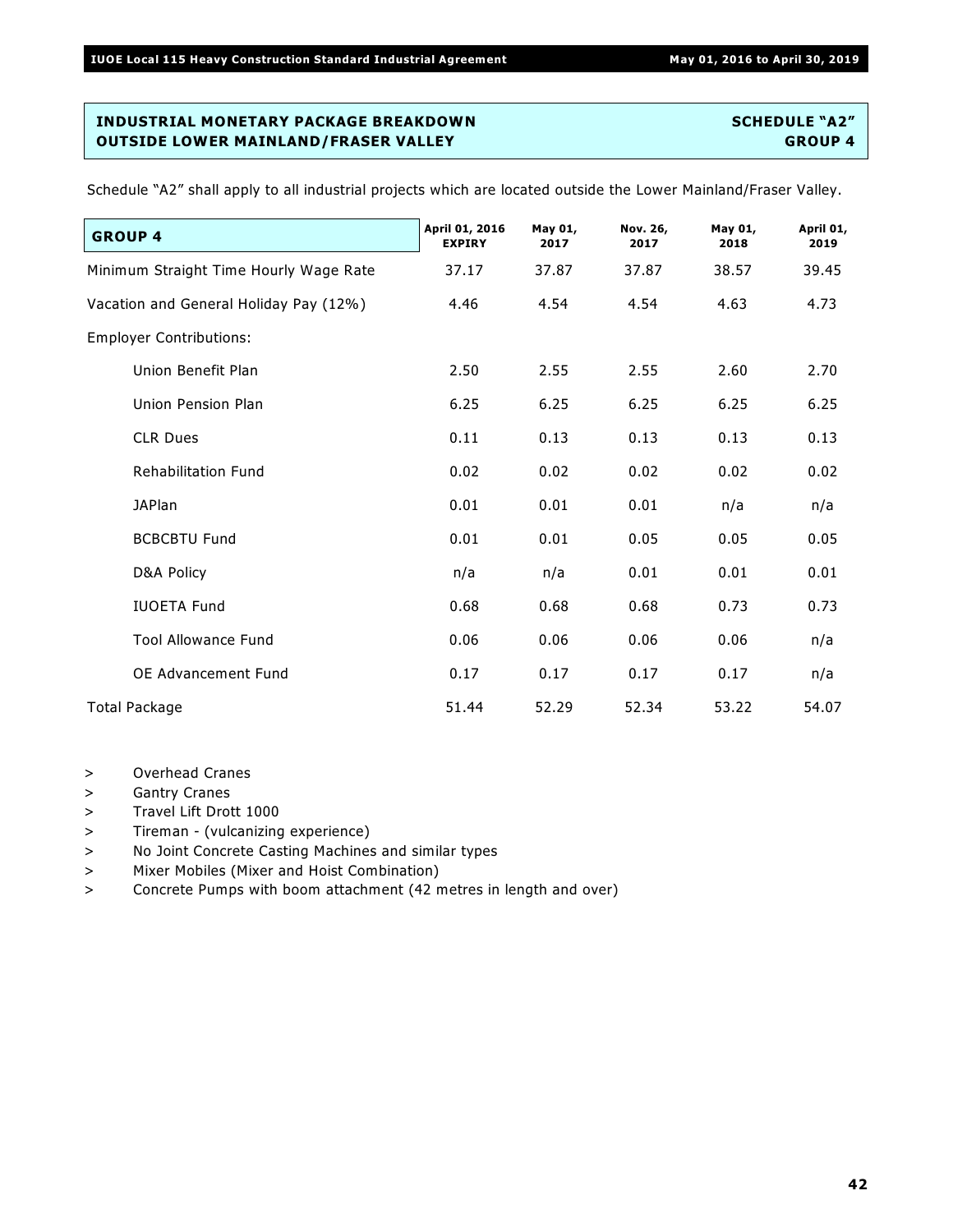| <b>GROUP 5</b>                         | April 01, 2016<br><b>EXPIRY</b> | May 01,<br>2017 | Nov. 26,<br>2017 | May 01,<br>2018 | April 01,<br>2019 |
|----------------------------------------|---------------------------------|-----------------|------------------|-----------------|-------------------|
| Minimum Straight Time Hourly Wage Rate | 36.78                           | 37.48           | 37.48            | 38.18           | 39.06             |
| Vacation and General Holiday Pay (12%) | 4.41                            | 4.50            | 4.50             | 4.58            | 4.69              |
| <b>Employer Contributions:</b>         |                                 |                 |                  |                 |                   |
| Union Benefit Plan                     | 2.50                            | 2.55            | 2.55             | 2.60            | 2.70              |
| Union Pension Plan                     | 6.25                            | 6.25            | 6.25             | 6.25            | 6.25              |
| <b>CLR Dues</b>                        | 0.11                            | 0.13            | 0.13             | 0.13            | 0.13              |
| <b>Rehabilitation Fund</b>             | 0.02                            | 0.02            | 0.02             | 0.02            | 0.02              |
| <b>JAPlan</b>                          | 0.01                            | 0.01            | 0.01             | n/a             | n/a               |
| <b>BCBCBTU Fund</b>                    | 0.01                            | 0.01            | 0.05             | 0.05            | 0.05              |
| D&A Policy                             | n/a                             | n/a             | 0.01             | 0.01            | 0.01              |
| <b>IUOETA Fund</b>                     | 0.68                            | 0.68            | 0.68             | 0.73            | 0.73              |
| <b>Tool Allowance Fund</b>             | 0.06                            | 0.06            | 0.06             | 0.06            | n/a               |
| OE Advancement Fund                    | 0.17                            | 0.17            | 0.17             | 0.17            | n/a               |
| <b>Total Package</b>                   | 51.00                           | 51.86           | 51.91            | 52.78           | 53.64             |

- > Ross Carrier
- > Gradalls
- > Crawler Tractors in Tandem (one operator)
- > Rubber Tire Scrapers, all types and sizes when used in tandem (one operator)
- > Rubber Tired Scrapers, all types (30 yards and over)
- > Track Excavator (under 3 yards)
- > Concrete Hopper Rail Car
- > Mobile Concrete Pump with Boom Attachment (under 42 metres in length)
- > Derricks
- > Overhead and Front End Loaders, all types (up to 5 yards)
- > Crawler Tractors D5, 6, 7, 8, 9 types
- > Graders and Motor Patrols
- > Rigger (Duties of the rigger are to include rigging, welding, and use of cutting torches, signal person and use of hand tools to unbolt or bolt machinery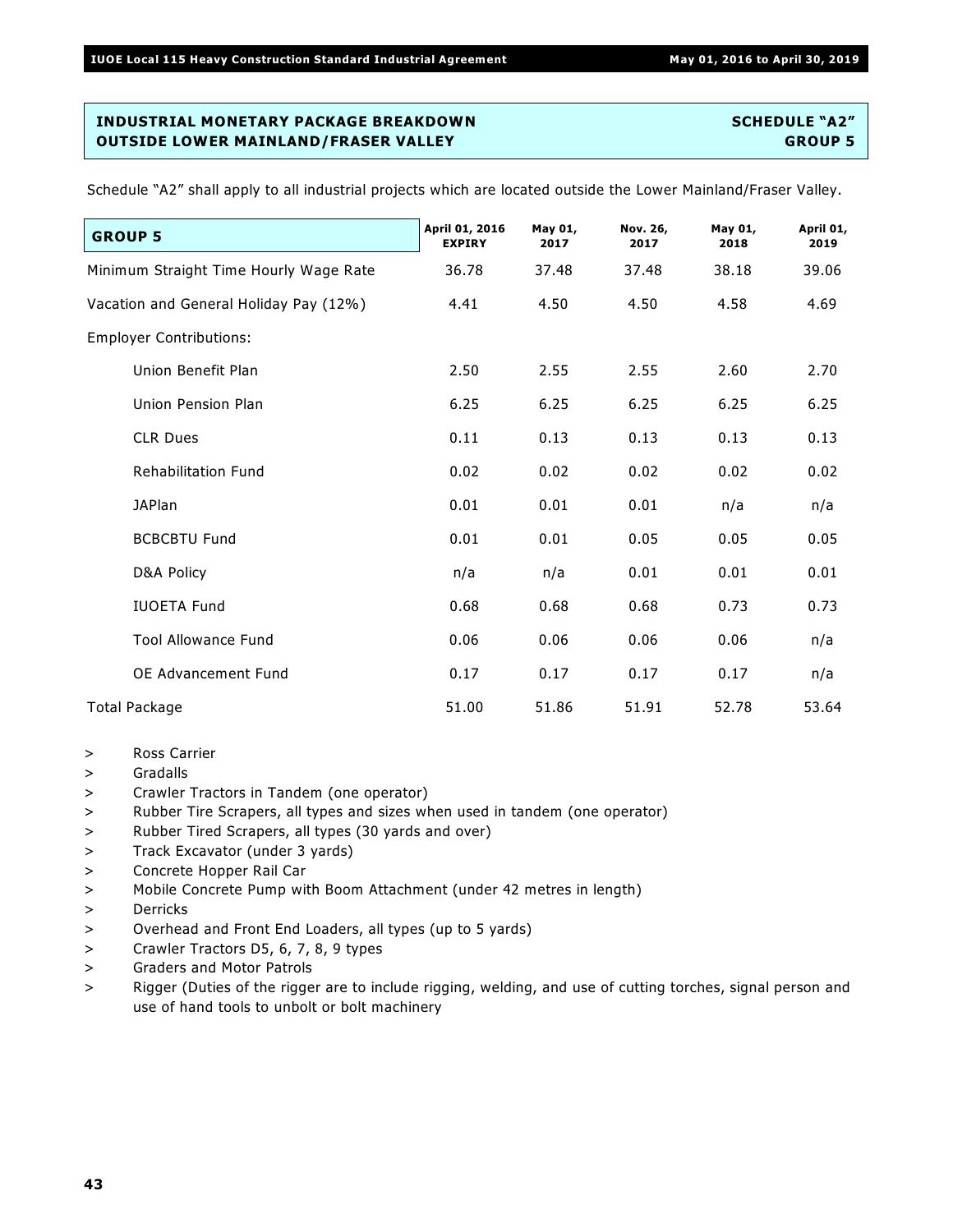| <b>GROUP 6</b>                         | April 01, 2016<br><b>EXPIRY</b> | May 01,<br>2017 | Nov. 26,<br>2017 | May 01,<br>2018 | April 01,<br>2019 |
|----------------------------------------|---------------------------------|-----------------|------------------|-----------------|-------------------|
| Minimum Straight Time Hourly Wage Rate | 36.22                           | 36.92           | 36.92            | 37.62           | 38.50             |
| Vacation and General Holiday Pay (12%) | 4.35                            | 4.43            | 4.43             | 4.51            | 4.62              |
| <b>Employer Contributions:</b>         |                                 |                 |                  |                 |                   |
| Union Benefit Plan                     | 2.50                            | 2.55            | 2.55             | 2.60            | 2.70              |
| Union Pension Plan                     | 6.25                            | 6.25            | 6.25             | 6.25            | 6.25              |
| <b>CLR Dues</b>                        | 0.11                            | 0.13            | 0.13             | 0.13            | 0.13              |
| <b>Rehabilitation Fund</b>             | 0.02                            | 0.02            | 0.02             | 0.02            | 0.02              |
| <b>JAPlan</b>                          | 0.01                            | 0.01            | 0.01             | n/a             | n/a               |
| <b>BCBCBTU Fund</b>                    | 0.01                            | 0.01            | 0.05             | 0.05            | 0.05              |
| D&A Policy                             | n/a                             | n/a             | 0.01             | 0.01            | 0.01              |
| <b>IUOETA Fund</b>                     | 0.68                            | 0.68            | 0.68             | 0.73            | 0.73              |
| <b>Tool Allowance Fund</b>             | 0.06                            | 0.06            | 0.06             | 0.06            | n/a               |
| OE Advancement Fund                    | 0.17                            | 0.17            | 0.17             | 0.17            | n/a               |
| Total Package                          | 50.38                           | 51.23           | 51.28            | 52.15           | 53.01             |

- > Dozer Compactor
- > Trenching Machines (Apprentice/Trainee required)
- > Rubber Tired Scrapers (under 30 yards)
- > Curbing Machine
- > Concrete Spreaders or Finishing Machine Operators (all types and sizes)
- > Drills Quarry Master, Reich, Bucyrus Erie, Benoto and similar types
- > Mechanical Excavator (Mole)
- > Screening and Washing Plants (75 yards per hour and over) (Apprentice/Trainee required)
- > Mucking Machines (Conway 101 types)
- > Drills Exploration (Cable, Core, Rotary, Churn and similar)
- > Stationary Engineer (Chief)
- > Hydraulic Backhoes (Tractor Mounted) (½ yard rated capacity and over)
- > Mechanical Tamping Machines, all types
- > Crusher Operator (Apprentice/Trainee required)
- > Jumbo Form Setter (power driven)
- > Air Tugger
- > Placo Operator
- > Ditch Witch
- > 4, 3, 2, 1 Drum Hoists
- > Construction Material and Man Hoist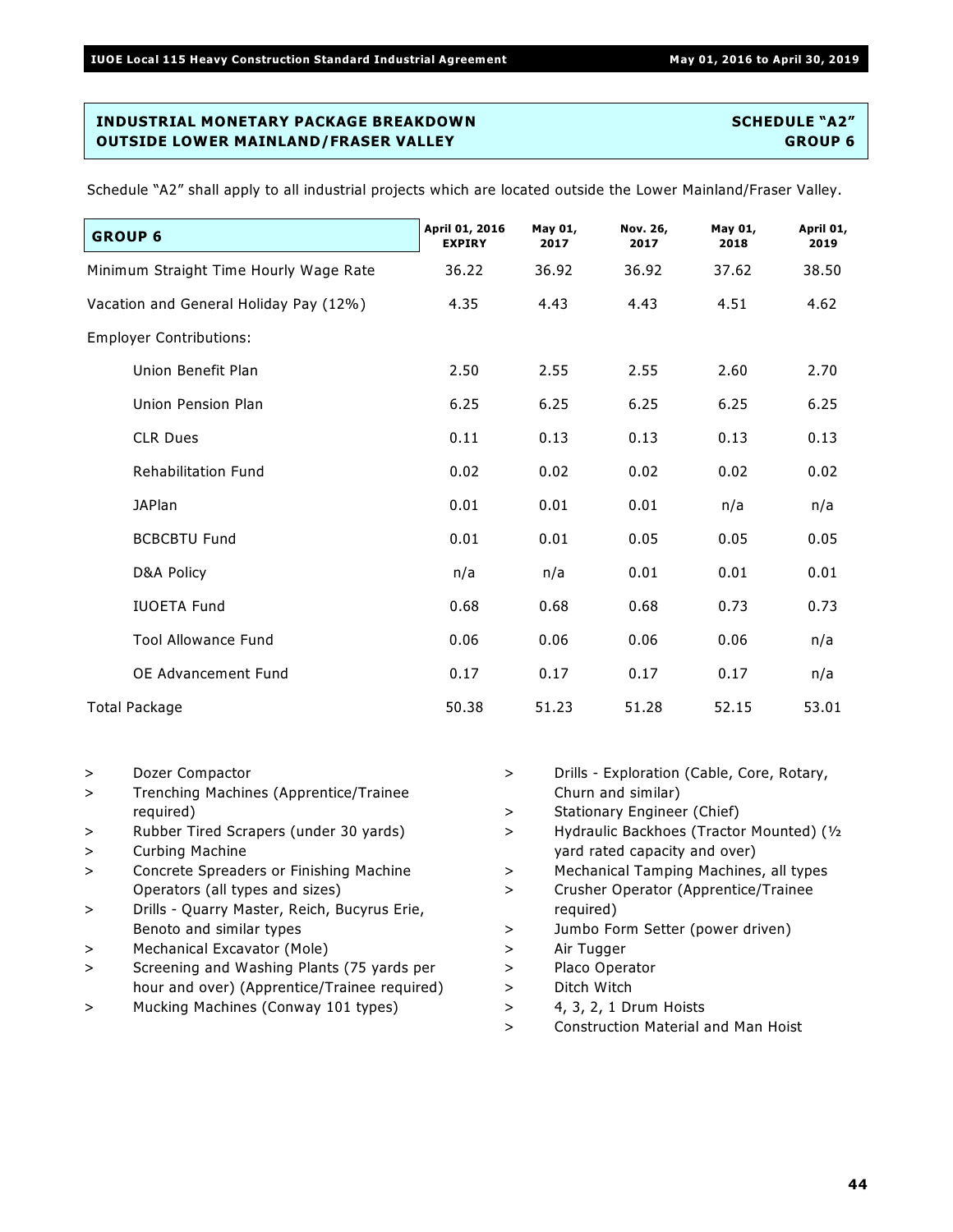| <b>GROUP 7</b>                         | April 01, 2016<br><b>EXPIRY</b> | May 01,<br>2017 | Nov. 26,<br>2017 | May 01,<br>2018 | April 01,<br>2019 |
|----------------------------------------|---------------------------------|-----------------|------------------|-----------------|-------------------|
| Minimum Straight Time Hourly Wage Rate | 35.70                           | 36.40           | 36.40            | 37.10           | 37.98             |
| Vacation and General Holiday Pay (12%) | 4.28                            | 4.37            | 4.37             | 4.45            | 4.56              |
| <b>Employer Contributions:</b>         |                                 |                 |                  |                 |                   |
| Union Benefit Plan                     | 2.50                            | 2.55            | 2.55             | 2.60            | 2.70              |
| Union Pension Plan                     | 6.25                            | 6.25            | 6.25             | 6.25            | 6.25              |
| <b>CLR Dues</b>                        | 0.11                            | 0.13            | 0.13             | 0.13            | 0.13              |
| <b>Rehabilitation Fund</b>             | 0.02                            | 0.02            | 0.02             | 0.02            | 0.02              |
| <b>JAPlan</b>                          | 0.01                            | 0.01            | 0.01             | n/a             | n/a               |
| <b>BCBCBTU Fund</b>                    | 0.01                            | 0.01            | 0.05             | 0.05            | 0.05              |
| D&A Policy                             | n/a                             | n/a             | 0.01             | 0.01            | 0.01              |
| <b>IUOETA Fund</b>                     | 0.68                            | 0.68            | 0.68             | 0.73            | 0.73              |
| <b>Tool Allowance Fund</b>             | 0.06                            | 0.06            | 0.06             | 0.06            | n/a               |
| <b>OE Advancement Fund</b>             | 0.17                            | 0.17            | 0.17             | 0.17            | n/a               |
| <b>Total Package</b>                   | 49.79                           | 50.65           | 50.70            | 51.57           | 52.43             |

- > Tree Farmer and similar type skidders
- > Concrete Paving Machines (Jaeger and Koehring and similar types)
- > Service Truck Operator
- > Cement Hogs
- > Heavy Duty Greaser and Serviceman
- > Fuller Kenyon
- > Mucking Machines (Eimco over Model 40)
- > Conveyor Belt and Conveyor Type Loaders (Barber Greene, Kolman and similar types)
- > Tire Serviceman
- > Hydraulic Slip Form Operator
- > Locomotives (Diesel, Gas, Steam, Electric)
- > Crawler Tractors D2, D3 and D4 types
- > Compressors (1000 cubic feet and over)
- > Hydra Hammers
- > Pumps (6" and over)
- > Compactors self propelled (other than on Asphalt Paving) (15 tons and over)
- > Stationary Engineers (Shift)
- > Crusher Topman
- > Concrete Mixer (1 yard and over)
- > Hydraulic Backhoe (Tractor Mounted) (under ½ yard rating)
- > Screening and Washing Plants (portable types) (Apprentice/Trainee required)
- > Hiab and A-Frame Trucks and similar folding boom types
- > Line Concrete Pumps
- > Stinger and similar flat deck boom crane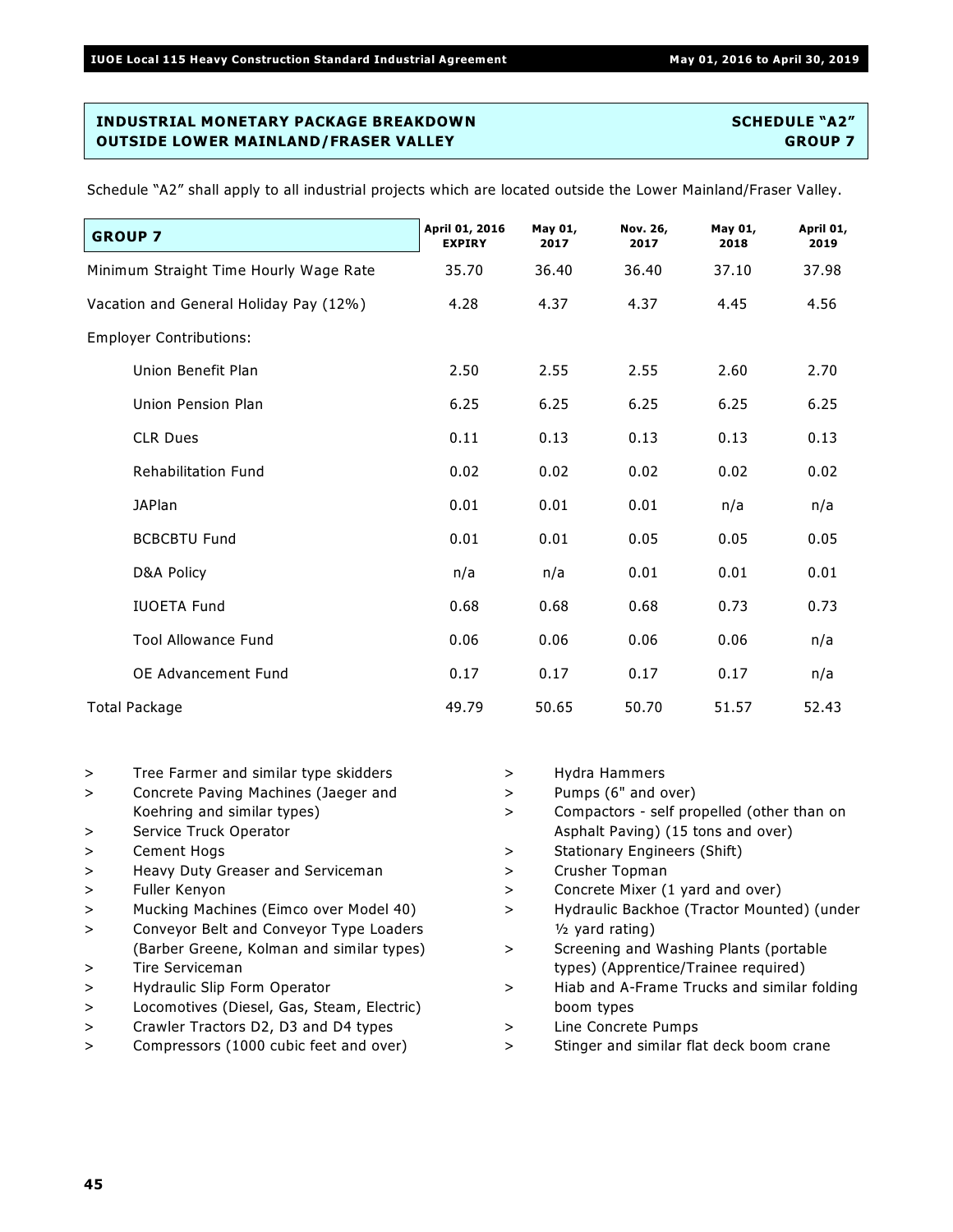**GROUP 8 April 01, 2016 EXPIRY May 01, 2017 Nov. 26, 2017 May 01, 2018 April 01, 2019** Minimum Straight Time Hourly Wage Rate 31.01 31.71 31.71 32.41 33.29 Vacation and General Holiday Pay (12%) 3.72 3.81 3.81 3.89 3.99 Employer Contributions: Union Benefit Plan 2.50 2.55 2.55 2.60 2.70 Union Pension Plan 6.25 6.25 6.25 6.25 6.25 CLR Dues 0.11 0.13 0.13 0.13 0.13 Rehabilitation Fund 0.02 0.02 0.02 0.02 0.02 JAPlan 0.01 0.01 0.01 n/a n/a BCBCBTU Fund  $0.01$   $0.01$   $0.05$   $0.05$   $0.05$ D&A Policy n/a n/a 0.01 0.01 0.01 IUOETA Fund 0.68 0.68 0.68 0.73 0.73 Tool Allowance Fund 0.06 0.06 0.06 0.06 n/a OE Advancement Fund 0.17 0.17 0.17 0.17 n/a Total Package 2012 12:33 12:44 45.40 45.45 46.32 47.17

- > Forklifts, Bullmoose, Hysters, similar type equipment
- > Elevator Operator
- > Skid Steer Loaders Bobcat and similar type (under 1 yards)
- > Mechanic Electrician Helper
- > Crawler Tractors D2 types, Oliver, Cletrac, Farm Tractors (26 h.p. and under)
- > Oiler
- > Padman
- > Fireman
- > Mechanic's Helper
- > Compressor under 1,000 cubic feet
- > Compactors self propelled (other than on Asphalt Paving) (under 15 tons)
- > Pumps (under 6")
- > Sheep Foot, Wobbly Wheel and similar compactors: Rate to be governed by type of towing equipment
- > Assistant Driller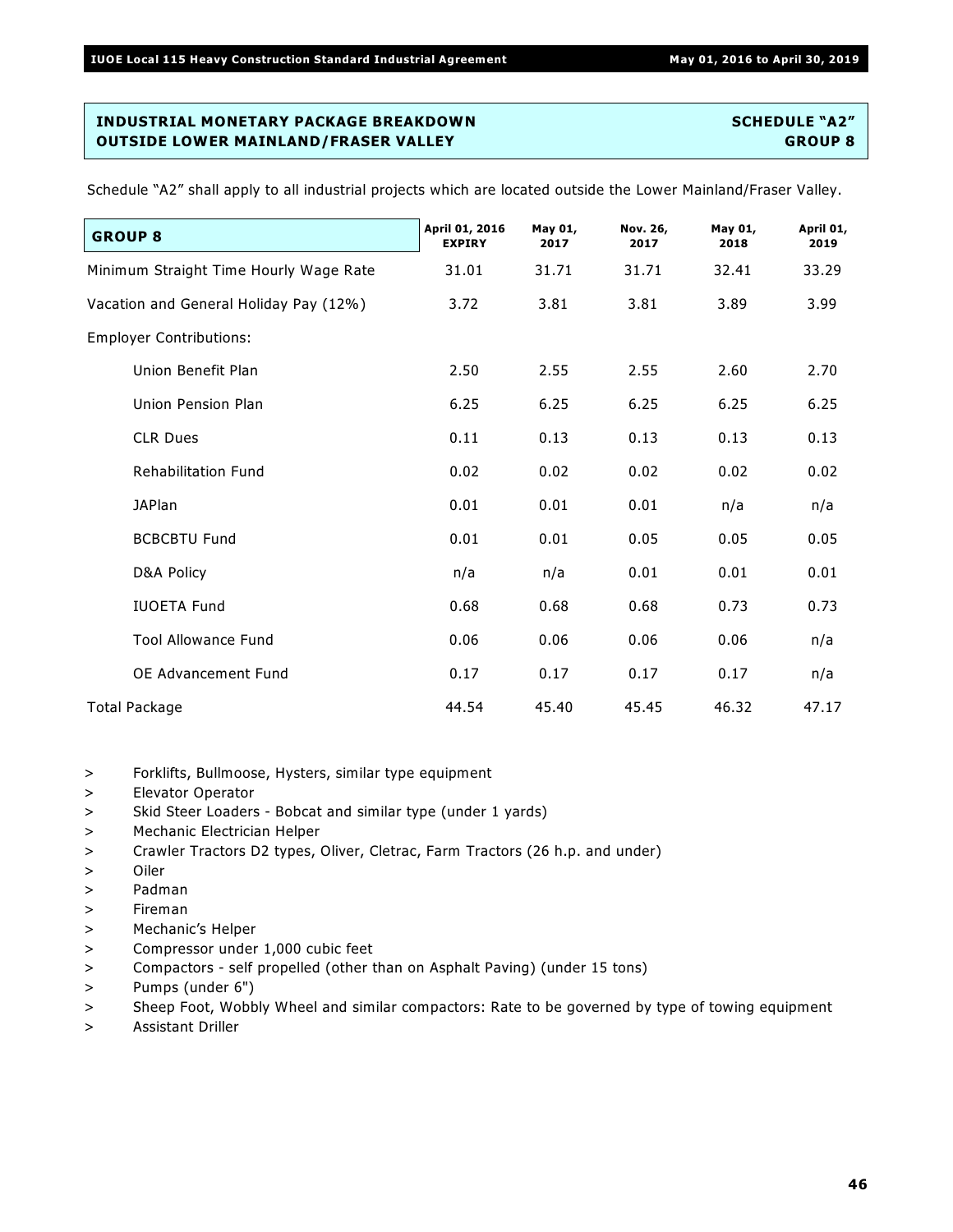# **INDUSTRIAL RATES OF PAY (CRANES) SCHEDULE "B"**

## **PROVINCE WIDE CONVENTIONAL AND HYDRAULICS CRANES**

| <b>CRANE</b>                                | <b>April 01, 2016 (Expiry)</b>                 |                             |              | May 01, 2017 |                             |              |              | May 01, 2018         |              |  |
|---------------------------------------------|------------------------------------------------|-----------------------------|--------------|--------------|-----------------------------|--------------|--------------|----------------------|--------------|--|
| <b>OPERATORS</b>                            | Wage<br>Rate                                   | <b>Holiday</b><br>Pay (12%) | <b>Total</b> | Wage<br>Rate | <b>Holiday</b><br>Pay (12%) | <b>Total</b> | Wage<br>Rate | Holiday<br>Pay (12%) | <b>Total</b> |  |
|                                             | Group #1 - Crane Operator Rates - Conventional |                             |              |              |                             |              |              |                      |              |  |
| Under 20 Ton                                | 41.51                                          | 4.98                        | 46.49        | 42.31        | 5.08                        | 47.39        | 43.12        | 5.17                 | 48.29        |  |
| 20 - 50 Ton                                 | 42.37                                          | 5.08                        | 47.45        | 43.17        | 5.18                        | 48.35        | 43.98        | 5.28                 | 49.26        |  |
| 51 - 99 Ton                                 | 42.85                                          | 5.14                        | 47.99        | 43.65        | 5.24                        | 48.89        | 44.46        | 5.34                 | 49.80        |  |
| 100 - 149 Ton                               | 43.32                                          | 5.20                        | 48.52        | 44.12        | 5.29                        | 49.41        | 44.93        | 5.39                 | 50.32        |  |
| 150 - 199 Ton                               | 43.81                                          | 5.26                        | 49.07        | 44.61        | 5.35                        | 49.96        | 45.42        | 5.45                 | 50.87        |  |
| 200 - 249 Ton                               | 44.30                                          | 5.32                        | 49.62        | 45.10        | 5.41                        | 50.51        | 45.91        | 5.51                 | 51.42        |  |
| 250 - 299 Ton                               | 44.74                                          | 5.37                        | 50.11        | 45.54        | 5.46                        | 51.00        | 46.35        | 5.56                 | 51.91        |  |
| 300 - 349 Ton                               | 46.37                                          | 5.56                        | 51.93        | 47.17        | 5.66                        | 52.83        | 47.98        | 5.76                 | 53.74        |  |
| 350 - 399 Ton                               | 48.00                                          | 5.76                        | 53.76        | 48.80        | 5.86                        | 54.66        | 49.61        | 5.95                 | 55.56        |  |
| 400 - 449 Ton                               | 49.60                                          | 5.95                        | 55.55        | 50.40        | 6.05                        | 56.45        | 51.21        | 6.15                 | 57.36        |  |
| 450 - 499 Ton                               | 51.21                                          | 6.15                        | 57.36        | 52.01        | 6.24                        | 58.25        | 52.82        | 6.34                 | 59.16        |  |
| Group #2 - Crane Operator Rates - Hydraulic |                                                |                             |              |              |                             |              |              |                      |              |  |
| Under 20 Ton                                | 40.45                                          | 4.85                        | 45.30        | 41.25        | 4.95                        | 46.20        | 42.06        | 5.05                 | 47.11        |  |
| 20 - 50 Ton                                 | 41.33                                          | 4.96                        | 46.29        | 42.13        | 5.06                        | 47.19        | 42.94        | 5.15                 | 48.09        |  |
| 51 - 99 Ton                                 | 41.80                                          | 5.02                        | 46.82        | 42.60        | 5.11                        | 47.71        | 43.41        | 5.21                 | 48.62        |  |
| 100 - 149 Ton                               | 42.29                                          | 5.07                        | 47.36        | 43.09        | 5.17                        | 48.26        | 43.90        | 5.27                 | 49.17        |  |
| 150 - 199 Ton                               | 42.77                                          | 5.13                        | 47.90        | 43.57        | 5.23                        | 48.80        | 44.38        | 5.33                 | 49.71        |  |
| 200 - 249 Ton                               | 43.57                                          | 5.23                        | 48.80        | 44.37        | 5.32                        | 49.69        | 45.18        | 5.42                 | 50.60        |  |
| 250 - 299 Ton                               | 44.37                                          | 5.32                        | 49.69        | 45.17        | 5.42                        | 50.59        | 45.98        | 5.52                 | 51.50        |  |
| 300 - 349 Ton                               | 45.97                                          | 5.52                        | 51.49        | 46.77        | 5.61                        | 52.38        | 47.58        | 5.71                 | 53.29        |  |
| 350 - 399 Ton                               | 47.54                                          | 5.70                        | 53.24        | 48.34        | 5.80                        | 54.14        | 49.15        | 5.90                 | 55.05        |  |
| 400 - 449 Ton                               | 49.14                                          | 5.90                        | 55.04        | 49.94        | 5.99                        | 55.93        | 50.75        | 6.09                 | 56.84        |  |
| 450 - 499 Ton                               | 50.73                                          | 6.09                        | 56.82        | 51.53        | 6.18                        | 57.71        | 52.34        | 6.28                 | 58.62        |  |

Schedule "B" shall apply to all industrial projects province wide.

### **Operational Requirements**

All work performed in those classifications listed within the Conventional Cranes schedule and within the Hydraulic Cranes, Rough Terrain Cranes and Boom Trucks schedule, shall be performed by members of the Union. However, the Employer retains the right to assign all work to ensure a safe and efficient operation.

### **Hoisting Equipment Apprentice - Work Scope**

- **a.** There may be one (1) Apprentice Crane Operator employed for up to three (3) Journeyperson Crane Operators employed by the Employer. There shall be one (1) Apprentice Crane Operator employed when there are four (4) Journeyperson Crane Operators employed by the Employer. There shall be one (1) Apprentice Crane Operator employed for each multiple of five (5) Journeyperson Crane Operators. The foregoing is based on a company wide ratio.
- **b.** Apprentice Crane Operators shall be allowed to operate specific equipment based upon management evaluation of their qualifications, work experience and the requirements of the specific work in question. Notwithstanding this provision, the Employer shall provide the Apprentice Crane Operators so working with appropriate supervision and suitable communication options.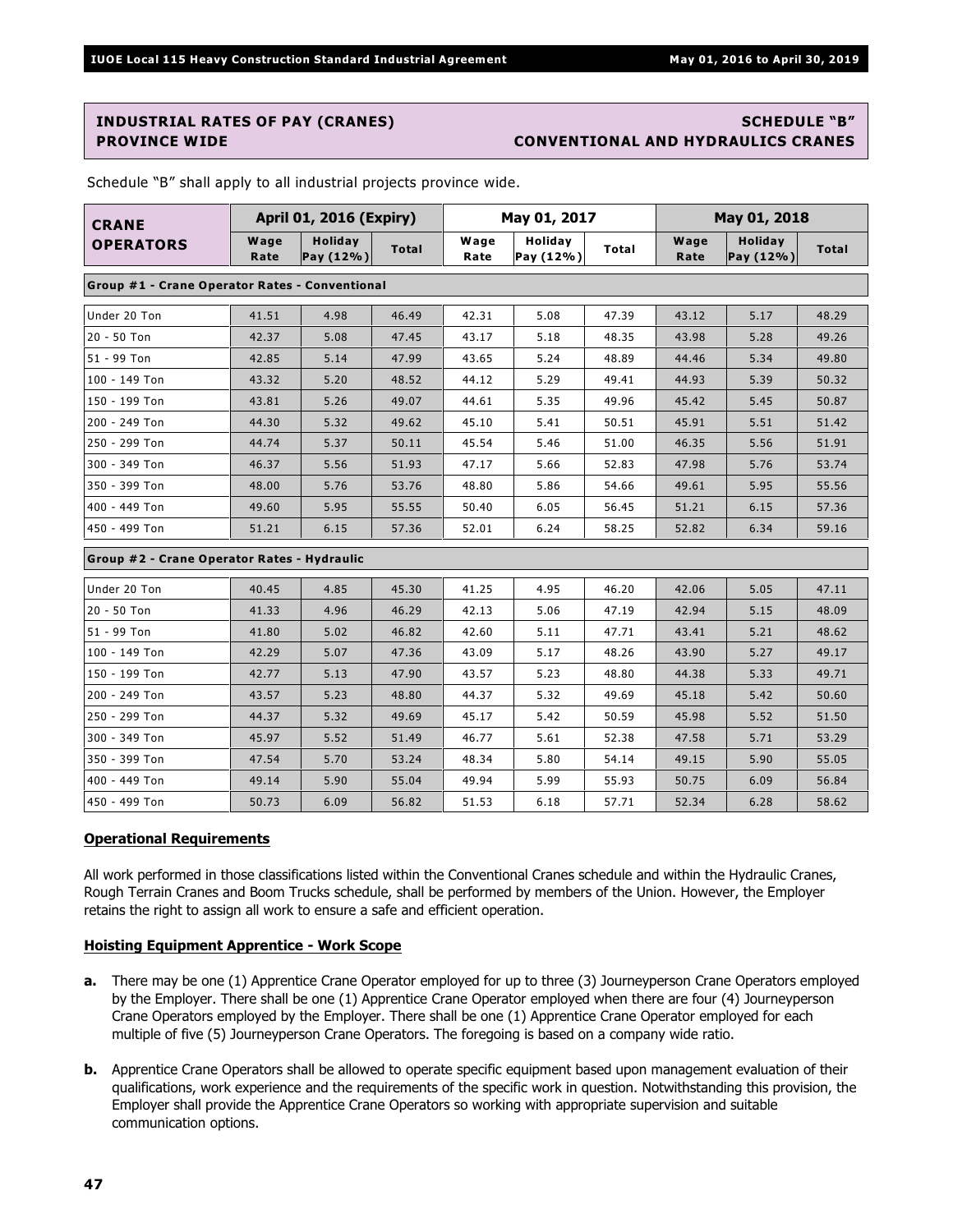### **INDUSTRIAL EMPLOYER CONTRIBUTIONS AND EMPLOYEE DEDUCTIONS SCHEDULE "C" PROVINCE WIDE ALL GROUPS**

Schedule "C" shall apply to all industrial projects province wide.

| <b>* EMPLOYER CONTRIBUTIONS</b>     | April 01, 2016<br><b>EXPIRY</b> | May 01,<br>2017 | Nov. 26,<br>2017 | May 01,<br>2018 | April 01,<br>2019 |
|-------------------------------------|---------------------------------|-----------------|------------------|-----------------|-------------------|
| Union Benefit Plan                  | 2.50                            | 2.55            | 2.55             | 2.60            | 2.70              |
| * Union Pension Plan                | 6.25                            | 6.25            | 6.25             | 6.25            | 6.25              |
| <b>CLR Dues</b>                     | 0.11                            | 0.13            | 0.13             | 0.13            | 0.13              |
| <b>Rehabilitation Fund</b>          | 0.02                            | 0.02            | 0.02             | 0.02            | 0.02              |
| <b>JAPlan</b>                       | 0.01                            | 0.01            | 0.01             | n/a             | n/a               |
| <b>BCBCBTU Fund</b>                 | 0.01                            | 0.01            | 0.05             | 0.05            | 0.05              |
| D&A Policy                          | n/a                             | n/a             | 0.01             | 0.01            | 0.01              |
| <b>IUOETA Fund</b>                  | 0.68                            | 0.68            | 0.68             | 0.73            | 0.73              |
| <b>Tool Allowance Fund</b>          | 0.06                            | 0.06            | 0.06             | 0.06            | n/a               |
| OE Advancement Fund                 | 0.17                            | 0.17            | 0.17             | 0.17            | n/a               |
| <b>Total Employer Contributions</b> | 9.81                            | 9.88            | 9.93             | 10.02           | 9.89              |

| <b>* EMPLOYEE DEDUCTIONS</b>             |                            | April 01, 2016<br><b>EXPIRY</b> | May 01,<br>2017 | Nov. 26,<br>2017 | May 01,<br>2018 | April 01,<br>2019 |
|------------------------------------------|----------------------------|---------------------------------|-----------------|------------------|-----------------|-------------------|
| <b>Working Dues</b>                      |                            | 0.78                            | 0.79            | 0.79             | 0.80            | 0.82              |
| <b>BCBT Fund</b>                         |                            | 0.10                            | 0.10            | 0.10             | 0.10            | 0.10              |
| Canadian Building Trades                 |                            | 0.01                            | 0.01            | 0.01             | 0.01            | 0.01              |
| Coalition of BC Building Trades          |                            | 0.02                            | 0.02            | 0.02             | 0.02            | 0.02              |
| <b>Tool Allowance Fund</b>               |                            | n/a                             | n/a             | n/a              | n/a             | 0.06              |
| OE Advancement Fund                      |                            | n/a                             | n/a             | n/a              | n/a             | 0.17              |
| <b>Total Employee Deductions</b>         |                            | 0.91                            | 0.92            | 0.92             | 0.93            | 1.18              |
| <b>Total Employer Hourly Remittances</b> |                            | April 01, 2016<br><b>EXPIRY</b> | May 01,<br>2017 | Nov. 26,<br>2017 | May 01,<br>2018 | April 01,<br>2019 |
|                                          | <b>Straight Time Hours</b> | 10.72                           | 10.80           | 10.85            | 10.95           | 11.07             |
|                                          | <b>1.5x Overtime Hours</b> | 13.845                          | 13.925          | 13.975           | 14.075          | 14.195            |
|                                          | <b>2.0x Overtime Hours</b> | 16.97                           | 17.05           | 17.10            | 17.20           | 17.32             |

\* Employer contributions to the Pension Plan are payable on the basis of "hours earned". All other Employer contributions and Employee deductions are payable on the basis of "hours worked".

\* Employer contributions to the Pension Plan will be pro-rated for Trainees/Apprentices based on the corresponding percentage of their classification.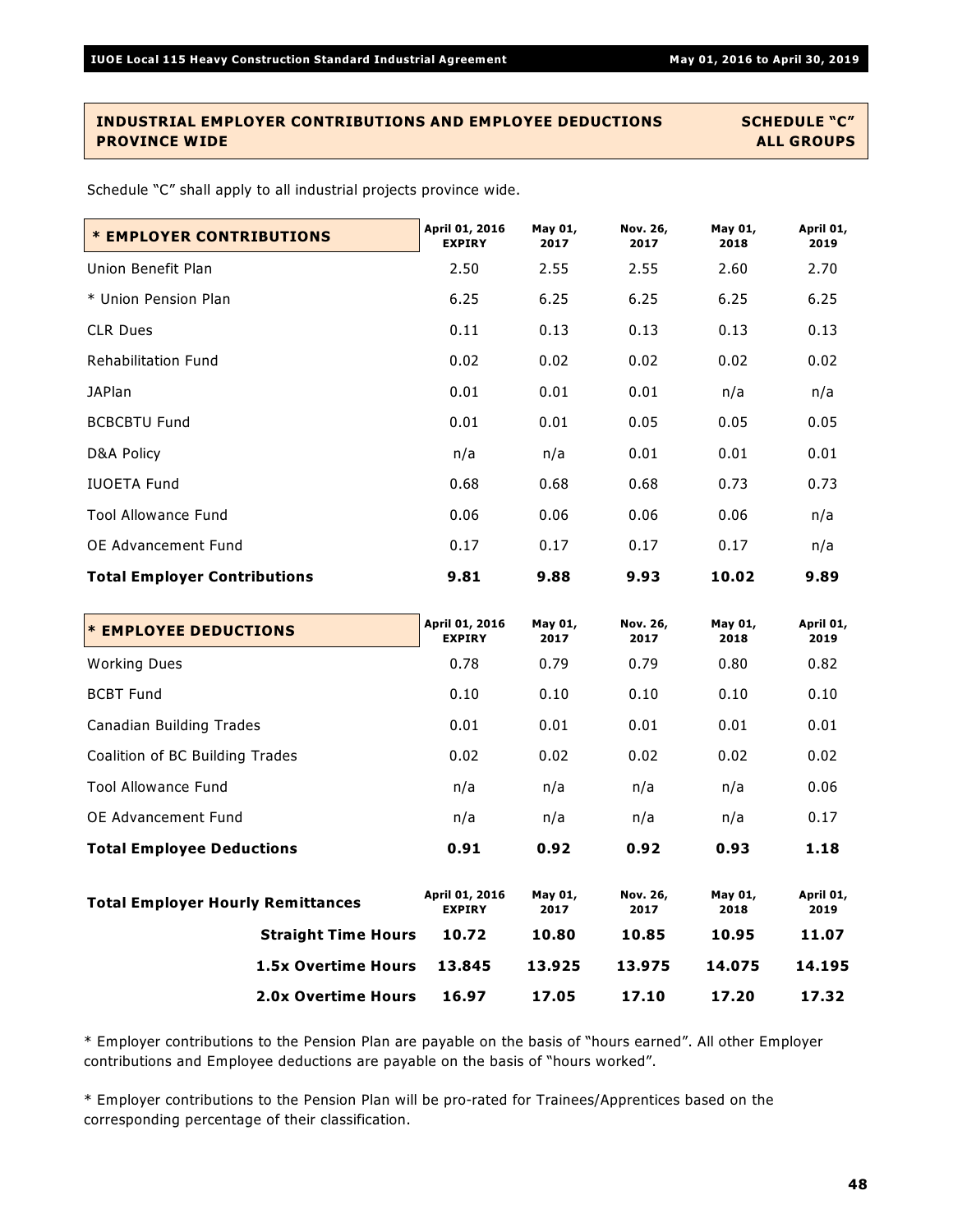### **SPECIAL PROVISIONS AND WAGES PAGE 1 OF 5**

### **1. (a) Foreman - Equipment:**

Where the Employer works three (3) or more Employees on any one (1) shift on any one (1) project (number shall include owner operated and/or manned rented equipment) under the jurisdiction of the Operating Engineers, Local 115, one (1) of these Employees shall be appointed a Working Foreman. The Working Foreman shall receive a premium of eight percent (8%) per hour over the hourly rate of the highest Operating Engineer classification under his supervision.

When the Employer works six (6) or more Employees on any one (1) shift on any one (1) project (number shall include owner operated and/or manned rented equipment) under the jurisdiction of the Operating Engineers, Local 115, a Non-Working Foreman position shall replace the Working Foreman position and shall receive a premium of ten percent (10%) per hour over the hourly rate of the highest Operating Engineer classification under his supervision.

When six (6) or more pieces of equipment are worked, the Foreman shall not be called upon to operate equipment.

Where three (3) or more pieces of equipment are worked on any one (1) shift on a project as provided for above, it is understood that all equipment within the jurisdiction of the Operating Engineers, Local 115 shall be under the supervision of an Operating Engineer Foreman.

Apprentices/Trainees shall be excluded when determining the ratio for a Non-Working Foreman.

### **(b) Foreman - Mechanical:**

If the Employer works four (4) or more Employees on any one (1) shift on any one (1) project or in a permanent shop under the jurisdiction of the Operating Engineers, Local 115 an Operating Engineer Foreman shall be employed at ten percent (10%) over the hourly rate of the highest Operating Engineer classification under his supervision.

### **2. Manning Clause:**

All equipment shall be manned in accordance with the classifications listed in Schedules "A1" and "A2" and in addition to the Manning Provisions therein contained, when an Engineer requires assistance in addition to any that must be provided for, he shall be assisted by an Employee covered by this Agreement.

### **3. Crews:**

Crews on power shovels, draglines, clamshells, crawler cranes, truck cranes, trenching machines and cable backhoes of one and one-half  $(1\frac{1}{2})$  cubic yards capacity and over shall consist of an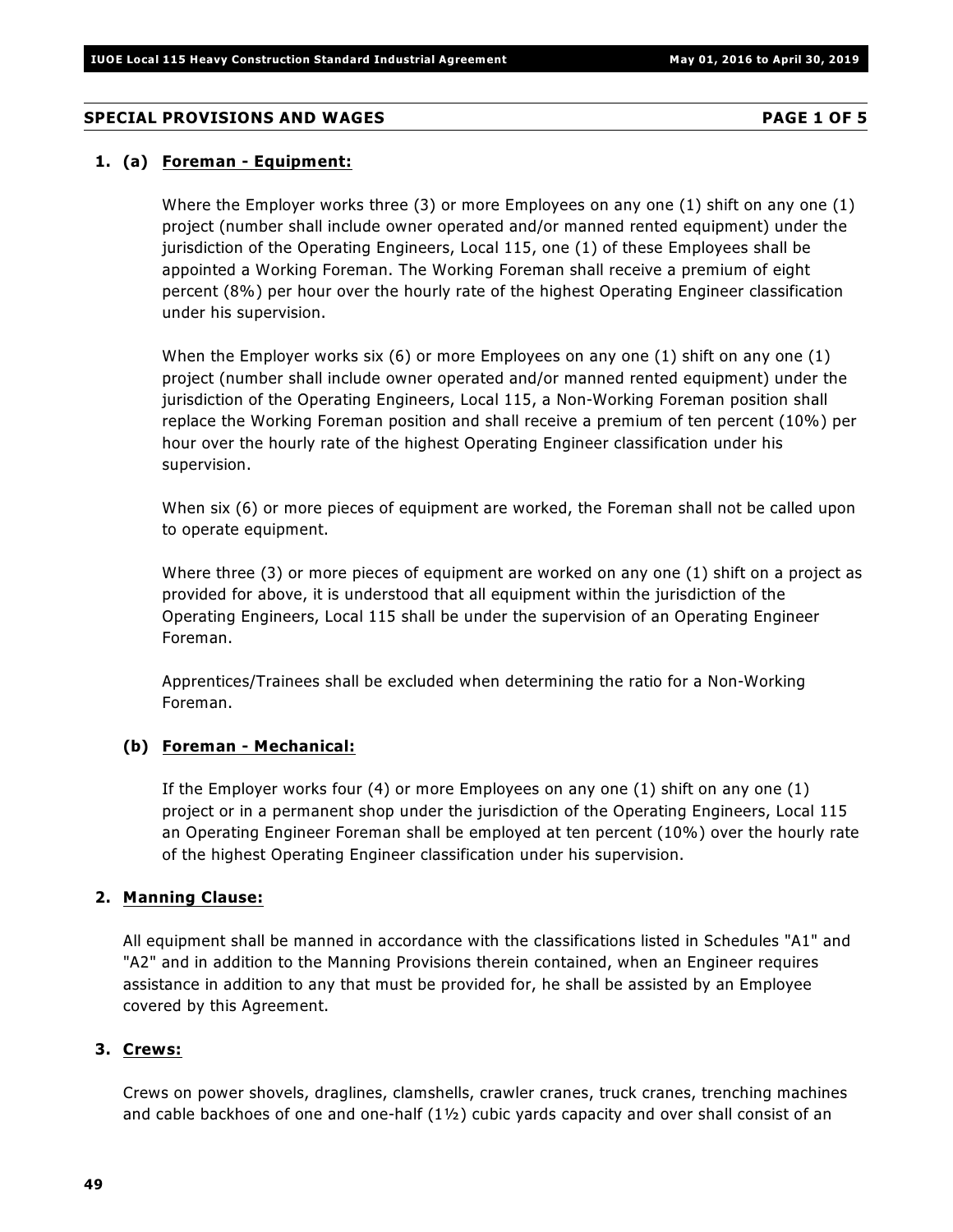### **SPECIAL PROVISIONS AND WAGES PAGE 2 OF 5**

Operator and Apprentice/Trainee. It is recognized that the moving (driving) and oiling of truck or mobile cranes is the work of the Operating Engineer.

This crew Article shall also apply if the Employer rents equipment or sub-contracts work to other firms who own and operate equipment coming under the jurisdiction of the Union as listed in the classifications contained in this Agreement.

Crews on asphalt plants, crushing plants, screening plants, batch plants and backfilling machines, shall consist of an Operator, and an Apprentice/Trainee.

### **4. Helicopter Use:**

In the event that a helicopter is used by the Employer during the course of construction, an Operating Engineer shall be paid wages in the following manner;

- **(a)** An Operating Engineer who during the course of a day is to work directly with a helicopter and whose work during that day requires him to work on the ground shall for that day be paid a premium equal to twenty-five percent (25%) of his straight time wages for a minimum of four (4) hours during that day.
- **(b)** An Operating Engineer who during the course of a day is to work directly with a helicopter and whose work during that day requires him to work above ground shall for that day be paid a premium equal to fifty percent (50%) of his straight time wages for a minimum of four (4) hours during that day.
- **(c)** Nothing contained in Sections (a) and (b) herein shall be construed or interpreted in such manner as will entitle an Operating Engineer in any one (1) day in respect of the use of a helicopter to claim a premium exceeding an amount equal to fifty percent (50%) of his straight time wages for all hours worked during that day.
- **(d)** The words, "to work directly with a helicopter" contained in Sections (a) and (b) herein shall be deemed to apply only to an Operating Engineer expressly and specifically directed to perform work simultaneously and in conjunction with the use of helicopter at his station of work and nothing in the recited Sections (a) and (b) shall be construed or interpreted in such manner as will entitle an Operating Engineer to claim helicopter premiums for any other work performed on materials subsequently carried by helicopter or for work in advance of or preparatory to operations subsequently performed with the use of a helicopter.
- **(e)** An Operating Engineer transported on the job by helicopter shall carry with him his hand tools, his lunch and rain clothing when appropriate. In combination with transporting an Operating Engineer other tools and rigging supplies and miscellaneous materials necessary for performance of the work may also be carried in a sling beneath the helicopter.
- **(f)** An Operating Engineer who during the course of a day is not required to work directly with a helicopter but who is transported either to the job or on the job by helicopter shall not be entitled to the foregoing premiums.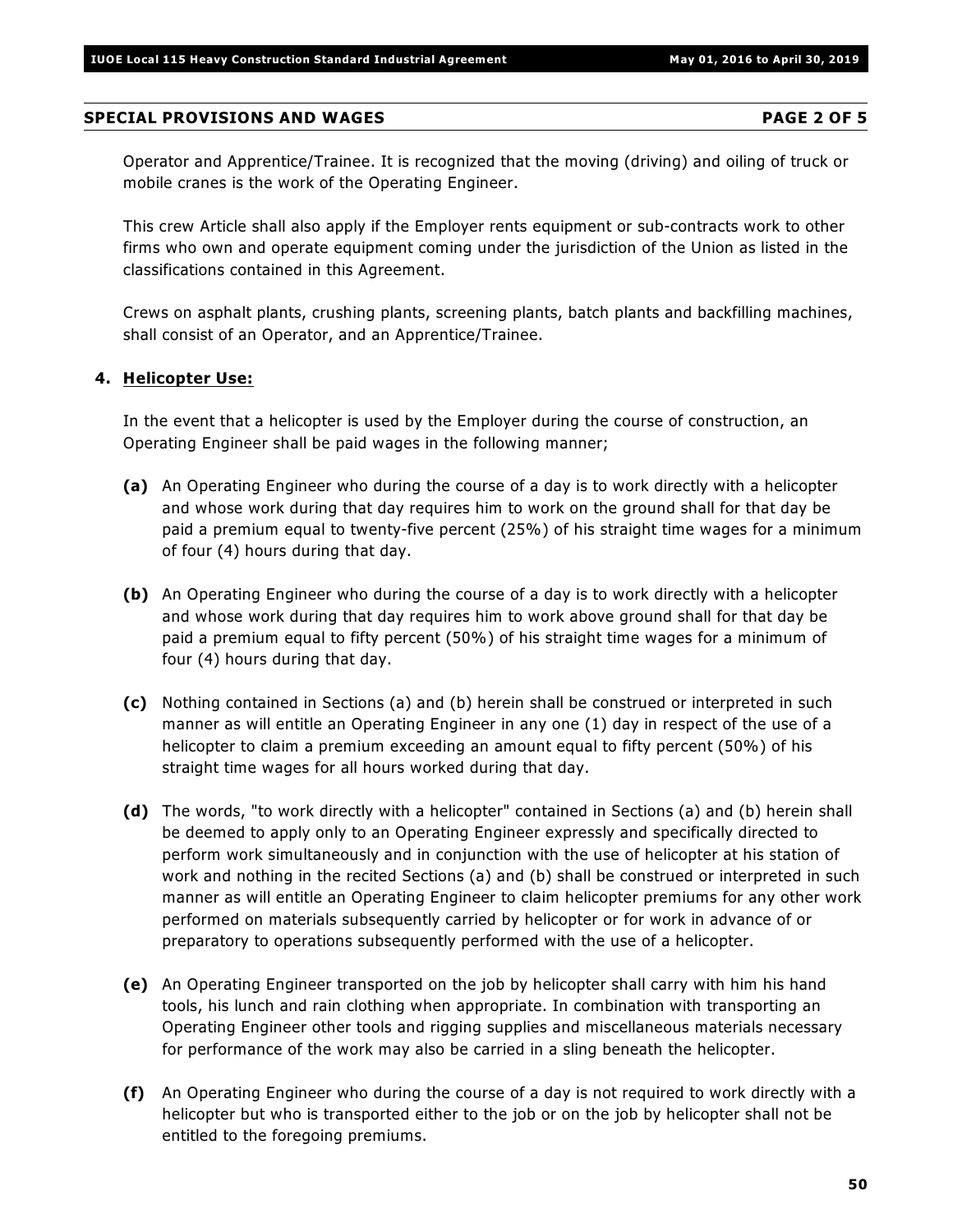### **SPECIAL PROVISIONS AND WAGES PAGE 3 OF 5**

- **(g)** Operating Engineers required to work directly with a helicopter shall be on a voluntary basis.
- **(h)** When working with the International Brotherhood of Electrical Workers, the International Brotherhood of Electrical Workers Helicopter Article will apply.

### **5. Machine and Work Assignment:**

- **(a)** If an Operating Engineer is regularly assigned to a work assignment from Monday through Friday in a given week, and work is required after regular hours, or on the Saturday, Sunday and/or General Holiday of that week, such Operating Engineer will be assigned to such particular work assignment providing such Operating Engineer is available.
- **(b)** When climbing cranes are being erected, the operator shall be part of the erection crew.
- **(c)** When a crane rigged with a skyhorse or ringer attachment is used, an additional forty cents (\$0.40) per hour premium shall be added to the Employee's established hourly rate.

### **6. Benefits Plan and Pension Plan:**

The Employer shall make contributions at the rate of two dollars and fifty cents (\$2.50) per hour worked by each Employee within the scope of this Agreement to the Operating Engineers' Benefits Plan.

Effective May 01, 2017, this contribution shall increase to two dollars and fifty-five cents (\$2.55) per hour worked.

Effective May 01, 2018, this contribution shall increase to two dollars and sixty cents (\$2.60) per hour worked.

Effective April 01, 2019, this contribution shall increase to two dollars and seventy cents (\$2.70) per hour worked.

The Employer shall make contributions at the rate of six dollars and twenty-five cents (\$6.25) per hour earned by each Employee within the scope of this Agreement to the Operating Engineers' Pension Plan.

The Operating Engineers' Benefits Plan and Pension Plan shall be controlled by a Board of Trustees composed of eight (8) representatives designated by the Union.

The Employer agrees to be bound by the terms of the Trust Agreement.

The Employer is required to report on the forms provided by the Benefits Plan and Pension Plan.

Contributions must be forwarded by the Employer to the Operating Engineers' Benefits Plan and Pension Plan by the fifteenth (15th) day of the month following that which contributions cover.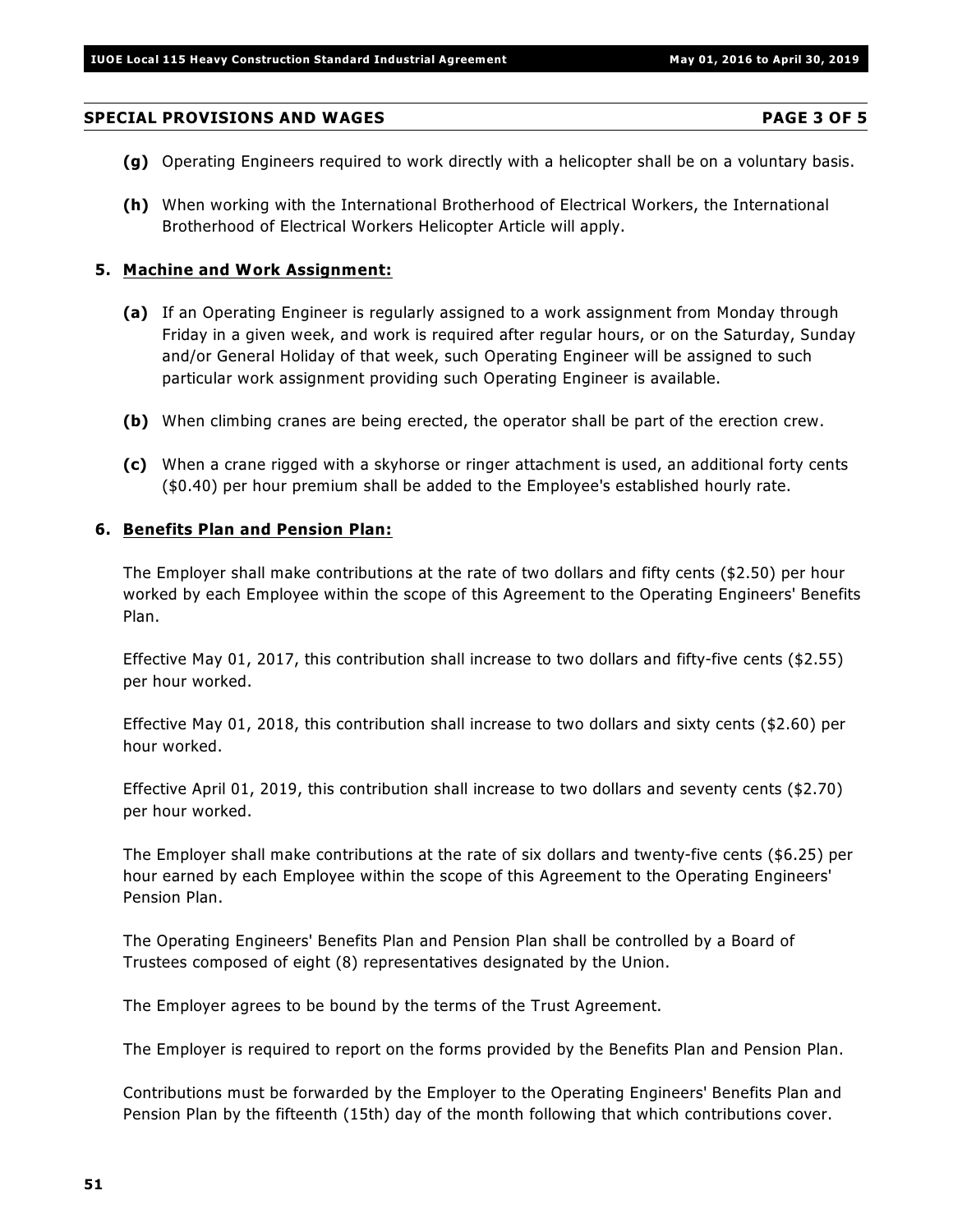### **SPECIAL PROVISIONS AND WAGES PAGE 4 OF 5**

In the event an Employer fails to remit contributions to this Plan, in conformity with this Section of the Agreement, the Union is free to take any economic action it deems necessary against such Employer, and such action shall not be considered a violation of this Agreement.

The Business Representative of Local 115 may inspect, during regular business hours, an Employer's record of time worked by Employees and contributions made to the Plan.

Payments to the Benefits Plan and Pension Plan shall be made by cheque, payable at par at Burnaby, Province of British Columbia, to the Operating Engineers' Benefits Plan and Pension Plan.

Other personnel of the Employers party to this Agreement may become Associate Members as provided for in the Trust Agreement and will be subject to the regulations as provided by the Trustees from time to time.

Benefits which will be provided under this Plan are as follows:

- **(a)** Medical surgical benefits;
- **(b)** Weekly Indemnity benefits for non-occupational sickness and accident;
- **(c)** Pension Plan;
- **(d)** Such additional benefits as the Trustees of the Plan shall periodically determine.

### **7. Equipment Assembly:**

It is agreed that the assembling and dismantling of the Employer's construction equipment described in Schedules "A1" and "A2" or falling within the jurisdiction of the Operating Engineers, will be performed by members of the Operating Engineers' Union.

### **8. Tool List:**

Tools required by heavy duty mechanics are listed in a schedule on file with CLR and the Union.

### **9. See Piledriving Clamshell Agreement for Rates:**

- > Boat Operator (over 225 h.p.)
- > Boat Operator (under 225 h.p.)
- > Deckhands
- **10.** All rated capacities referred to in Schedules "A1" and "A2" are maximum manufacturer's factory rating for struck capacity of the machine or bucket size, whichever is greater.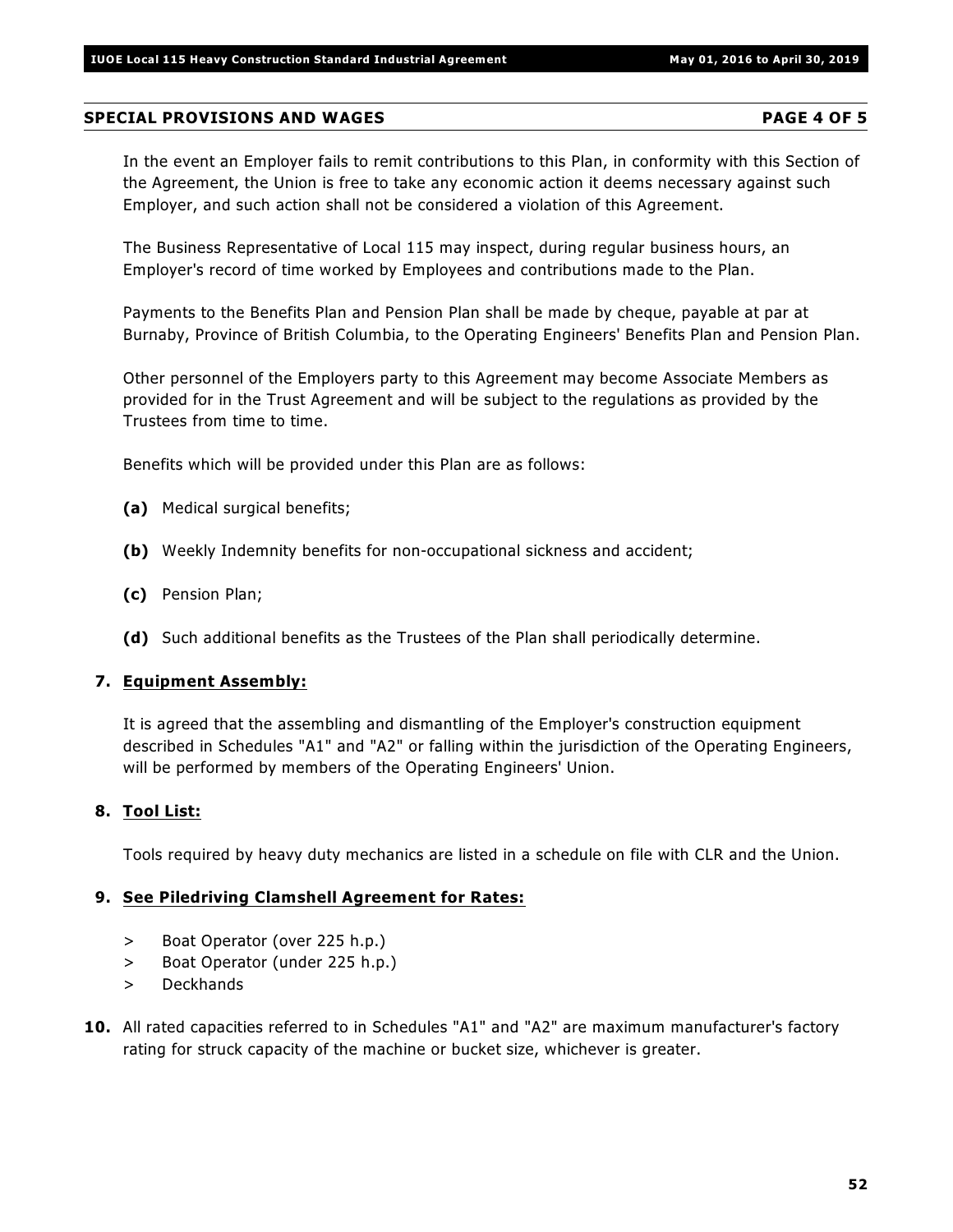### **SPECIAL PROVISIONS AND WAGES PAGE 5 OF 5**

### **11: Occupational First Aid Attendant:**

When an Employee is designated Occupational First Aid Attendant by the Employer, he shall have his regular hourly rate increased by the following schedule:

Level 3 - \$0.65 per hour worked

Level 2 - \$0.55 per hour worked (with transportation endorsement)

Level 1 - \$0.45 per hour worked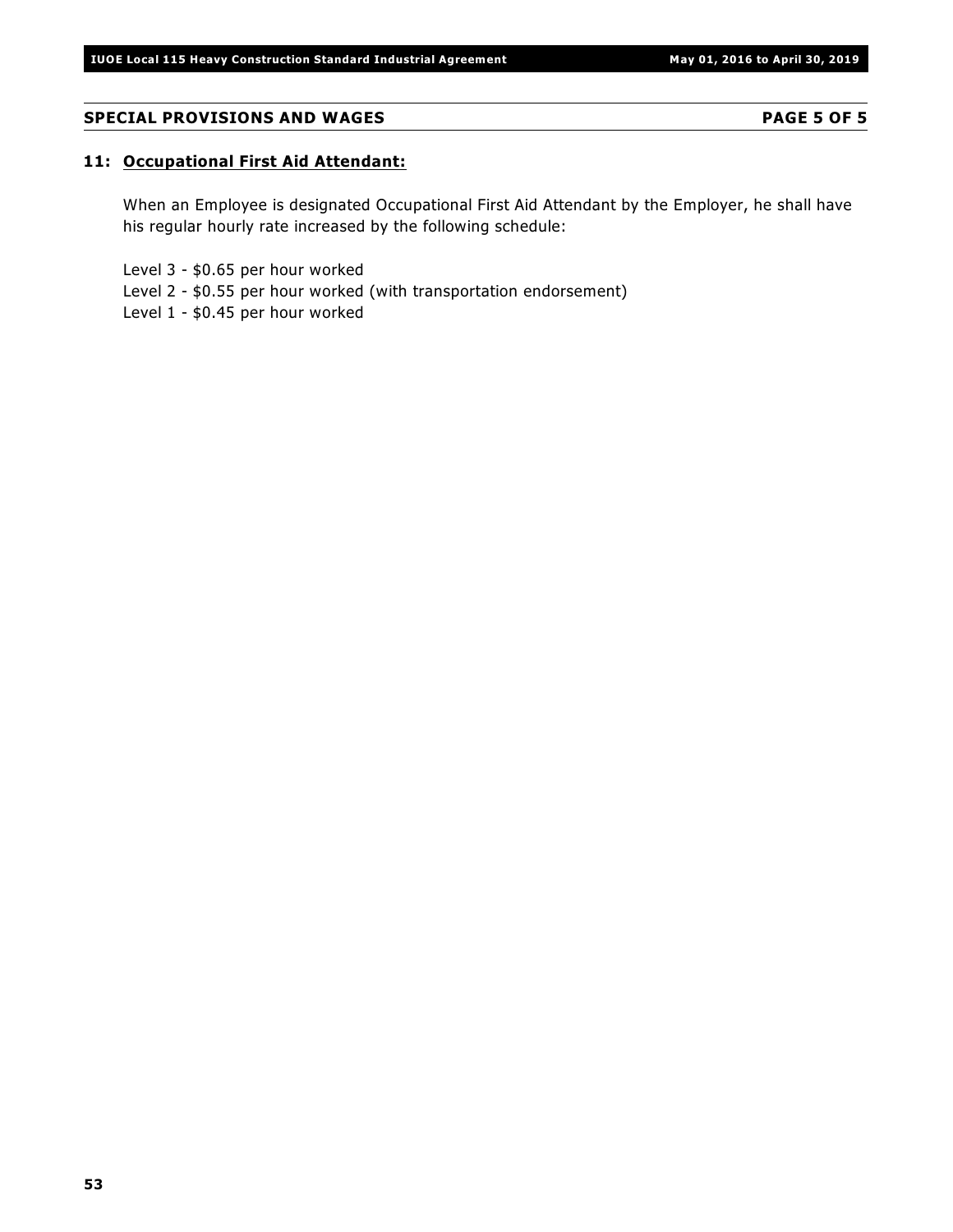### **APPENDIX "A" PAGE 1 OF 3 DEFINITIONS AND ABBREVIATIONS**

The following definitions and abbreviations shall be applicable to the interpretation of this Agreement.

### **1. BCBCBTU**

Bargaining Council of British Columbia Building Trade Unions

### **2. BCBT**

BC Building Trades (the British Columbia and Yukon Territory Building and Construction Trades Council)

### **3. CLR**

Construction Labour Relations Association of BC

### **4. Employee**

Any individual who is a member of the Union, and/or such other person, employed by the Employer under the terms of this Agreement.

### **5. Employer**

- **(a)** Any individual, business, partnership, company, corporation, or other similar entity, signatory to this Agreement.
- **(b)** Where the term Employer is used within this Agreement, and the context of such usage makes it appropriate and logical to regard this term as a reference to a person, as opposed to a legal entity, then such usage shall be considered to refer to an authorized representative of the Employer.

### **6. Gender**

Wherever the words "man", "men", "he" or "his" are utilized in this Agreement they shall be considered to apply equally to both genders (i.e. male and female).

### **7. Hours Earned and Hours Worked**

| (a) 1 straight time hour              | $= 1$ hour earned             | $= 1$ hour worked |
|---------------------------------------|-------------------------------|-------------------|
| (b) 1 time and one-half overtime hour | $= 1\frac{1}{2}$ hours earned | $= 1$ hour worked |
| (c) 1 double time overtime hour       | $= 2$ hours earned            | $= 1$ hour worked |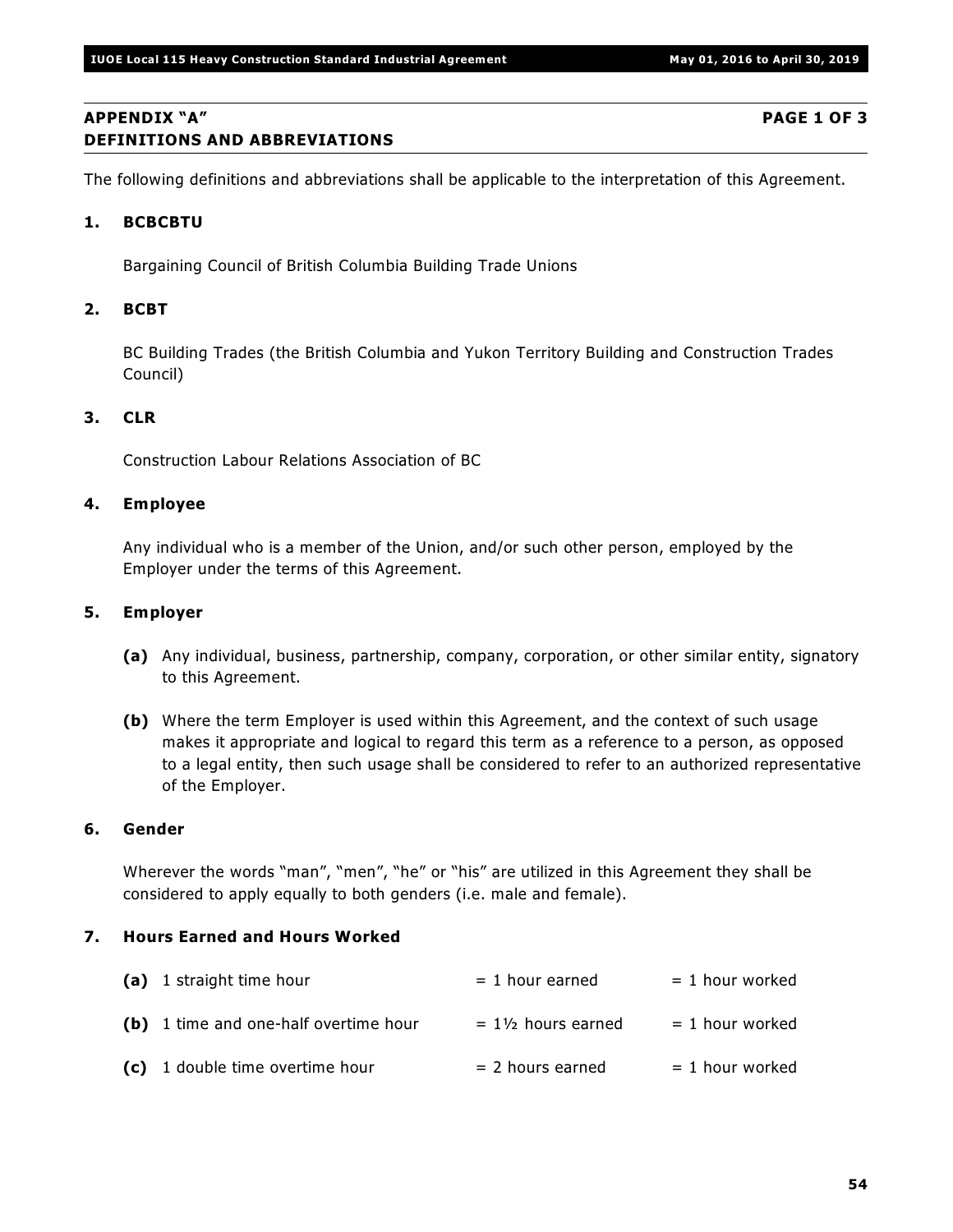### **APPENDIX "A" PAGE 2 OF 3 DEFINITIONS AND ABBREVIATIONS**

The following definitions and abbreviations shall be applicable to the interpretation of this Agreement.

### **8. Industrial Construction**

- **(a)** Industrial construction shall be defined as: production plants such as pulp mills; chemical plants; refineries, including the transmission facilities; metre pumping; compressor stations; munitions plants; mines and smelters; power generating plants; bulk loading terminals; dams; breweries; and any/all other projects which are mutually agreed to by the Parties. Notwithstanding the foregoing, if a project is designated as an industrial construction project for the Pipefitters, it shall also be designated as an industrial construction project for IUOE Local 115.
- **(b)** A ten percent (10%) premium shall be paid for working underground. If an Employee works any part of a half-shift underground, he shall be paid for that half-shift at ten percent (10%) higher rate. The lunch break will be the end of the first half-shift. (Refer also to Articles 5.06, 5.07 and 8.12.)

### **9. IUOETA**

International Union of Operating Engineers, Local 115 Training Association

### **10. JAPlan**

Jurisdictional Assignment Plan of the B.C. Construction Industry

### **11. LRB**

British Columbia Labour Relations Board

### **12. Local Resident Employee**

Any Employee who resides within one hundred (100) road kilometres of the project or, where ferry travel is involved, within seventy-five (75) minutes travel time, including ferry travel and road kilometres.

### **13. Lower Mainland/Fraser Valley**

Inclusive of West Vancouver to the west, Chilliwack to the east, and all cities, towns, municipalities, villages, communities, etc. in between.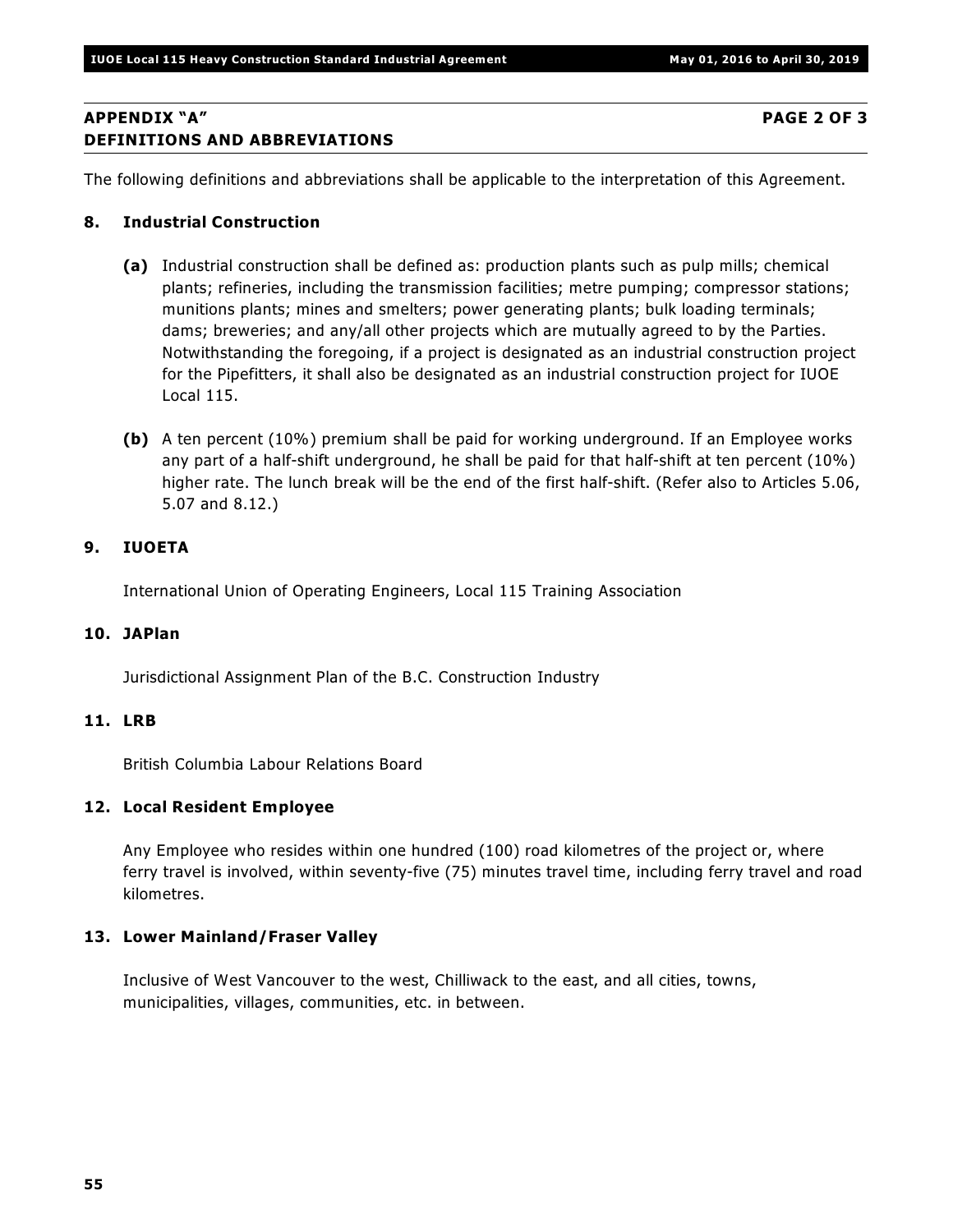### **APPENDIX "A" PAGE 3 OF 3 DEFINITIONS AND ABBREVIATIONS**

The following definitions and abbreviations shall be applicable to the interpretation of this Agreement.

### **14. Tool Allowance Fund**

IUOE Local 115 Mechanic, Millwright, Serviceman and Welder Tool Allowance Fund

### **15. Union**

- **(a)** International Union of Operating Engineers, Local 115.
- **(b)** Where the term Union is used within this Agreement, and the context of such usage makes it appropriate and logical to regard this term as a reference to a person, as opposed to a legal entity, then such usage shall be considered to refer to an authorized representative of the Union.

### **16. WSBC**

WorkSafe BC (the Workers' Compensation Board of BC)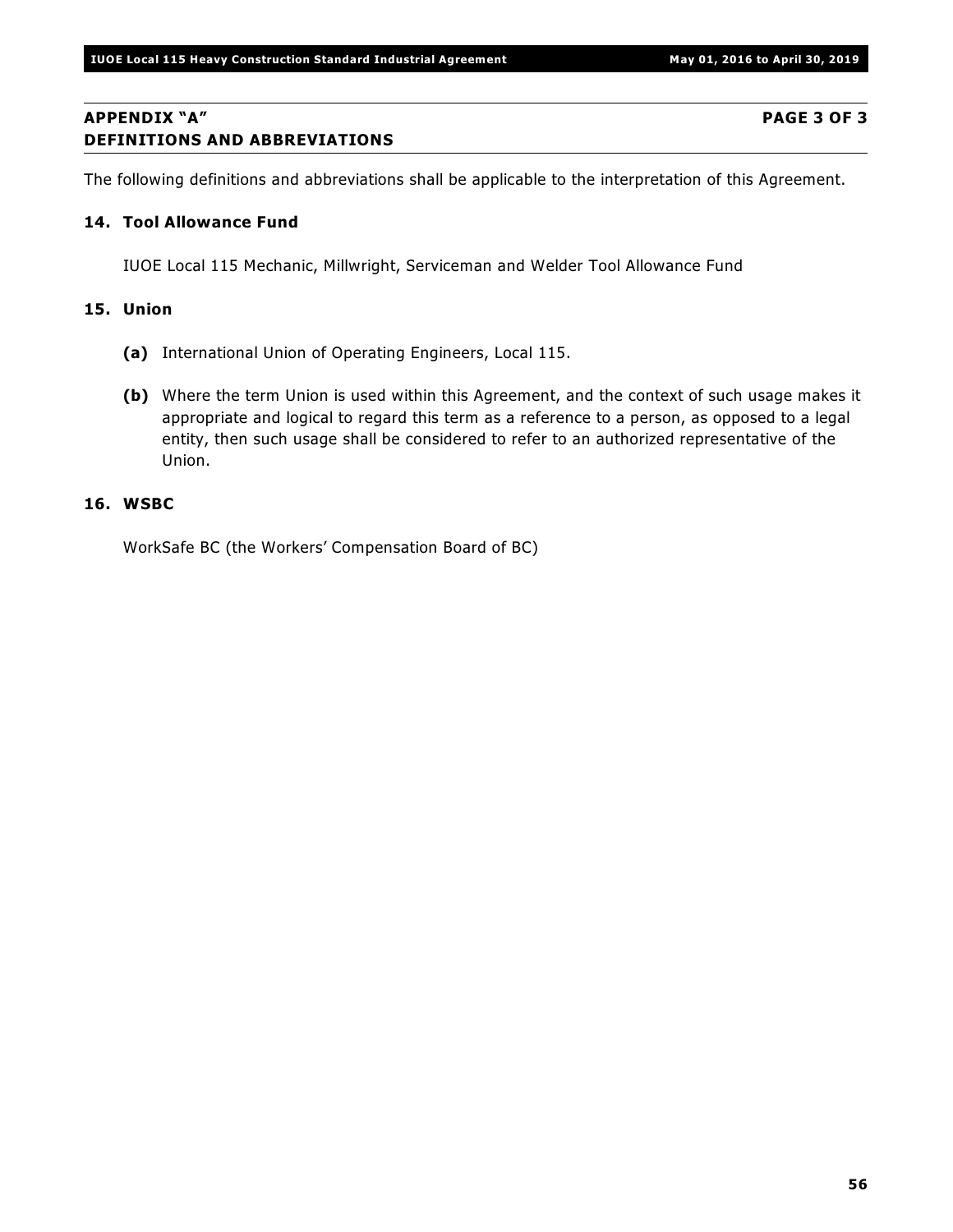### **APPENDIX "B" PAGE 1 OF 2 SCHEDULE OF GENERAL HOLIDAYS**

The following schedule of General Holidays shall be applicable to the interpretation of this Agreement.

### **1. 2016**

| General Holiday |  |
|-----------------|--|
|                 |  |

New Years' Day Friday, Jan. 1st Family Day Monday, Feb. 8th Good Friday **Friday**, Mar. 25<sup>th</sup> Easter Monday Monday, Mar. 28<sup>th</sup> Victoria Day Monday, May 23<sup>rd</sup> Canada Day **Friday**, July  $1<sup>st</sup>$ Friday prior to BC Day Friday, July 29<sup>th</sup> BC Day Monday, Aug. 1st Friday prior to Labour Day Friday, Sept. 2<sup>nd</sup> Labour Day Monday, Sept. 5<sup>th</sup> Thanksgiving Day Monday, Oct. 10th Remembrance Day  $\qquad \qquad$  Friday, Nov.  $11<sup>th</sup>$ Christmas Day  $S$ unday, Dec. 25<sup>th</sup> Boxing Day Monday, Dec. 26<sup>th</sup>

### **2. 2017**

### General Holiday **Actual Date Conserved Date** Observed Date **Conserved Date** Observed Date

New Years' Day  $Sunday, Jan. 1<sup>st</sup>$ Family Day Monday, Feb. 13<sup>th</sup> Good Friday **Friday**, Apr. 14<sup>th</sup> Easter Monday **Monday, Apr. 17th** Victoria Day Monday, May 22<sup>nd</sup> Canada Day  $Saturday$ , July  $1<sup>st</sup>$ Friday prior to BC Day  $\qquad \qquad$  Friday, Aug.  $4^{\text{th}}$ BC Day Monday, Aug. 7th Friday prior to Labour Day Friday, Sept. 1st Labour Day **Monday, Sept. 4th** Thanksgiving Day Monday, Oct. 9th Remembrance Day  $Saturday$ , Nov.  $11<sup>th</sup>$ Christmas Day Monday, Dec. 25<sup>th</sup> Boxing Day **Tuesday, Dec. 26<sup>th</sup>** 

### Actual Date **Confluence Contracts** Observed Date

Friday, Jan.  $1<sup>st</sup>$ Monday, Feb  $8<sup>th</sup>$ Friday, Mar. 25<sup>th</sup> Monday, Mar. 28<sup>th</sup> Monday, May  $23<sup>rd</sup>$ Friday, July  $1<sup>st</sup>$ Friday, July 29<sup>th</sup> Monday, Aug. 1st Friday, Sept. 2<sup>nd</sup> Monday, Sept. 5th Monday, Oct. 10<sup>th</sup> Friday, Nov.  $11^{\text{th}}$ Monday, Dec. 26<sup>th</sup> Tuesday, Dec. 27th

Monday, Jan. 2<sup>nd</sup> Monday, Feb 13th Friday, Apr. 14th Monday, Apr. 17th Monday, May 22nd Monday, July 3rd Friday, Aug.  $4^{\text{th}}$ Monday, Aug. 7<sup>th</sup> Friday, Sept.  $1<sup>st</sup>$ Monday, Sept. 4th Monday, Oct. 9<sup>th</sup> Monday, Nov. 13<sup>th</sup> Monday, Dec.  $25<sup>th</sup>$ Tuesday, Dec. 26<sup>th</sup>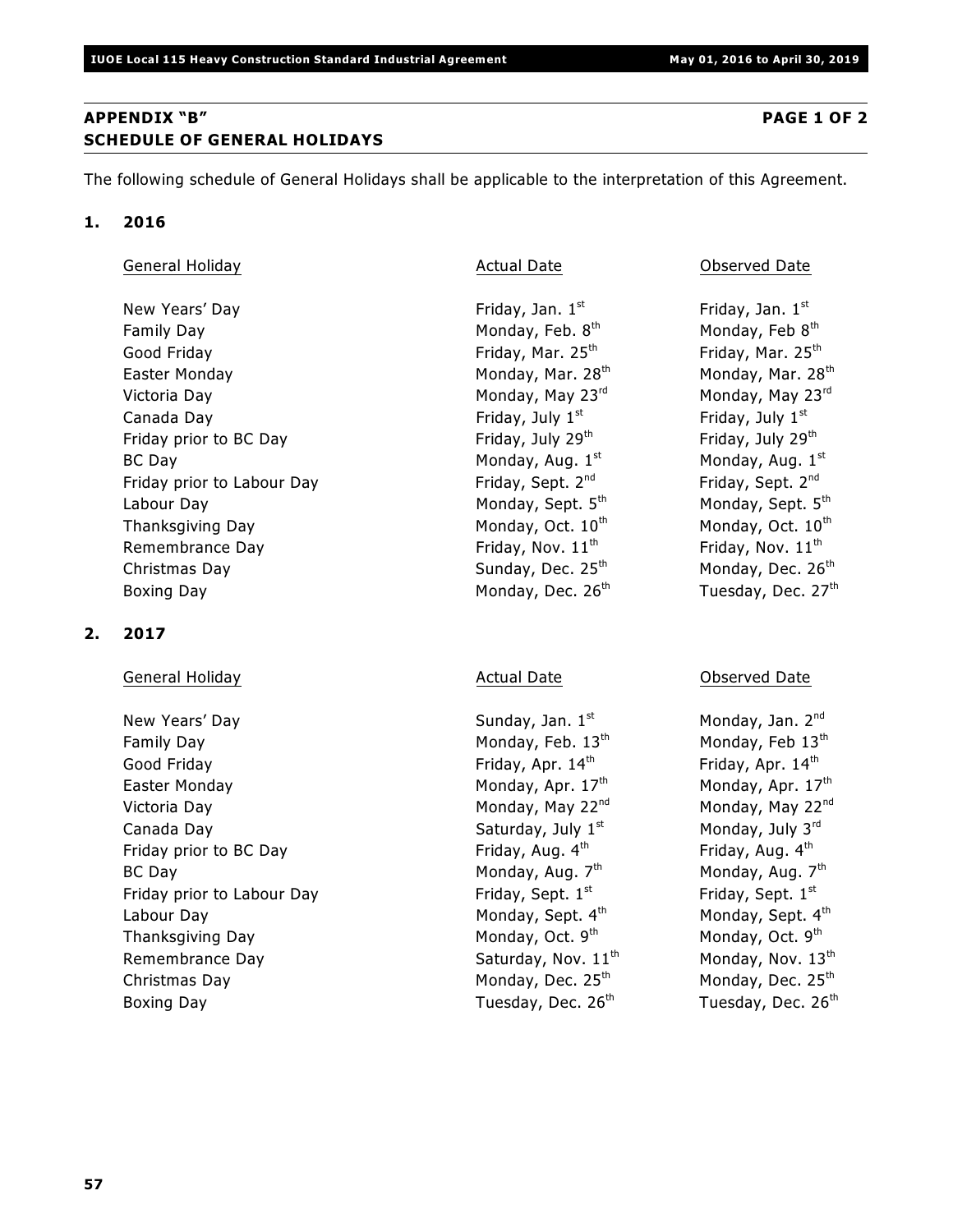**58**

### **APPENDIX "B" PAGE 2 OF 2 SCHEDULE OF GENERAL HOLIDAYS**

The following schedule of General Holidays shall be applicable to the interpretation of this Agreement.

### **3. 2018**

### General Holiday **Actual Date Construction Construction** Actual Date Construction Observed Date

New Years' Day Monday, Jan. 1st Family Day Monday, Feb. 12<sup>th</sup> Good Friday **Friday**, Mar. 30<sup>th</sup> Easter Monday **Monday, Apr. 2<sup>nd</sup>** Monday, Apr. 2<sup>nd</sup> Victoria Day Monday, May 21 Monday, May 21 st st Canada Day  $Sunday, July 1<sup>st</sup>$ Friday prior to BC Day Friday, Aug. 3<sup>rd</sup> BC Day Monday, Aug. 6th Friday prior to Labour Day Friday, Aug. 31<sup>st</sup> Labour Day Monday, Sept. 3<sup>rd</sup> Thanksgiving Day Monday, Oct. 8<sup>th</sup> Remembrance Day  $S$ unday, Nov.  $11<sup>th</sup>$ Christmas Day **Tuesday, Dec. 25<sup>th</sup>** Boxing Day Mednesday, Dec. 26<sup>th</sup>

### **4. 2019**

### General Holiday **Actual Date Conserved Date** Observed Date **Conserved Date** Observed Date

New Years' Day **Tuesday, Jan. 1st** Family Day Monday, Feb 11<sup>th</sup> Good Friday **Friday**, Apr. 19<sup>th</sup> Easter Monday Monday, Apr. 22<sup>nd</sup> Victoria Day Monday, May 20<sup>th</sup> Canada Day **Monday**, July 1<sup>st</sup> Monday, July 1<sup>st</sup> Friday prior to BC Day Friday, Aug.  $2^{nd}$ BC Day Monday, Aug. 5<sup>th</sup> Friday prior to Labour Day Friday, Aug. 30<sup>th</sup> Labour Day Monday, Sept. 2<sup>nd</sup> Thanksgiving Day  $M$  Monday, Oct. 14<sup>th</sup> Remembrance Day  $M^{th}$  Monday, Nov.  $11^{th}$ Christmas Day **Wednesday, Dec. 25<sup>th</sup>** Boxing Day **Thursday, Dec. 26<sup>th</sup>** 

Monday, Jan. 1st Monday, Feb. 12th Friday, Mar. 30<sup>th</sup> Monday, Apr. 2<sup>nd</sup> Monday, July 2<sup>nd</sup> Friday, Aug. 3rd Monday, Aug. 6<sup>th</sup> Friday, Aug.  $31<sup>st</sup>$ Monday, Sept. 3rd Monday, Oct. 8<sup>th</sup> Monday, Nov. 12th Tuesday, Dec. 25<sup>th</sup> Wednesday, Dec. 26<sup>th</sup>

Tuesday, Jan. 1st Monday, Feb  $11<sup>th</sup>$ Friday, Apr. 19th Monday, Apr. 22<sup>nd</sup> Monday, May 20<sup>th</sup> Monday, July  $1<sup>st</sup>$ Friday, Aug. 2<sup>nd</sup> Monday, Aug. 5th Friday, Aug. 30th Monday, Sept. 2nd Monday, Oct. 14th Monday, Nov. 11<sup>th</sup> Wednesday, Dec. 25<sup>th</sup> Thursday, Dec. 26<sup>th</sup>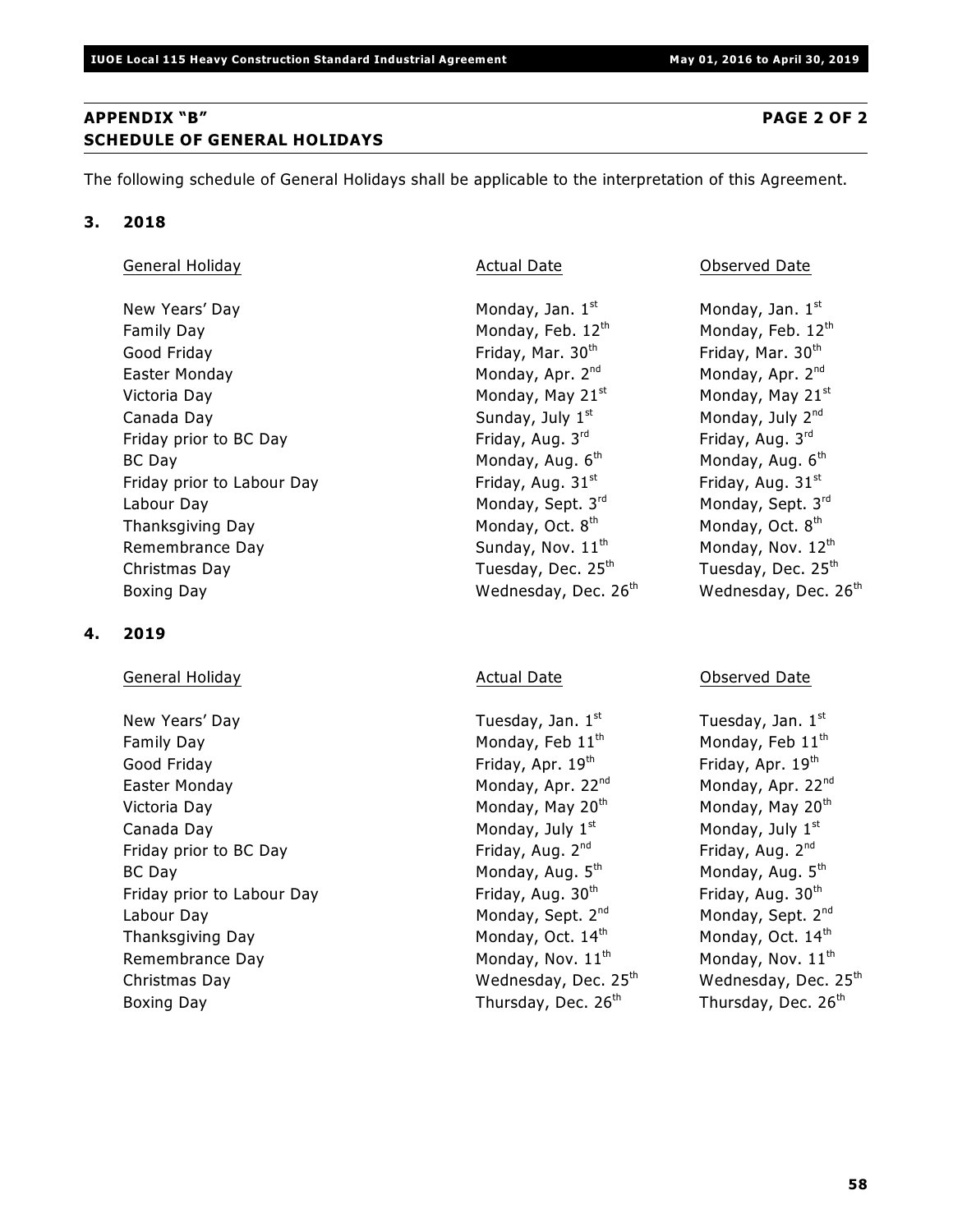### **APPENDIX "C" PAGE 1 OF 1 LIST OF SIGNATORY EMPLOYERS \***

The Employer recognizes the Union as the exclusive bargaining agent for all Employees in the bargaining unit, and the Union recognizes CLR as the exclusive bargaining agent for all CLR members who have authorized the Association to sign this Agreement on their behalf.

Effective date of signing, the following Employers have authorized CLR to bargain the new IUOE Local 115 Heavy Construction Standard Industrial Agreement with IUOE Local 115 and to sign such Agreement on their behalf.

- 1. Bantrel Constructors Co.
- 2. BelPacific Excavating & Shoring Ltd. Partnership
- 3. BFI Constructors Ltd.
- 4. Brasco International Inc.
- 5. Broadwater Industries (2011) Ltd.
- 6. Brymark Installations Group Inc.
- 7. CANMEC Lajoie Somec Inc.
- 8. CIMS Limited Partnership
- 9. Clear Water Energy Service LP
- 10. Commonwealth Construction Canada Ltd.
- 11. Fluor Constructors Canada Ltd.
- 12. Ganotec West ULC
- 13. Geopac Inc.
- 14. Horton CBI, Limited
- 15. Huron Developments (1990) Ltd.
- 16. KBR Industrial Canada Co.
- 17. Kingston Construction Ltd.
- 18. Kitimat Iron & Metal Works Ltd.
- 19. KWH Constructors Ltd.
- 20. LML Industrial Contractors Ltd.
- 21. Lockerbie & Hole Eastern Inc.
- 22. Michels Canada Co.
- 23. Mitchell Installations Ltd.
- 24. Northpointe ENC
- 25. Pacific Blasting and Demolition Ltd.
- 26. Smith Bros. & Wilson (BC) Ltd.
- 27. TVE Industrial Services Ltd.
- 28. Viking Construction Ltd.
- 29. Voith Hydro Inc.
- 30. Wayne Watson Construction Ltd.
- 31. Western Industrial Contractors Ltd.
- \* The Letter of Agreement Re: By and Between Language signed by the BCBCBTU and CLR on August 09, 2016 shall govern the addition of an authorized Employer(s) to the above List of Signatory Employers.